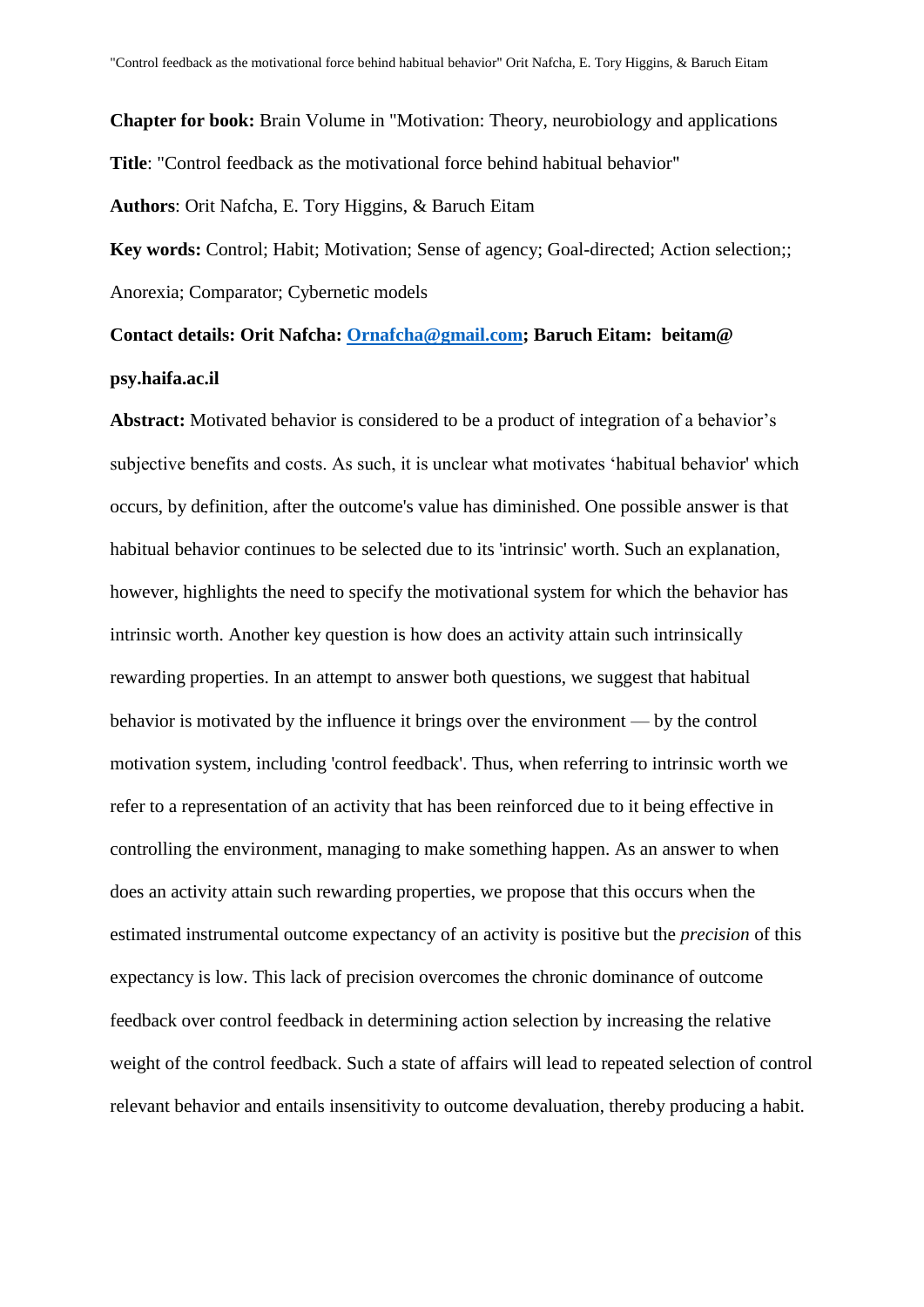This chapter explores the relations between control feedback and habitual behavior. Control feedback is the information about the degree of control an organism has over the environment (Eitam et al., 2013). We propose that control feedback will, under certain conditions, induce habitual behavior

The chapter is divided into two major sections. The first selectively reviews existing computational models of action selection and regulation, starting with Cybernetic models (e.g., Carver & Scheier, 1981; Miller et al., 1960; Powers, 1973a) and then models focusing on more elementary actions (e.g., the Comparator model). This section also discusses the role of control feedback as implemented in these frameworks. The second section focuses on habitual versus goal-directed behavior and outlines our conceptual framework for how habitual behavior is acquired and maintained through control feedback. Finally, we discuss some practical implementations that arise from the proposed model, such as eating disorders.

#### **Computational Models of Action Selection and Regulation**

Much of our time is invested in the pursuit of goals. Accordingly, the literature on goal pursuit is huge and rife with definitions of goals crossing different levels of analysis (see Higgins & Scholer, 2015; De Houwer & Moors, 2015; Marr, 1982). For instance, a goal is what one is trying to accomplish - the object or aim of an action ([Locke](https://www.researchgate.net/publication/232586681_Goal_Setting_and_Task_Performance_1969-1980?el=1_x_8&enrichId=rgreq-d00313c79f497528f4c3d1be325467ee-XXX&enrichSource=Y292ZXJQYWdlOzMwMzcxOTk4NjtBUzozNjgyNDEyOTQ3NTc4ODhAMTQ2NDgwNjk3NDI2MQ==) et al., 1981); it is a "a cognitive representation of a desired end point that impacts evaluations, emotions and behaviors" (Fishbach & Ferguson, 2007, p.491; Kruglanski, 1996) or a "cognitive representation linking means or actions with desired outcomes" (Mustafic' and Frund, 2012; p.493). Definitions aside, the control of behavior in light of one's current standing in relation to a goal is required in order to pursue goals successfully. One class of models that has been applied to this process is Cybernetic models.

*Cybernetic models of goal directed behavior*. According to a cybernetic control model, the overarching objective is to reduce perceived discrepancy between a current state and a desired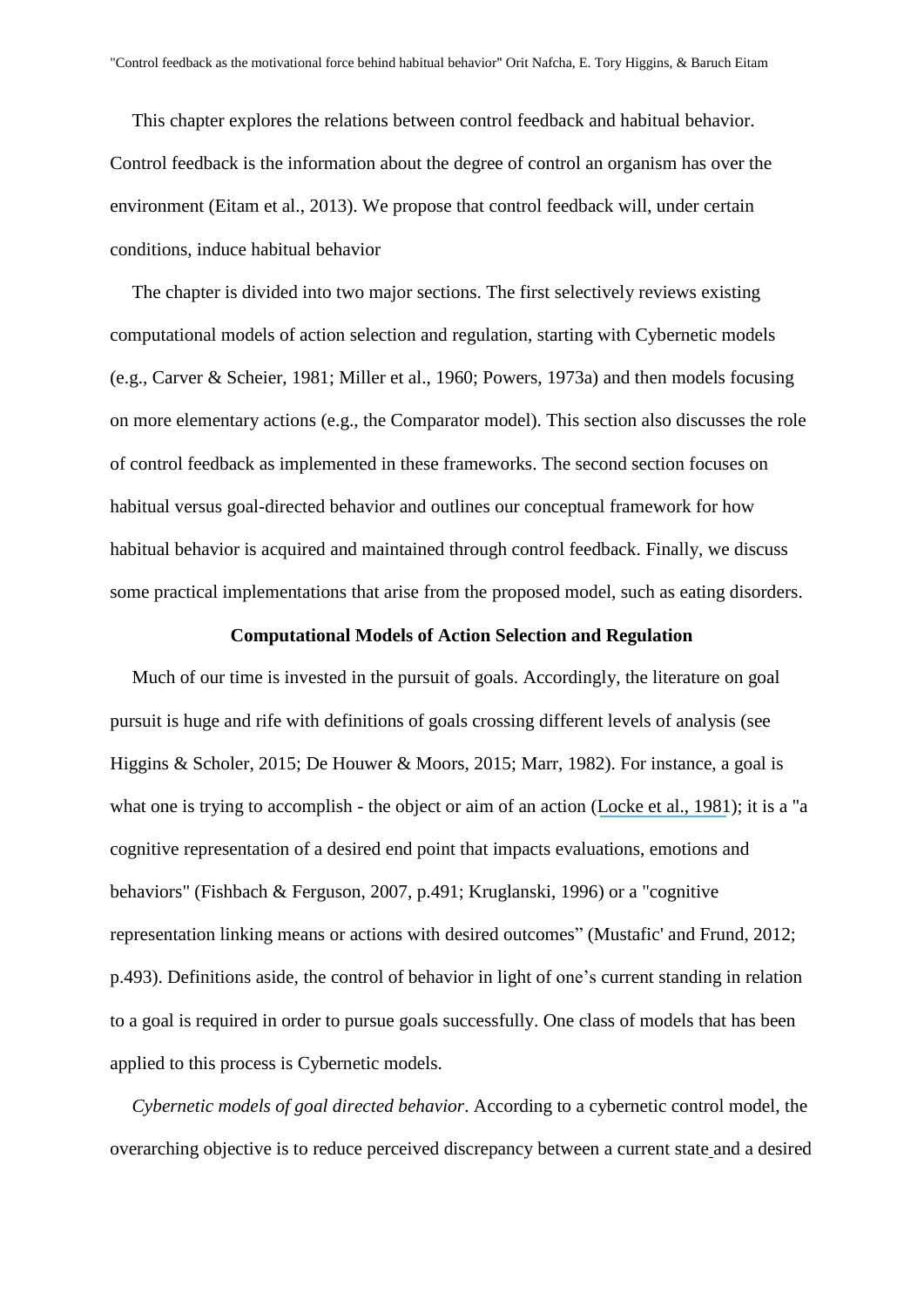goal state by relying on feedback processes. The concept of cybernetic control is derived from engineering (Weiner, 1948) and was also inspired by physiology (e.g., homeostasis, [Cannon,](https://www.researchgate.net/publication/232597152_The_Wisdom_of_the_Body?el=1_x_8&enrichId=rgreq-d00313c79f497528f4c3d1be325467ee-XXX&enrichSource=Y292ZXJQYWdlOzMwMzcxOTk4NjtBUzozNjgyNDEyOTQ3NTc4ODhAMTQ2NDgwNjk3NDI2MQ==) [1932](https://www.researchgate.net/publication/232597152_The_Wisdom_of_the_Body?el=1_x_8&enrichId=rgreq-d00313c79f497528f4c3d1be325467ee-XXX&enrichSource=Y292ZXJQYWdlOzMwMzcxOTk4NjtBUzozNjgyNDEyOTQ3NTc4ODhAMTQ2NDgwNjk3NDI2MQ==)). Weiner (1948) coined the term 'cybernetic' from the Greek word "steersman" as is proper to the function that this model is designed to achieve ([Powers, 1978](https://www.researchgate.net/publication/232542274_Quantitative_Analysis_of_Purposive_Systems_Some_Spadework_at_the_Foundations_of_Scientific_Psychology?el=1_x_8&enrichId=rgreq-d00313c79f497528f4c3d1be325467ee-XXX&enrichSource=Y292ZXJQYWdlOzMwMzcxOTk4NjtBUzozNjgyNDEyOTQ3NTc4ODhAMTQ2NDgwNjk3NDI2MQ==)).

The term "self-regulation", developed in this context by Carver and [Scheier](https://www.researchgate.net/publication/16065403_Control_theory_A_useful_conceptual_framework_for_personality-social_clinical_and_health_psychology?el=1_x_8&enrichId=rgreq-d00313c79f497528f4c3d1be325467ee-XXX&enrichSource=Y292ZXJQYWdlOzMwMzcxOTk4NjtBUzozNjgyNDEyOTQ3NTc4ODhAMTQ2NDgwNjk3NDI2MQ==) (1982; 2011), refers to the "sense of purposive processes, the sense that self-corrective adjustments are taking place as needed to stay on track for the purpose being served" (2011, p.3). The key cybernetic unit is 'the negative feedback loop' (Carver & [Scheier,](https://www.researchgate.net/publication/16065403_Control_theory_A_useful_conceptual_framework_for_personality-social_clinical_and_health_psychology?el=1_x_8&enrichId=rgreq-d00313c79f497528f4c3d1be325467ee-XXX&enrichSource=Y292ZXJQYWdlOzMwMzcxOTk4NjtBUzozNjgyNDEyOTQ3NTc4ODhAMTQ2NDgwNjk3NDI2MQ==) 1982). The 'negative' refers to its function to *reduce* discrepancy between the current state and the desired end-state. The loop is comprised of four functional elements: a reference point, a comparator, and input and output functions. A goal within a negative feedback loop is the reference point one desires or intends to achieve (Carver & [Scheier,](https://www.researchgate.net/publication/16065403_Control_theory_A_useful_conceptual_framework_for_personality-social_clinical_and_health_psychology?el=1_x_8&enrichId=rgreq-d00313c79f497528f4c3d1be325467ee-XXX&enrichSource=Y292ZXJQYWdlOzMwMzcxOTk4NjtBUzozNjgyNDEyOTQ3NTc4ODhAMTQ2NDgwNjk3NDI2MQ==) 1982). The role of the input function is to identify one's current state in respect to that goal. Finally, the comparator continuously compares (monitors) the input function and the reference value. The result of the comparison determines the output function – the behavior that seems appropriate to reduce the gap between the current state and the desired end-state. The output function – through the selected behavior – affects the environment and consequently the perceived input changes until the gap is nullified ([Carver](https://www.researchgate.net/publication/16065403_Control_theory_A_useful_conceptual_framework_for_personality-social_clinical_and_health_psychology?el=1_x_8&enrichId=rgreq-d00313c79f497528f4c3d1be325467ee-XXX&enrichSource=Y292ZXJQYWdlOzMwMzcxOTk4NjtBUzozNjgyNDEyOTQ3NTc4ODhAMTQ2NDgwNjk3NDI2MQ==) & [Scheier,](https://www.researchgate.net/publication/16065403_Control_theory_A_useful_conceptual_framework_for_personality-social_clinical_and_health_psychology?el=1_x_8&enrichId=rgreq-d00313c79f497528f4c3d1be325467ee-XXX&enrichSource=Y292ZXJQYWdlOzMwMzcxOTk4NjtBUzozNjgyNDEyOTQ3NTc4ODhAMTQ2NDgwNjk3NDI2MQ==) 1982, 2011; Miller et al., 1960). See figure 1 to illustration.

## **[ Insert figure 1 here please]**

*A computational model for motor-action selection*. Internal models and comparators also play an important theoretical role in the literature on motor control. Internal models can be distinguished into two types. The first is a 'forward model' that predicts the sensory consequences given a current state and a motor command ([Wolpert](https://www.researchgate.net/publication/15629049_An_Internal_Model_for_Sensorimotor_Integration?el=1_x_8&enrichId=rgreq-d00313c79f497528f4c3d1be325467ee-XXX&enrichSource=Y292ZXJQYWdlOzMwMzcxOTk4NjtBUzozNjgyNDEyOTQ3NTc4ODhAMTQ2NDgwNjk3NDI2MQ==) et al., 1995). This sensory prediction is available due to the simulation of the movement driven by an 'efference copy' of the motor command (Holst & [Mittelstaedt,](https://www.researchgate.net/publication/233813495_Das_Reafferenzprinzip_Wechselwirkung_zwischen_Zentralnervensystem_and_Peripherie?el=1_x_8&enrichId=rgreq-d00313c79f497528f4c3d1be325467ee-XXX&enrichSource=Y292ZXJQYWdlOzMwMzcxOTk4NjtBUzozNjgyNDEyOTQ3NTc4ODhAMTQ2NDgwNjk3NDI2MQ==) 1950; [Sperry,](https://www.researchgate.net/publication/8855144_Neural_basis_of_the_spontaneous_optokinetic_response_produced_by_visual_inversion?el=1_x_8&enrichId=rgreq-d00313c79f497528f4c3d1be325467ee-XXX&enrichSource=Y292ZXJQYWdlOzMwMzcxOTk4NjtBUzozNjgyNDEyOTQ3NTc4ODhAMTQ2NDgwNjk3NDI2MQ==) 1950). The second type of model is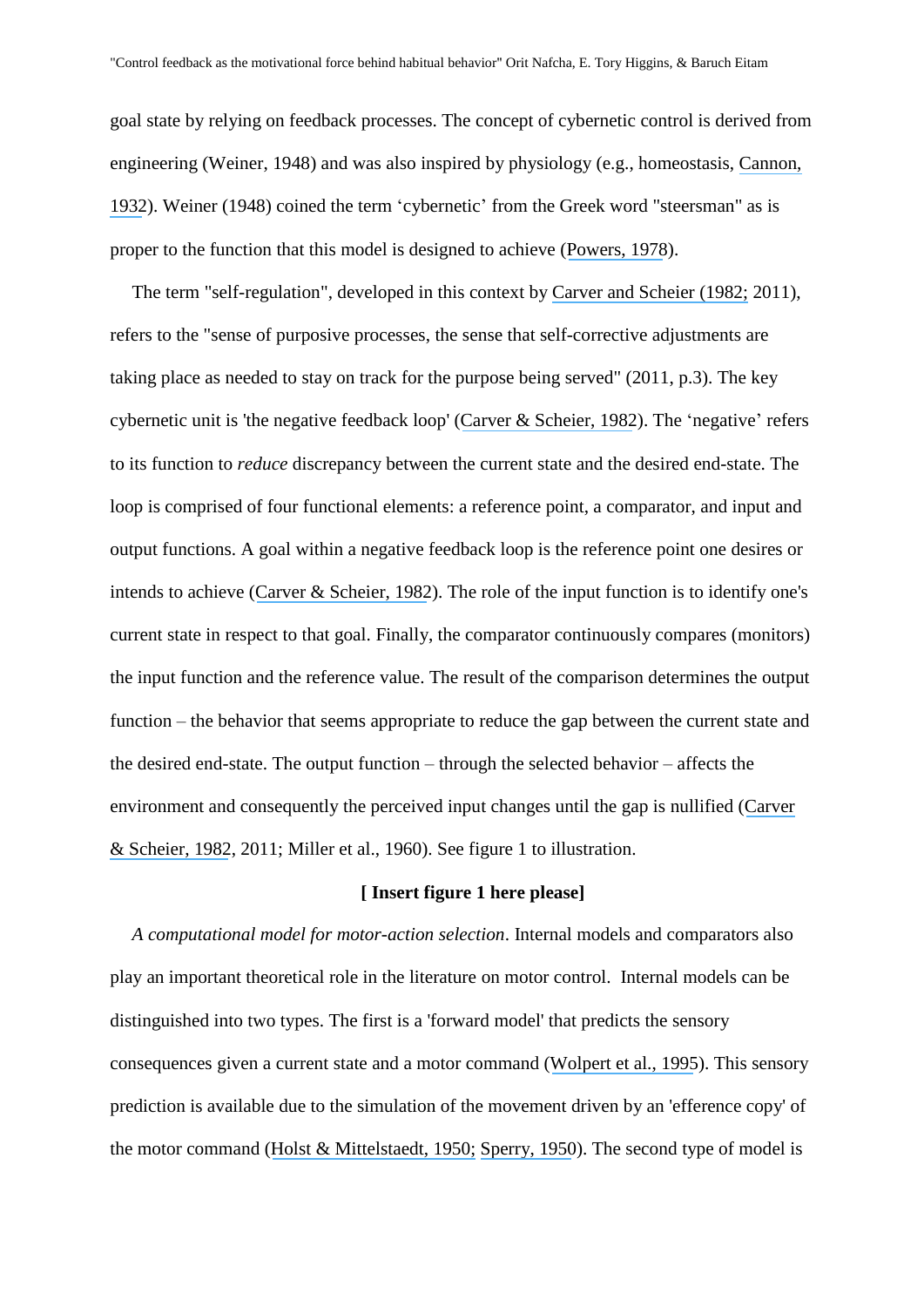the 'inverse model', which uses an outcome to infer the motor command that could have produced it ([Wolpert](https://www.researchgate.net/publication/15629049_An_Internal_Model_for_Sensorimotor_Integration?el=1_x_8&enrichId=rgreq-d00313c79f497528f4c3d1be325467ee-XXX&enrichSource=Y292ZXJQYWdlOzMwMzcxOTk4NjtBUzozNjgyNDEyOTQ3NTc4ODhAMTQ2NDgwNjk3NDI2MQ==) et al., 1995).

One of the most influential models of motor control based on the principle of cybernetic control is the Comparator model ([Blakemore](https://www.researchgate.net/publication/12788126_Spatio-Temporal_Prediction_Modulates_the_Perception_of_Self-Produced_Stimuli?el=1_x_8&enrichId=rgreq-d00313c79f497528f4c3d1be325467ee-XXX&enrichSource=Y292ZXJQYWdlOzMwMzcxOTk4NjtBUzozNjgyNDEyOTQ3NTc4ODhAMTQ2NDgwNjk3NDI2MQ==) et al., 1999; Frith, [1992;](https://www.researchgate.net/publication/216305371_The_Cognitive_Neuropsychology_of_Schizophrenia?el=1_x_8&enrichId=rgreq-d00313c79f497528f4c3d1be325467ee-XXX&enrichSource=Y292ZXJQYWdlOzMwMzcxOTk4NjtBUzozNjgyNDEyOTQ3NTc4ODhAMTQ2NDgwNjk3NDI2MQ==) Frith et al., [2000;](https://www.researchgate.net/publication/12126548_Abnormalities_in_the_Awareness_and_Control_of_Action?el=1_x_8&enrichId=rgreq-d00313c79f497528f4c3d1be325467ee-XXX&enrichSource=Y292ZXJQYWdlOzMwMzcxOTk4NjtBUzozNjgyNDEyOTQ3NTc4ODhAMTQ2NDgwNjk3NDI2MQ==) [Wolpert](https://www.researchgate.net/publication/15629049_An_Internal_Model_for_Sensorimotor_Integration?el=1_x_8&enrichId=rgreq-d00313c79f497528f4c3d1be325467ee-XXX&enrichSource=Y292ZXJQYWdlOzMwMzcxOTk4NjtBUzozNjgyNDEyOTQ3NTc4ODhAMTQ2NDgwNjk3NDI2MQ==) et al., 1995). The Comparator model itself includes both forward and inverse models and was initially conceived to explain motor execution, learning, and control. The comparator units in the model rely on probabilistic estimation, comparison and inference, and enable quantifying the fit between the desired effects (motor goals), motor commands, and environmental results (Kording & Wolpert, 2006; [Wolpert](https://www.researchgate.net/publication/10810904_A_unifying_computational_framework_for_motor_control_and_social_interaction?el=1_x_8&enrichId=rgreq-d00313c79f497528f4c3d1be325467ee-XXX&enrichSource=Y292ZXJQYWdlOzMwMzcxOTk4NjtBUzozNjgyNDEyOTQ3NTc4ODhAMTQ2NDgwNjk3NDI2MQ==) et al., 2003). A first comparator compares the current state and the desired state. A second comparator compares the desired state and the forward model related to the motor command (i.e., the predicted state of the world given execution of the command). A third comparator compares the current state and the predicted state. The model was extended to explain the 'self-other distinction,' such as explaining why, when, and how are perceptual sensory effects of self-generated actions versus other-generated actions attenuated ([Blakemore](https://www.researchgate.net/publication/12788126_Spatio-Temporal_Prediction_Modulates_the_Perception_of_Self-Produced_Stimuli?el=1_x_8&enrichId=rgreq-d00313c79f497528f4c3d1be325467ee-XXX&enrichSource=Y292ZXJQYWdlOzMwMzcxOTk4NjtBUzozNjgyNDEyOTQ3NTc4ODhAMTQ2NDgwNjk3NDI2MQ==) et al., 1999; 2000), and how is the estimation of the timing of a self-caused, voluntary action versus involuntary action and its effect shifted one toward the other (Intentional Binding, Haggard et al., 2002).

In particular, the comparator model was expanded to explain the 'sense of agency', the experience one has of controlling one's own actions and the external world, as well as distinguishing when it is one's own action that is responsible for an environmental change (Haggard & [Tsakiris,](https://www.researchgate.net/publication/237791704_The_Experience_of_AgencyFeelings_Judgments_and_Responsibility?el=1_x_8&enrichId=rgreq-d00313c79f497528f4c3d1be325467ee-XXX&enrichSource=Y292ZXJQYWdlOzMwMzcxOTk4NjtBUzozNjgyNDEyOTQ3NTc4ODhAMTQ2NDgwNjk3NDI2MQ==) 2009; but see Synofzik et al., 2008). The typical application of the comparator model to the sense of agency includes the second comparator and, especially, the third comparator. An error signal from the first comparator indicates a discrepancy between the current state and the desired state and the need to reselect or modify the motor plan to reduce the error, a process that mirrors a change within the negative feedback unit (Carver &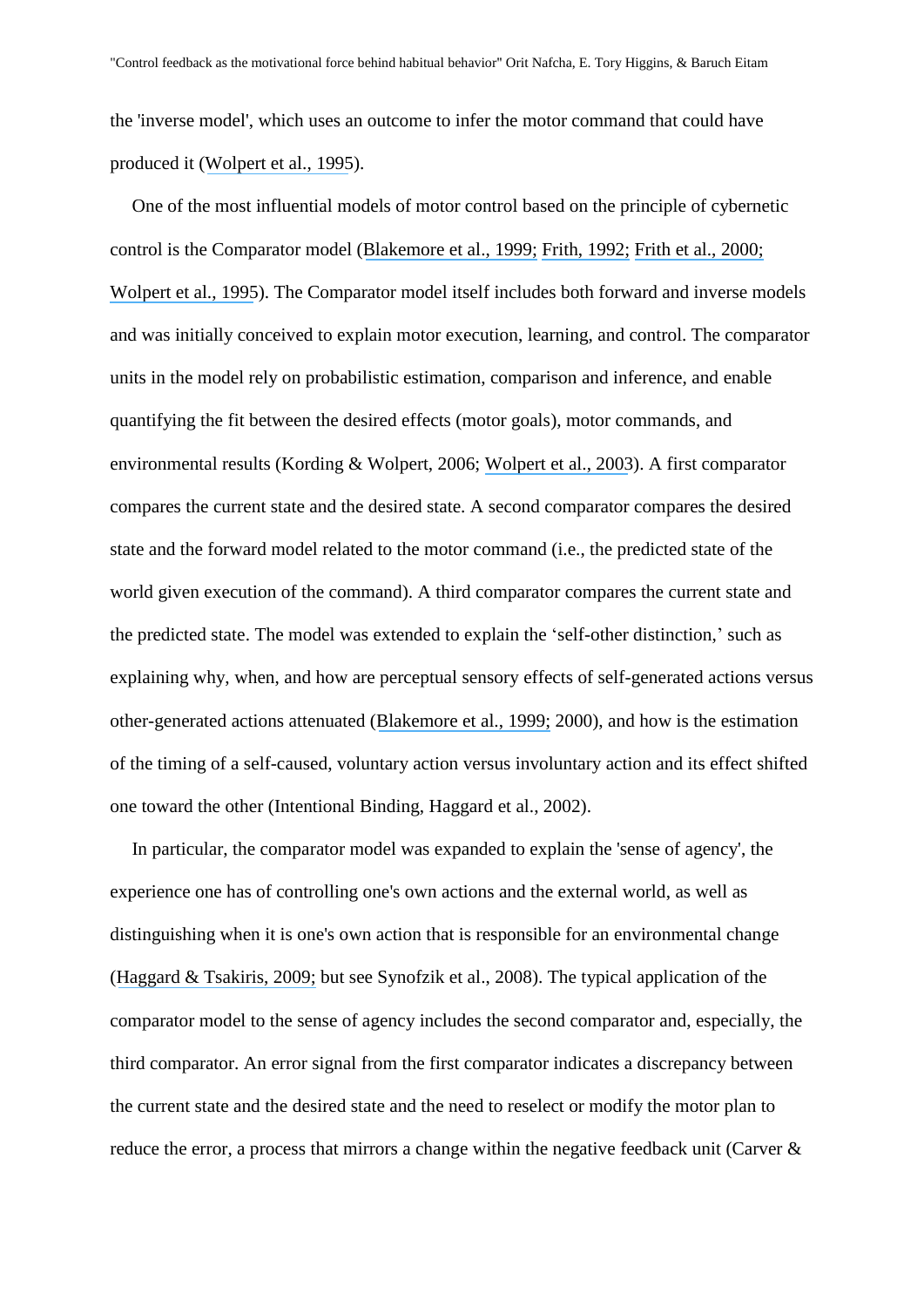Scheier, 1982; Miller et al., 1960). The lack of an error signal will result in the smooth selection of the intended behavior until goal completion (Carver & [Scheier,](https://www.researchgate.net/publication/16065403_Control_theory_A_useful_conceptual_framework_for_personality-social_clinical_and_health_psychology?el=1_x_8&enrichId=rgreq-d00313c79f497528f4c3d1be325467ee-XXX&enrichSource=Y292ZXJQYWdlOzMwMzcxOTk4NjtBUzozNjgyNDEyOTQ3NTc4ODhAMTQ2NDgwNjk3NDI2MQ==) 1982; or an 'exit' signal; Miller et al., 1960).

An error signal produced by the third comparator (actual *vs*. own-action predicted state) is directly related to the sense of agency; when an error signal exists, self-causality and control are reduced (Pacherie, 2001; [2007;](https://www.researchgate.net/publication/36734398_The_Sense_of_Control_and_the_Sense_of_Agency?el=1_x_8&enrichId=rgreq-d00313c79f497528f4c3d1be325467ee-XXX&enrichSource=Y292ZXJQYWdlOzMwMzcxOTk4NjtBUzozNjgyNDEyOTQ3NTc4ODhAMTQ2NDgwNjk3NDI2MQ==) 2008. But see Synofzik et al., 2008 for limitations). Conversely, when no such error signal is detected – the effect is estimated to be self-generated and this estimation feeds in to downstream processes; for example, evidence from our lab suggests that the motor plan that is responsible for an own-action-effect is rewarded (see further elaboration on this issue in the section below). This is manifested in both faster (Eitam et al., 2013; Karsh & Eitam, 2015a) and more frequent selection of the action (Karsh & Eitam, 2015a).

Although this latter ('third comparator') comparison is absent in the negative feedback loops, which involve the assessment of desired states or outcomes, we propose that control (i.e., self causality) information could have a similar regulatory function, and especially when the information regarding goal or current (goal relevant) state is lacking or imprecise (cf. [White,](https://www.researchgate.net/publication/9723492_Motivation_Reconsidered_The_Concept_Of_Competence?el=1_x_8&enrichId=rgreq-d00313c79f497528f4c3d1be325467ee-XXX&enrichSource=Y292ZXJQYWdlOzMwMzcxOTk4NjtBUzozNjgyNDEyOTQ3NTc4ODhAMTQ2NDgwNjk3NDI2MQ==) 1959). Regarding mechanism, we suggest adding a similar negative feedback loop to the (existing) third comparator by which the system strives to minimize the discrepancy between the current actual state (striving for agency) and the predicted state. Such an addition would, for example, enable persistence, even when the output of the (outcome-concerned) negative feedback loop is imprecise (noisy) as long as the outcome expectancy is positive. The persistence would be driven by the control-driven negative feedback loop.

*Motivation from control***.** The behaviorist's emphasis on reward and punishment (e.g., Skinner, 1953) is still the basis of many models of motivation in psychology and neuroscience (Steels, 2004). The key assumptions of this framework are as follows: first, the main goal of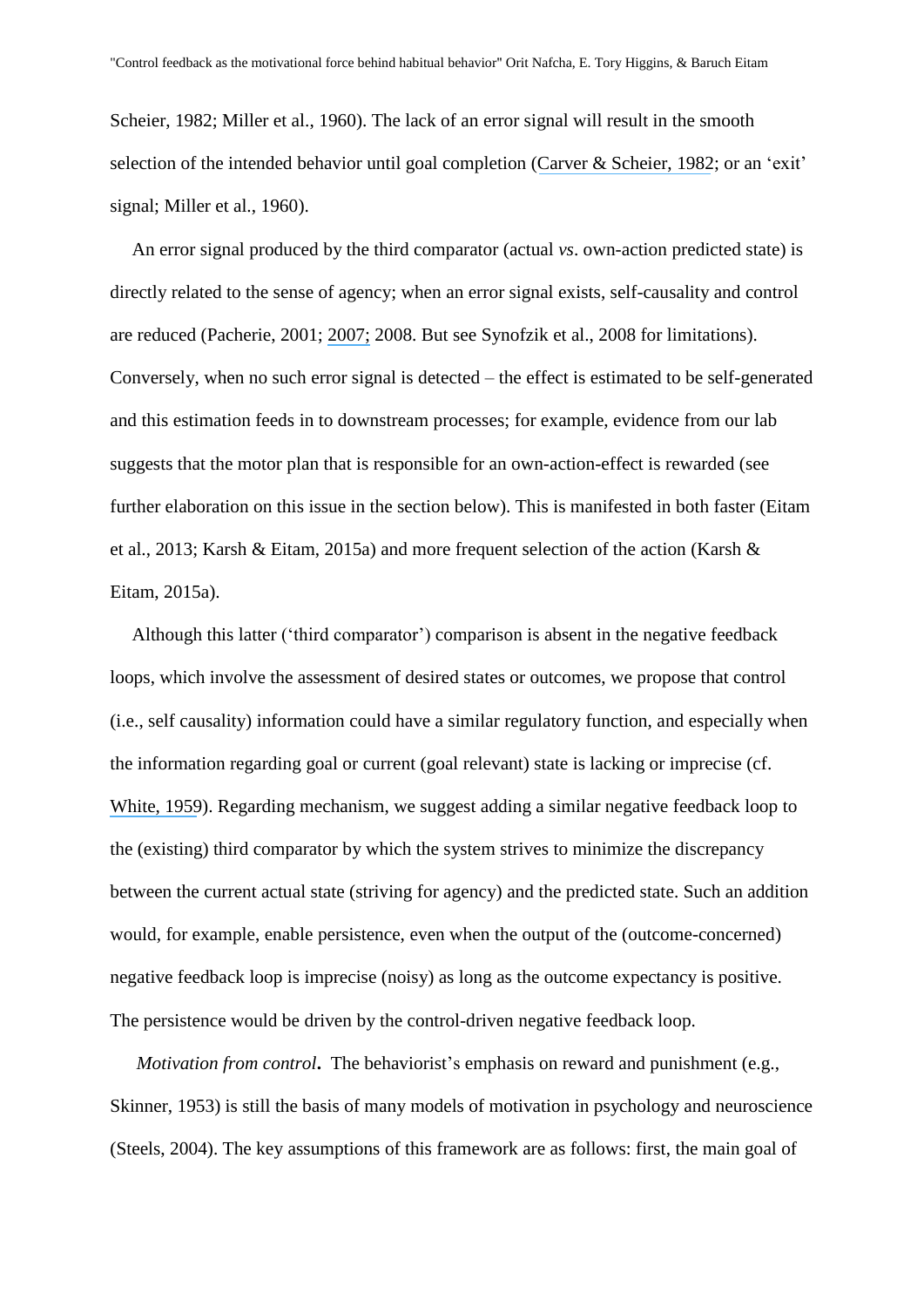the organism is to maintain bodily homeostasis (e.g., body temperature); second, this goal is met through the organism's tendency to seek reward and avoid punishment (Beck, 2000; Steels, 2004).

In his book *Beyond Pleasure and Pain*, Higgins (2012) reviews the substantial evidence in the psychological literature that people want (i.e., are motivated by) more than just desired results. Another important source of motivation is 'control' ('managing what happens') and the relation between control and what he termed 'value' (having desired results). Applying this perspective to information processing, Eitam et al. (2013) differentiated between types of information pertaining to different motivations, referring to the information about our standing in relation to a desired outcome as constituting 'outcome feedback,' and the information about the degree of control the organism has over the environment as constituting 'control feedback'. Outcome feedback is the information about progressing toward a goal as discussed above and control feedback is the information that is relevant for decisions of agency. It was assumed that both types of information could motivate action.

Early empirical support for the notion that information about one's control can be motivating appears in Stephens' (1934) largely overlooked paper that documented that, when 'something' happens after a response, it strengthens the corresponding response. And this is even the case for feedback about negative outcomes (see also Thorndike, 1927). Later on, reviewing evidence that animals are seemingly motivated by outcome-neutral events, White (1959) coined the term 'effectance' for the motivation to influence or interact with the environment. An important precursor to our current hypothesis is White's proposal that the hypothesized effectance 'drive' influences behavior even when it does not promise the satisfaction of a current homeostatic need or obtain a tangible reward (i.e., no obtained outcome).<sup>1</sup> Also resonating with the motivating force of control, deCharms (1968) suggested

1

 $<sup>1</sup>$  Another key insight of White's was that the relationship between control and outcome motivation is</sup> hierarchical and the latter will control behavior only when the influence of outcome motivation is weakened.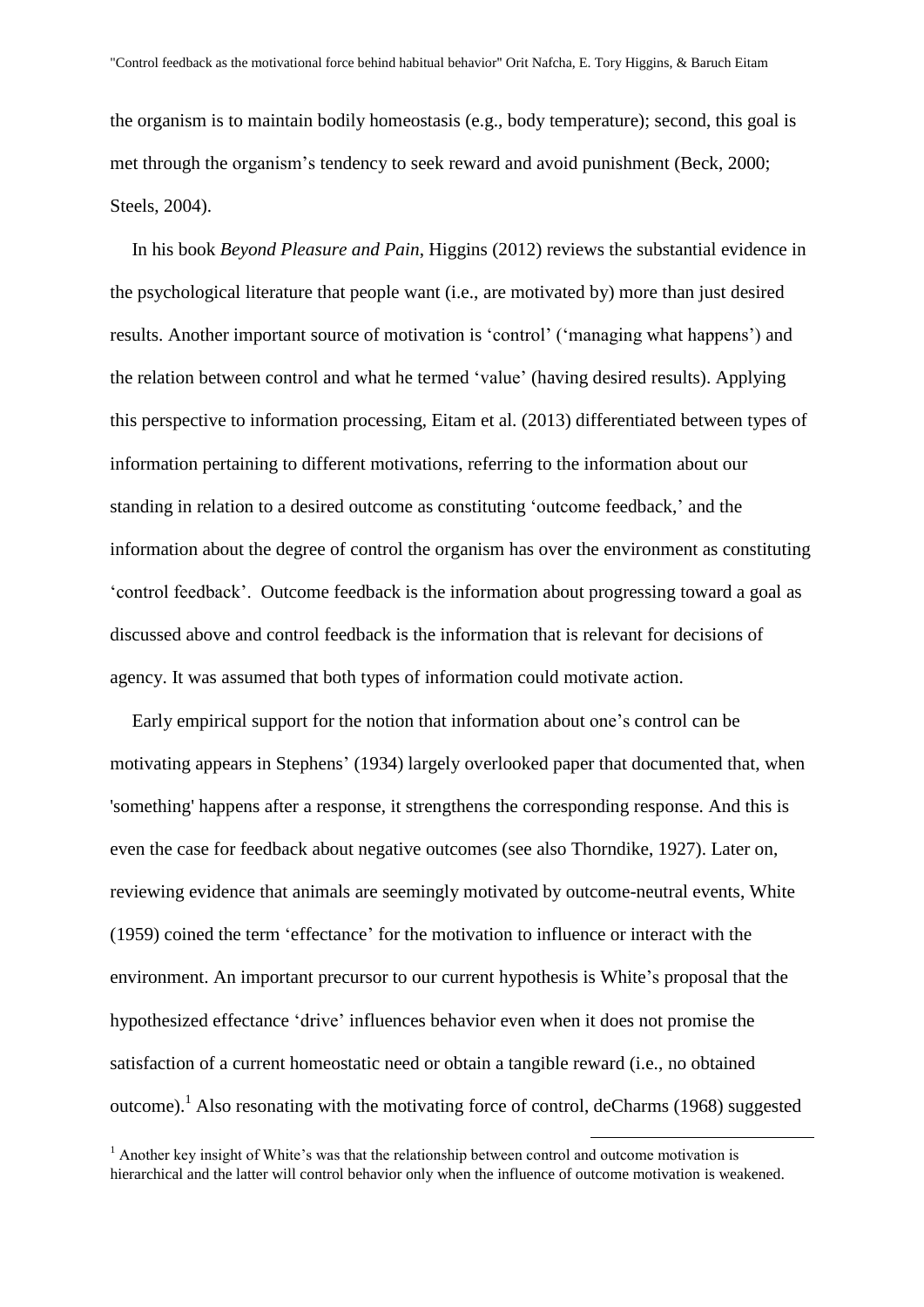that personal causation is reinforcing; thus when behavior is perceived as stemming from "the person's choices" it will be valued more than behavior judged to stem from an external force (see also Deci & Ryan, 1985). Similarly, Nuttin (1973) proposed a 'causality pleasure' that is the result of the perception of being the initiator of the action.

Drawing on an analogy with the established motivating effects of outcome feedback (and more generally, of tangible rewards), Eitam et al. (2013) tested whether control feedback also motivates independent of outcomes. As we briefly mentioned above, their research showed that trivial and valence-neutral control feedback (a "flash" following a key press) motivates behavior. In their study, participants were instructed to press one of four keys that corresponded to one of four target stimuli. In one condition (the 'Immediate Effect' condition), immediately after participants pressed a key, the circle changed its color and disappeared. Conversely, for a 'No Effect' condition, the circle merely continued in its downward path, regardless of the key press (participants were assured beforehand that "the game is working properly"). Since, multiple replications showed that participants in the Immediate Effect condition were on average ~30ms faster compared to those in the No effect condition. Recently, Karsh and Eitam (2015a) generalized this finding by using a free choice version of the above paradigm (the EMFC task, see also [Karsh & Eitam, 2015b](https://www.researchgate.net/publication/278905942_Motivation_from_Control_A_Response_Selection_Framework?el=1_x_8&enrichId=rgreq-d00313c79f497528f4c3d1be325467ee-XXX&enrichSource=Y292ZXJQYWdlOzMwMzcxOTk4NjtBUzozNjgyNDEyOTQ3NTc4ODhAMTQ2NDgwNjk3NDI2MQ==)). One of the key contributions of their research was to replicate the above pattern under conditions in which control motivation actually damaged participants' overall task performance because they were asked to "respond randomly." This is because counter to what counted as successful performance of the task (i.e., what counted as positive outcome success), participants' responses were biased towards keys that were associated with a higher probability to deliver effects (i.e., were more likely to deliver positive control feedback) and away from ones with a low probability to deliver effects. Specifically, participants tended to select the key that was associated with the highest chance to deliver an effect with a higher frequency than they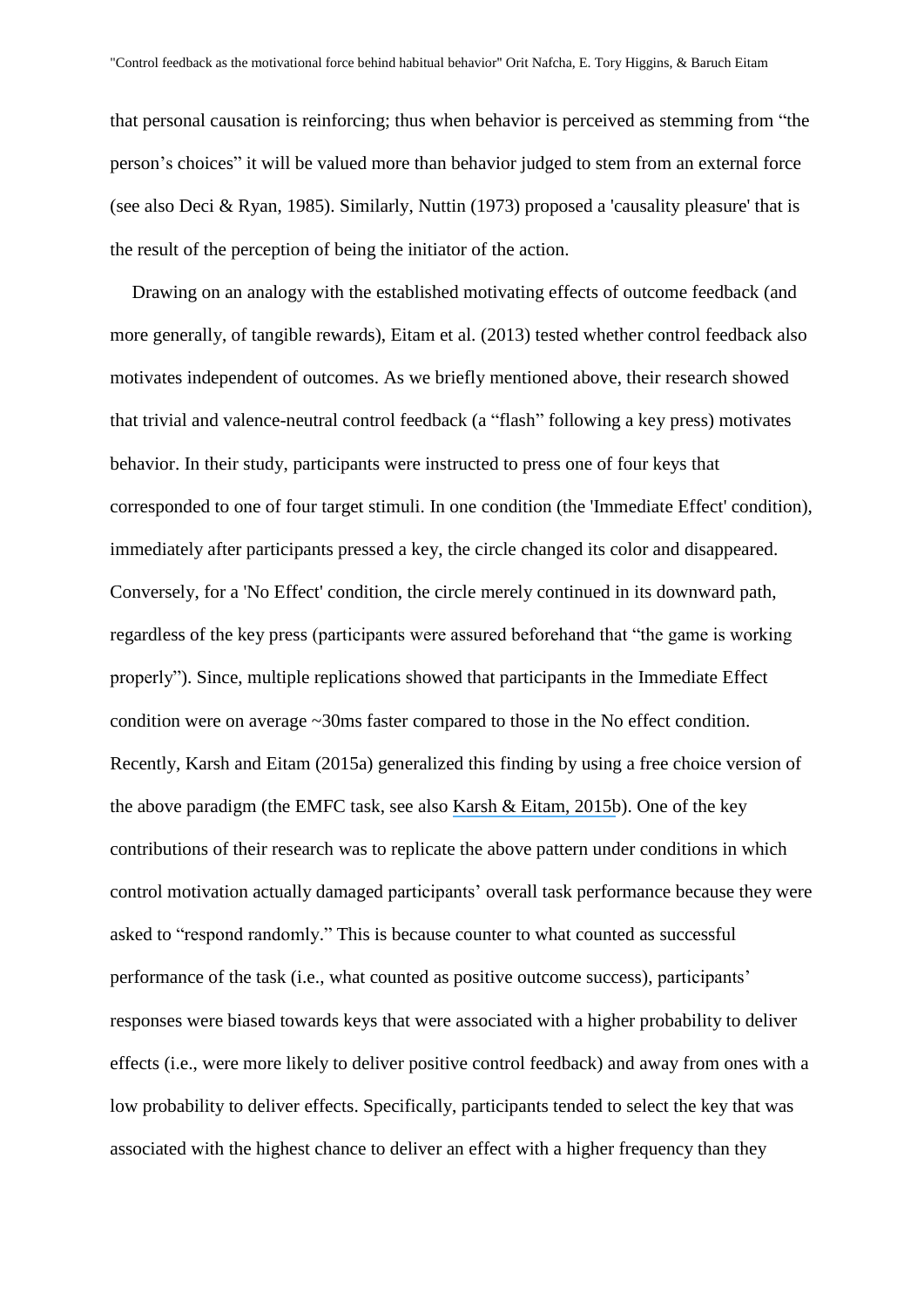tended to select the key associated with the lowest probability to deliver control feedback- despite this lowering their outcome performance given the task instructions.

This research also found evidence suggesting that the degree of contingency between actions and effects is to some degree accessible to consciousness, and that such awareness is associated with a preference for selecting the key associated with the highest probability of leading to positive control feedback (Karsh & Eitam, 2015a). Conversely, response speed, which Karsh and Eitam (2015b) argued to be more sensitive to the completion of a lower level of response selection (the parameters specifying how a movement is to be performed) was not associated with awareness of action-effect contingency. The modification of these 'low level' action parameters of the action is apparently related to implicit decisions of agency (Eitam et al., 2013; Karsh & Eitam, 2015a; [2015b\)](https://www.researchgate.net/publication/278905942_Motivation_from_Control_A_Response_Selection_Framework?el=1_x_8&enrichId=rgreq-d00313c79f497528f4c3d1be325467ee-XXX&enrichSource=Y292ZXJQYWdlOzMwMzcxOTk4NjtBUzozNjgyNDEyOTQ3NTc4ODhAMTQ2NDgwNjk3NDI2MQ==).

Returning to the comparator model (Blackmore et al., 1999; [Frith et al., 2000;](https://www.researchgate.net/publication/12126548_Abnormalities_in_the_Awareness_and_Control_of_Action?el=1_x_8&enrichId=rgreq-d00313c79f497528f4c3d1be325467ee-XXX&enrichSource=Y292ZXJQYWdlOzMwMzcxOTk4NjtBUzozNjgyNDEyOTQ3NTc4ODhAMTQ2NDgwNjk3NDI2MQ==) [Wolpert](https://www.researchgate.net/publication/15629049_An_Internal_Model_for_Sensorimotor_Integration?el=1_x_8&enrichId=rgreq-d00313c79f497528f4c3d1be325467ee-XXX&enrichSource=Y292ZXJQYWdlOzMwMzcxOTk4NjtBUzozNjgyNDEyOTQ3NTc4ODhAMTQ2NDgwNjk3NDI2MQ==) [et al., 1995](https://www.researchgate.net/publication/15629049_An_Internal_Model_for_Sensorimotor_Integration?el=1_x_8&enrichId=rgreq-d00313c79f497528f4c3d1be325467ee-XXX&enrichSource=Y292ZXJQYWdlOzMwMzcxOTk4NjtBUzozNjgyNDEyOTQ3NTc4ODhAMTQ2NDgwNjk3NDI2MQ==)) with the above in mind, it is possible to draw an analogy between the information generated by the comparator model's first comparator (current state versus motor goal) with what we called outcome feedback (cf. [Carver, & Scheier, 1982;](https://www.researchgate.net/publication/16065403_Control_theory_A_useful_conceptual_framework_for_personality-social_clinical_and_health_psychology?el=1_x_8&enrichId=rgreq-d00313c79f497528f4c3d1be325467ee-XXX&enrichSource=Y292ZXJQYWdlOzMwMzcxOTk4NjtBUzozNjgyNDEyOTQ3NTc4ODhAMTQ2NDgwNjk3NDI2MQ==) [Powers, 1973a](https://www.researchgate.net/publication/235344090_Behavior_The_Control_of_Perception?el=1_x_8&enrichId=rgreq-d00313c79f497528f4c3d1be325467ee-XXX&enrichSource=Y292ZXJQYWdlOzMwMzcxOTk4NjtBUzozNjgyNDEyOTQ3NTc4ODhAMTQ2NDgwNjk3NDI2MQ==), [1973b](https://www.researchgate.net/publication/18483263_Feedback_Beyond_behaviorism?el=1_x_8&enrichId=rgreq-d00313c79f497528f4c3d1be325467ee-XXX&enrichSource=Y292ZXJQYWdlOzMwMzcxOTk4NjtBUzozNjgyNDEyOTQ3NTc4ODhAMTQ2NDgwNjk3NDI2MQ==))<sup>2</sup>. In contrast, the source of motivation from control is the (lack of) error signal coming from the third comparator (current *vs*. predicted state)– one that has no counterpart in the classic cybernetic models of goal pursuit, which dealt solely with outcome feedback.

*Hierarchical organization of goals, intention and means*. Let us now consider how behavior is represented hierarchically in order to substantiate a later claim that, like outcome feedback, control feedback can also target a specific level of abstraction. Goals can be represented at very different levels of abstraction (e.g., Carver & Scheier, 2011; [Trope &](https://www.researchgate.net/publication/44569219_Construal-Level_Theory_of_Psychological_Distance?el=1_x_8&enrichId=rgreq-d00313c79f497528f4c3d1be325467ee-XXX&enrichSource=Y292ZXJQYWdlOzMwMzcxOTk4NjtBUzozNjgyNDEyOTQ3NTc4ODhAMTQ2NDgwNjk3NDI2MQ==)  [Liberman, 2010](https://www.researchgate.net/publication/44569219_Construal-Level_Theory_of_Psychological_Distance?el=1_x_8&enrichId=rgreq-d00313c79f497528f4c3d1be325467ee-XXX&enrichSource=Y292ZXJQYWdlOzMwMzcxOTk4NjtBUzozNjgyNDEyOTQ3NTc4ODhAMTQ2NDgwNjk3NDI2MQ==)) from 'wanting to be a decent person', to 'donating money to the needy', to

1

<sup>&</sup>lt;sup>2</sup> More speculatively, the second comparator may be loosely equated with what Higgins (2012) called 'truth' effectence, or 'truth feedback' in the informational language of Eitam et al., 2013. Here we argue that for control feedback to control behavior this assessment of whether a simulated action vis a vie a goal should generate a "in the right direction" output..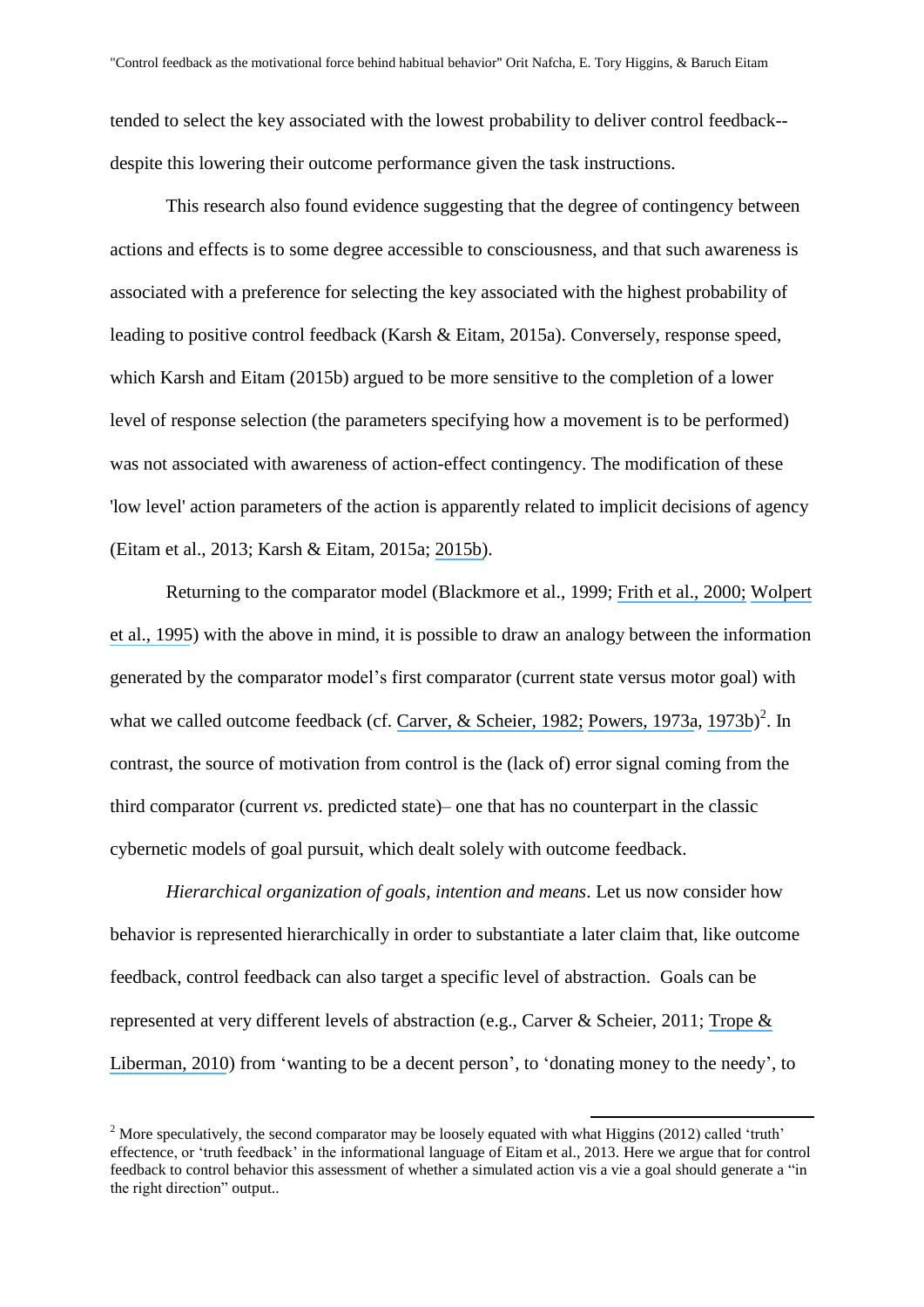'calling the bank to transfer the money' and so on. [Powers](https://www.researchgate.net/publication/235344090_Behavior_The_Control_of_Perception?el=1_x_8&enrichId=rgreq-d00313c79f497528f4c3d1be325467ee-XXX&enrichSource=Y292ZXJQYWdlOzMwMzcxOTk4NjtBUzozNjgyNDEyOTQ3NTc4ODhAMTQ2NDgwNjk3NDI2MQ==) (1973a, [1973b](https://www.researchgate.net/publication/18483263_Feedback_Beyond_behaviorism?el=1_x_8&enrichId=rgreq-d00313c79f497528f4c3d1be325467ee-XXX&enrichSource=Y292ZXJQYWdlOzMwMzcxOTk4NjtBUzozNjgyNDEyOTQ3NTc4ODhAMTQ2NDgwNjk3NDI2MQ==)) suggested that control systems, which underlie the self-regulation of behavior, are hierarchically organized as superordinate and subordinate goal loops. The more abstract goals (e.g., to be a decent person) residing at the top of the hierarchy, below them abstract principles (e.g., specifying what 'decent' means), followed by specific action programs that are intended to meet the concrete goals that operationalize these abstract principles ([Carver & Scheier, 1981](https://www.researchgate.net/publication/222023473_The_self-attention-induced_feedback_loop_and_social_facilitation?el=1_x_8&enrichId=rgreq-d00313c79f497528f4c3d1be325467ee-XXX&enrichSource=Y292ZXJQYWdlOzMwMzcxOTk4NjtBUzozNjgyNDEyOTQ3NTc4ODhAMTQ2NDgwNjk3NDI2MQ==), 1982, 2011). Concrete goals may be associated with sequences of actions, which are in turn attained by even lower parameters that operate as low level goals (i.e. configuration, sensation, intensity goals; see [Carver & Scheier, 1982;](https://www.researchgate.net/publication/16065403_Control_theory_A_useful_conceptual_framework_for_personality-social_clinical_and_health_psychology?el=1_x_8&enrichId=rgreq-d00313c79f497528f4c3d1be325467ee-XXX&enrichSource=Y292ZXJQYWdlOzMwMzcxOTk4NjtBUzozNjgyNDEyOTQ3NTc4ODhAMTQ2NDgwNjk3NDI2MQ==) [Powers, 1973a](https://www.researchgate.net/publication/235344090_Behavior_The_Control_of_Perception?el=1_x_8&enrichId=rgreq-d00313c79f497528f4c3d1be325467ee-XXX&enrichSource=Y292ZXJQYWdlOzMwMzcxOTk4NjtBUzozNjgyNDEyOTQ3NTc4ODhAMTQ2NDgwNjk3NDI2MQ==)). Thus, both very abstract and very concrete goals can serve as reference points for self-regulation.

Behavioral output is determined by monitoring the input information at the adequate level of abstraction and by comparing it to the reference value that is transferred from the level above. To repeat, the behavioral output of a given level serves as the reference value for the next (lower) level ([Carver & Scheier, 1982](https://www.researchgate.net/publication/16065403_Control_theory_A_useful_conceptual_framework_for_personality-social_clinical_and_health_psychology?el=1_x_8&enrichId=rgreq-d00313c79f497528f4c3d1be325467ee-XXX&enrichSource=Y292ZXJQYWdlOzMwMzcxOTk4NjtBUzozNjgyNDEyOTQ3NTc4ODhAMTQ2NDgwNjk3NDI2MQ==)[, 1990](https://www.researchgate.net/publication/280796880_Origins_and_Functions_of_Positive_and_Negative_Affect_A_Control-Process_View?el=1_x_8&enrichId=rgreq-d00313c79f497528f4c3d1be325467ee-XXX&enrichSource=Y292ZXJQYWdlOzMwMzcxOTk4NjtBUzozNjgyNDEyOTQ3NTc4ODhAMTQ2NDgwNjk3NDI2MQ==), 2011; [Powers, 1973a](https://www.researchgate.net/publication/235344090_Behavior_The_Control_of_Perception?el=1_x_8&enrichId=rgreq-d00313c79f497528f4c3d1be325467ee-XXX&enrichSource=Y292ZXJQYWdlOzMwMzcxOTk4NjtBUzozNjgyNDEyOTQ3NTc4ODhAMTQ2NDgwNjk3NDI2MQ==)). In addition, during the execution of the lower level action, the activation of the higher-level action representation is required ([Botvinick, 2008](https://www.researchgate.net/publication/5433128_Hierarchical_models_of_behavior_and_prefrontal_function?el=1_x_8&enrichId=rgreq-d00313c79f497528f4c3d1be325467ee-XXX&enrichSource=Y292ZXJQYWdlOzMwMzcxOTk4NjtBUzozNjgyNDEyOTQ3NTc4ODhAMTQ2NDgwNjk3NDI2MQ==)).

Similarly, Searle (1983) distinguishes between *a prior intention* (a goal or reference state) that is independent from the execution of the intended action and an *intention in action* (a lower level implementation) that is sensitive to the internal and external context. Pacherie (2006, [2007](https://www.researchgate.net/publication/36734398_The_Sense_of_Control_and_the_Sense_of_Agency?el=1_x_8&enrichId=rgreq-d00313c79f497528f4c3d1be325467ee-XXX&enrichSource=Y292ZXJQYWdlOzMwMzcxOTk4NjtBUzozNjgyNDEyOTQ3NTc4ODhAMTQ2NDgwNjk3NDI2MQ==), and 2009) develops Searle's classification and defines three stages of intention specification. There are F(uture) intentions that refer to future-directed intentions. Similar to Searle's prior intention, the F intention always will precede (and is orthogonal to) the action itself.

The Intention in action is divided into P(resent) and M(otor) intentions. The P intention is still a relatively abstract intention– the program ([Powers, 1973a](https://www.researchgate.net/publication/235344090_Behavior_The_Control_of_Perception?el=1_x_8&enrichId=rgreq-d00313c79f497528f4c3d1be325467ee-XXX&enrichSource=Y292ZXJQYWdlOzMwMzcxOTk4NjtBUzozNjgyNDEyOTQ3NTc4ODhAMTQ2NDgwNjk3NDI2MQ==)) or script (Schank & Abelson,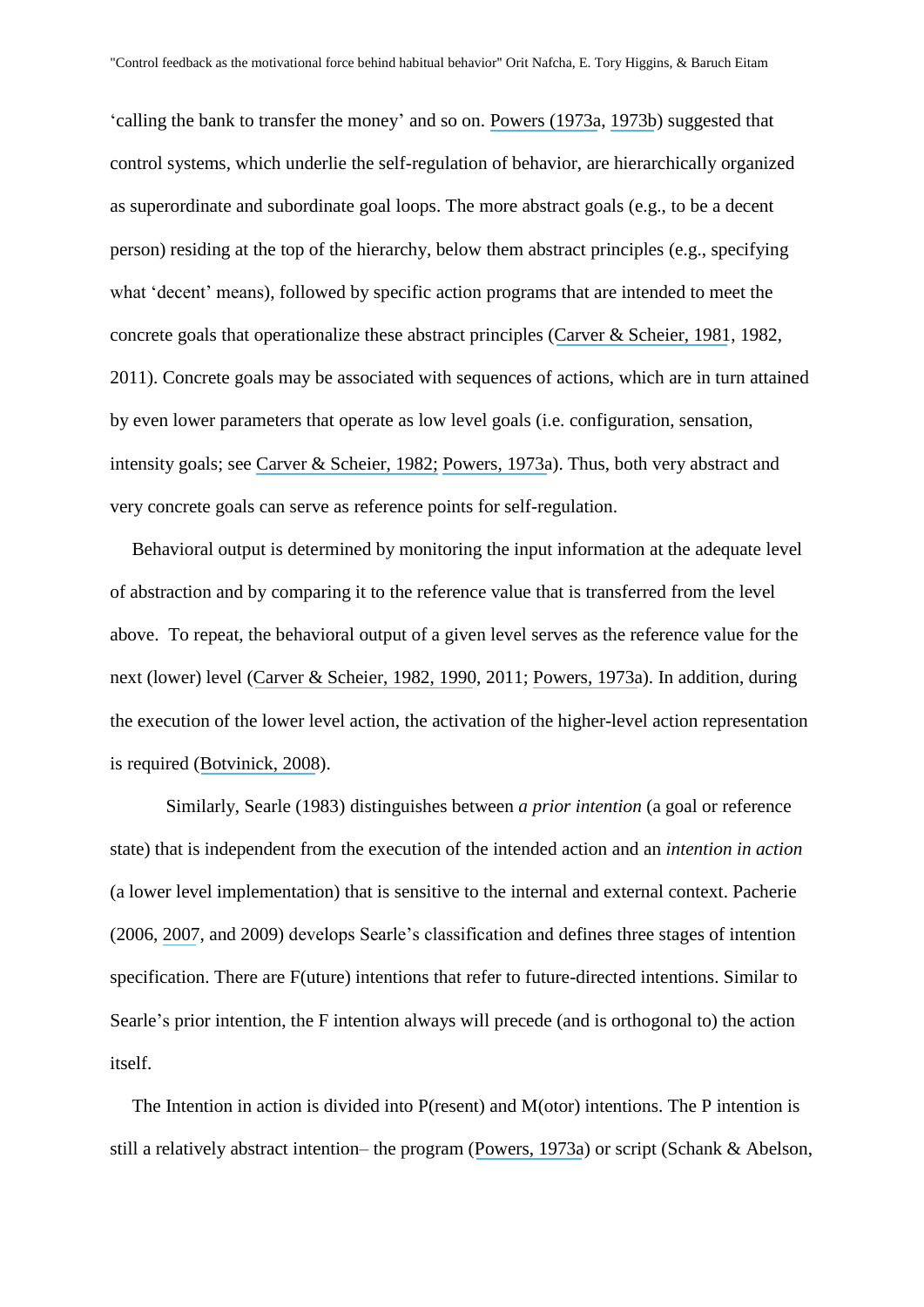1977) that follows from the F intention. It serves to guide and monitor the ongoing action with sensitivity to the target of the action, to its timing, context and perceptual characteristics. It may be consciously accessed and thus influences one's conscious experience. Lastly, the M (motor) intention is the lowest level or most concrete intention. It translates the perceptual contents of the P intention into a sensorimotor representation "through a precise specification of the spatial and temporal characteristics of the constituent elements of the selected motor program" (Pacherie, 2007, p.3). Conscious access to this type of intention is considered to be limited as it is connected to the details about how the action is performed (Pacherie, 2006). Pacherie (2007) further proposes that the above differentiation between three levels of goals ('intentions') parallels a similar differentiation among three levels of means specificity. The means which serve the most abstract F intentions are represented as subgoals, the means which serve P intentions are represented as specific actions, and the means that serve the M intentions are represented as specific movements.

Another theory that emphasizes an hierarchical representation of goals is action identification theory (AIT, [Vallacher & Wegner, 1985](https://www.researchgate.net/publication/236877125_A_Theory_of_Action_Identification?el=1_x_8&enrichId=rgreq-d00313c79f497528f4c3d1be325467ee-XXX&enrichSource=Y292ZXJQYWdlOzMwMzcxOTk4NjtBUzozNjgyNDEyOTQ3NTc4ODhAMTQ2NDgwNjk3NDI2MQ==), 1987). According to this theory, people tend to construe their actions at one of two levels of abstraction: a 'low level' of identification, which refers to how the action (or what action) is to be performed (i.e., the concrete yet verbalizable aspects of action execution); and a 'high level' of identification in which the action is construed in relation to the goal or the reason for, the why of, performing the action ([Wegner at al., 1989](https://www.researchgate.net/publication/233004834_Do_Alcoholics_Know_What_They)).

*Control feedback is directed towards different levels of the action hierarchy*. There is considerable support for the notion that people represent or frame their actions hierarchically (in addition to the above review, see also Badre, 2010). The abstractness of the goal representation is associated with the process of action selection ([Badre et al., 2010](https://www.researchgate.net/publication/43534034_Frontal_Cortex_and_the_Discovery_of_Abstract_Action_Rules?el=1_x_8&enrichId=rgreq-d00313c79f497528f4c3d1be325467ee-XXX&enrichSource=Y292ZXJQYWdlOzMwMzcxOTk4NjtBUzozNjgyNDEyOTQ3NTc4ODhAMTQ2NDgwNjk3NDI2MQ==)). Specifically, most of the models that involve hierarchical loops respect the means-ends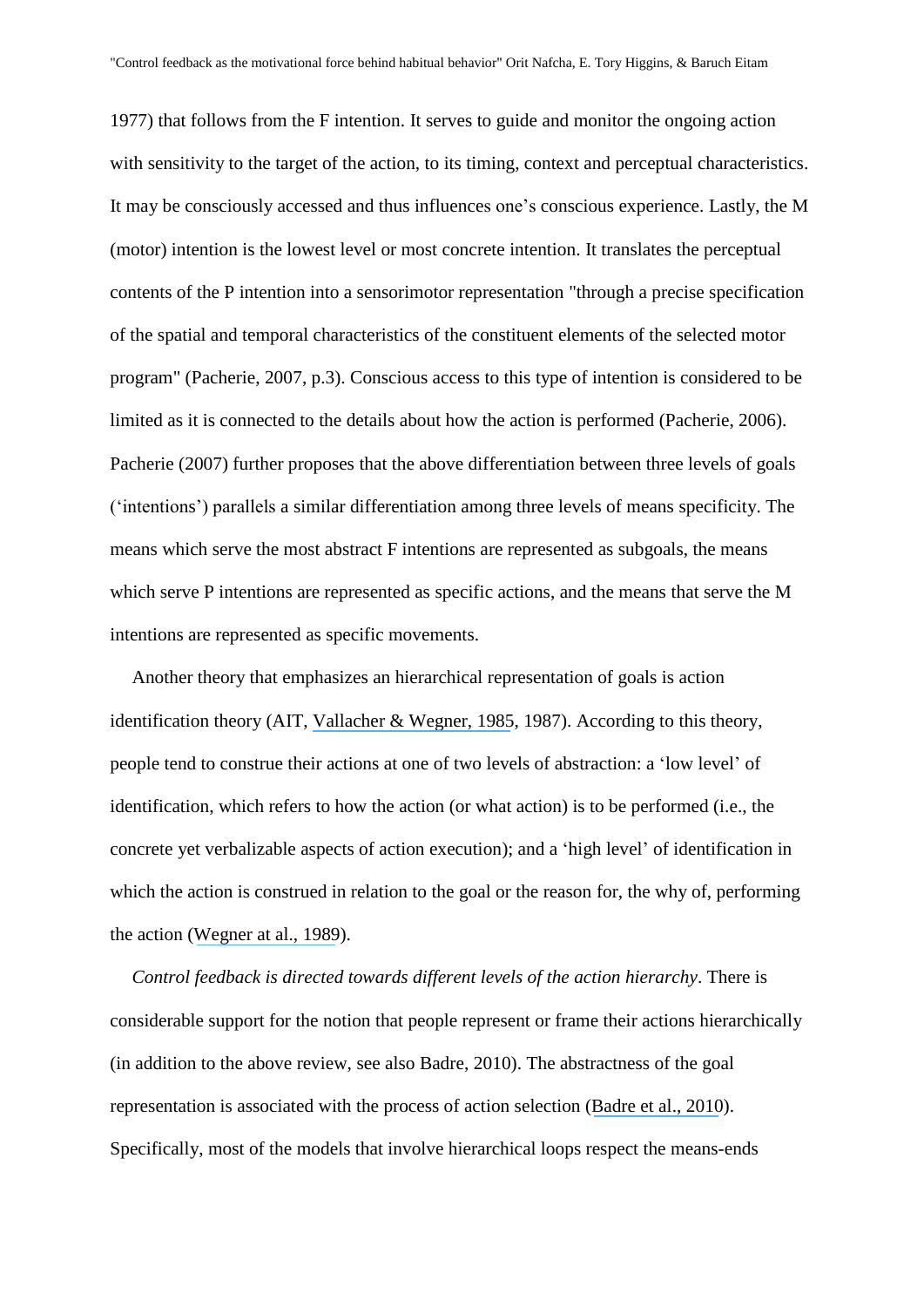hierarchy, such that the type of outcome feedback that is relevant for self-regulation differs according to the abstractness of the corresponding goal ([Powers, 1973a](https://www.researchgate.net/publication/235344090_Behavior_The_Control_of_Perception?el=1_x_8&enrichId=rgreq-d00313c79f497528f4c3d1be325467ee-XXX&enrichSource=Y292ZXJQYWdlOzMwMzcxOTk4NjtBUzozNjgyNDEyOTQ3NTc4ODhAMTQ2NDgwNjk3NDI2MQ==), [1973b](https://www.researchgate.net/publication/18483263_Feedback_Beyond_behaviorism?el=1_x_8&enrichId=rgreq-d00313c79f497528f4c3d1be325467ee-XXX&enrichSource=Y292ZXJQYWdlOzMwMzcxOTk4NjtBUzozNjgyNDEyOTQ3NTc4ODhAMTQ2NDgwNjk3NDI2MQ==)). Here we propose that the type of *control* feedback also differs according to the abstractness of the goal. [Vignemont & Fourneret \(2004\)](https://www.researchgate.net/publication/8009423_The_sense_of_agency_A_philosophical_and_empirical_review_of_the_Who_system?el=1_x_8&enrichId=rgreq-d00313c79f497528f4c3d1be325467ee-XXX&enrichSource=Y292ZXJQYWdlOzMwMzcxOTk4NjtBUzozNjgyNDEyOTQ3NTc4ODhAMTQ2NDgwNjk3NDI2MQ==), for example, distinguish between a sense of agency about an action's execution ("I am the initiator of the action") and the exact manner in which the action is performed ("I am the cause of the action's performance"). Similarly, Pacherie (2006) distinguished between the F intention and the experience of intentional causativeness-- the P intention and the sense of initiation versus the M intention and the sense of control.

Recently, Karsh and Eitam (2015b) suggested that conscious knowledge of one's agency (e.g., knowledge of the best effector to attain control over the environment) was associated with the selection of an effector (a subgoal or specific action according to Pacherie, 2006). In contrast, the implicit decision of agency (another form of control feedback) influenced the selection of low-level motor parameters (the specific nature of the movement).

Thus, similarly to cybernetic models of goal pursuit (i.e., based on outcome feedback), control feedback may also target different levels of abstraction of the action representation. Using Pacherie's (2007) terms, it is possible that the relevant control feedback for the M intention is the  $3<sup>rd</sup>$  comparator of the comparator model and hence is sensitive to what is relevant to that comparator (e.g., temporal and spatial contiguity; [Karsh & Eitam, 2015b](https://www.researchgate.net/publication/278905942_Motivation_from_Control_A_Response_Selection_Framework?el=1_x_8&enrichId=rgreq-d00313c79f497528f4c3d1be325467ee-XXX&enrichSource=Y292ZXJQYWdlOzMwMzcxOTk4NjtBUzozNjgyNDEyOTQ3NTc4ODhAMTQ2NDgwNjk3NDI2MQ==)). Such 'low-level' control feedback informs the system that it was the one that performed the observed movement (independent of monitoring the attainment of the movement's goal). Similarly, it is possible that different control feedback is associated with more abstract goals (corresponding to Pacherie's P/F intentions).

In the next section we consider how control motivation relates to habitual behavior. We first review some differences between habitual and goal-directed behavior. We then outline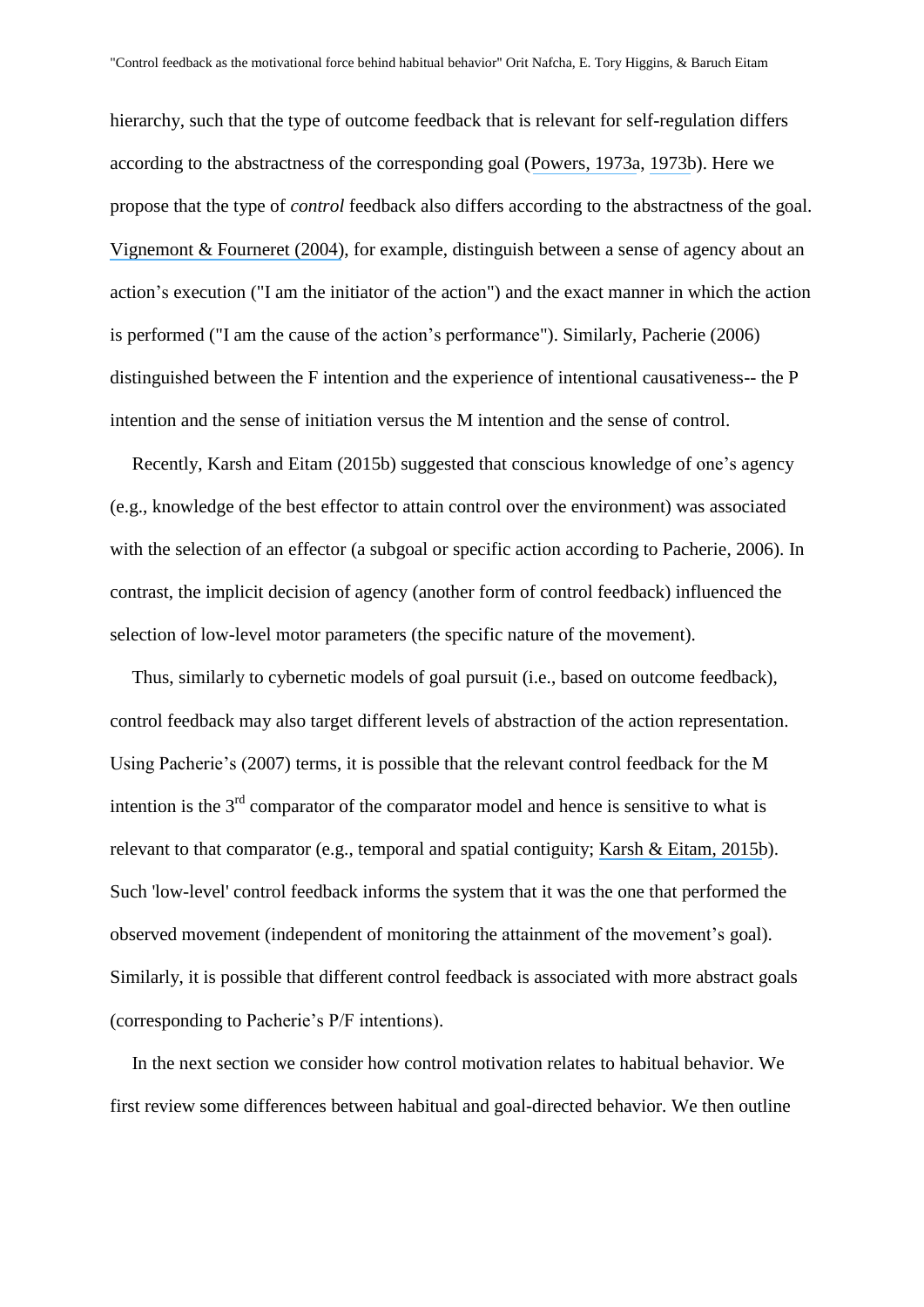our framework for proposing that control feedback is a key mechanism underlying habitual behavior.

#### **Outcome versus Control Motivation and Feedback**

Motivation is a theoretical construct that refers to the reasons (or forces) for why people and other animals choose particular actions at particular times and places (Beck, 2000; [Lewin,](https://www.researchgate.net/publication/232101367_A_Dynamic_Theory_of_Personality_Selected_Papers?el=1_x_8&enrichId=rgreq-d00313c79f497528f4c3d1be325467ee-XXX&enrichSource=Y292ZXJQYWdlOzMwMzcxOTk4NjtBUzozNjgyNDEyOTQ3NTc4ODhAMTQ2NDgwNjk3NDI2MQ==) [1935](https://www.researchgate.net/publication/232101367_A_Dynamic_Theory_of_Personality_Selected_Papers?el=1_x_8&enrichId=rgreq-d00313c79f497528f4c3d1be325467ee-XXX&enrichSource=Y292ZXJQYWdlOzMwMzcxOTk4NjtBUzozNjgyNDEyOTQ3NTc4ODhAMTQ2NDgwNjk3NDI2MQ==)) and persist in performing them in the face of obstacles ([Deci et al., 1999;](https://www.researchgate.net/publication/12712628_A_Meta-Analytic_Review_of_Experiments_Examining_the_Effect_of_Extrinsic_Rewards_on_Intrinsic_Motivation?el=1_x_8&enrichId=rgreq-d00313c79f497528f4c3d1be325467ee-XXX&enrichSource=Y292ZXJQYWdlOzMwMzcxOTk4NjtBUzozNjgyNDEyOTQ3NTc4ODhAMTQ2NDgwNjk3NDI2MQ==) [Sansone &](https://www.researchgate.net/publication/6712712_Maintaining_Activity_Engagement_Individual_Differences_in_the_Process_of_Self-Regulating_Motivation?el=1_x_8&enrichId=rgreq-d00313c79f497528f4c3d1be325467ee-XXX&enrichSource=Y292ZXJQYWdlOzMwMzcxOTk4NjtBUzozNjgyNDEyOTQ3NTc4ODhAMTQ2NDgwNjk3NDI2MQ==)  [Thoman, 2006](https://www.researchgate.net/publication/6712712_Maintaining_Activity_Engagement_Individual_Differences_in_the_Process_of_Self-Regulating_Motivation?el=1_x_8&enrichId=rgreq-d00313c79f497528f4c3d1be325467ee-XXX&enrichSource=Y292ZXJQYWdlOzMwMzcxOTk4NjtBUzozNjgyNDEyOTQ3NTc4ODhAMTQ2NDgwNjk3NDI2MQ==)). In other words, to be motivated is "to have preferences that will direct choices" (Higgins, 2012; p. 24). Studer and Knecht suggest (this volume) that motivation results from an integration of subjective benefits and costs of an activity. In other words motivated behavior is seemingly a product of integration between the value of the reward (objective and subjective) and on its expected demand on resources (e.g., the effort required to attain it; [Bijleveld et al., 2012;](https://www.researchgate.net/publication/223981324_Adaptive_Reward_Pursuit_How_Effort_Requirements_Affect_Unconscious_Reward_Responses_and_Conscious_Reward_Decisions?el=1_x_8&enrichId=rgreq-d00313c79f497528f4c3d1be325467ee-XXX&enrichSource=Y292ZXJQYWdlOzMwMzcxOTk4NjtBUzozNjgyNDEyOTQ3NTc4ODhAMTQ2NDgwNjk3NDI2MQ==) Kool et al., 2013; [Silvestrini & Gendolla, 2013](https://www.researchgate.net/publication/236079622_Automatic_Effort_Mobilization_and_the_Principle_of_Resource_Conservation_One_Can_Only_Prime_the_Possible_and_Justified?el=1_x_8&enrichId=rgreq-d00313c79f497528f4c3d1be325467ee-XXX&enrichSource=Y292ZXJQYWdlOzMwMzcxOTk4NjtBUzozNjgyNDEyOTQ3NTc4ODhAMTQ2NDgwNjk3NDI2MQ==)).

Until recently, only outcomes were considered in the computation of subjective reward but based on our exposition above, we propose that reward from control is a second, independent source of value to take into account. Motivation's influence on behavior is classically parsed into two distinct influences: one that refers to the 'direction' of behavior and corresponds to action selection processes; and another, 'energizing' effect, that refers to processes underlying effort allocation, such as the amount of resources that the organism should invest in a behavior ([Dickinson & Balleine, 2002;](https://www.researchgate.net/publication/229502778_The_Role_of_Learning_in_the_Operation_of_Motivational_Systems?el=1_x_8&enrichId=rgreq-d00313c79f497528f4c3d1be325467ee-XXX&enrichSource=Y292ZXJQYWdlOzMwMzcxOTk4NjtBUzozNjgyNDEyOTQ3NTc4ODhAMTQ2NDgwNjk3NDI2MQ==) [Niv et al., 2006](https://www.researchgate.net/publication/6942779_A_normative_perspective_on_motivation?el=1_x_8&enrichId=rgreq-d00313c79f497528f4c3d1be325467ee-XXX&enrichSource=Y292ZXJQYWdlOzMwMzcxOTk4NjtBUzozNjgyNDEyOTQ3NTc4ODhAMTQ2NDgwNjk3NDI2MQ==)). In this chapter we focus mostly on action selection and how control feedback influences them as an answer to what motivates habits– instrumental behavior that continues to be performed even when the relevant external outcome (for which it was the means) has lost its value.

Tackling a related question, Higgins (2012) describes two classic answers to the question of what motivates people to continue working when goal accomplishment is not immediate (i.e., 'distant outcomes'). The first explanation, the incentives approach, is consistent with the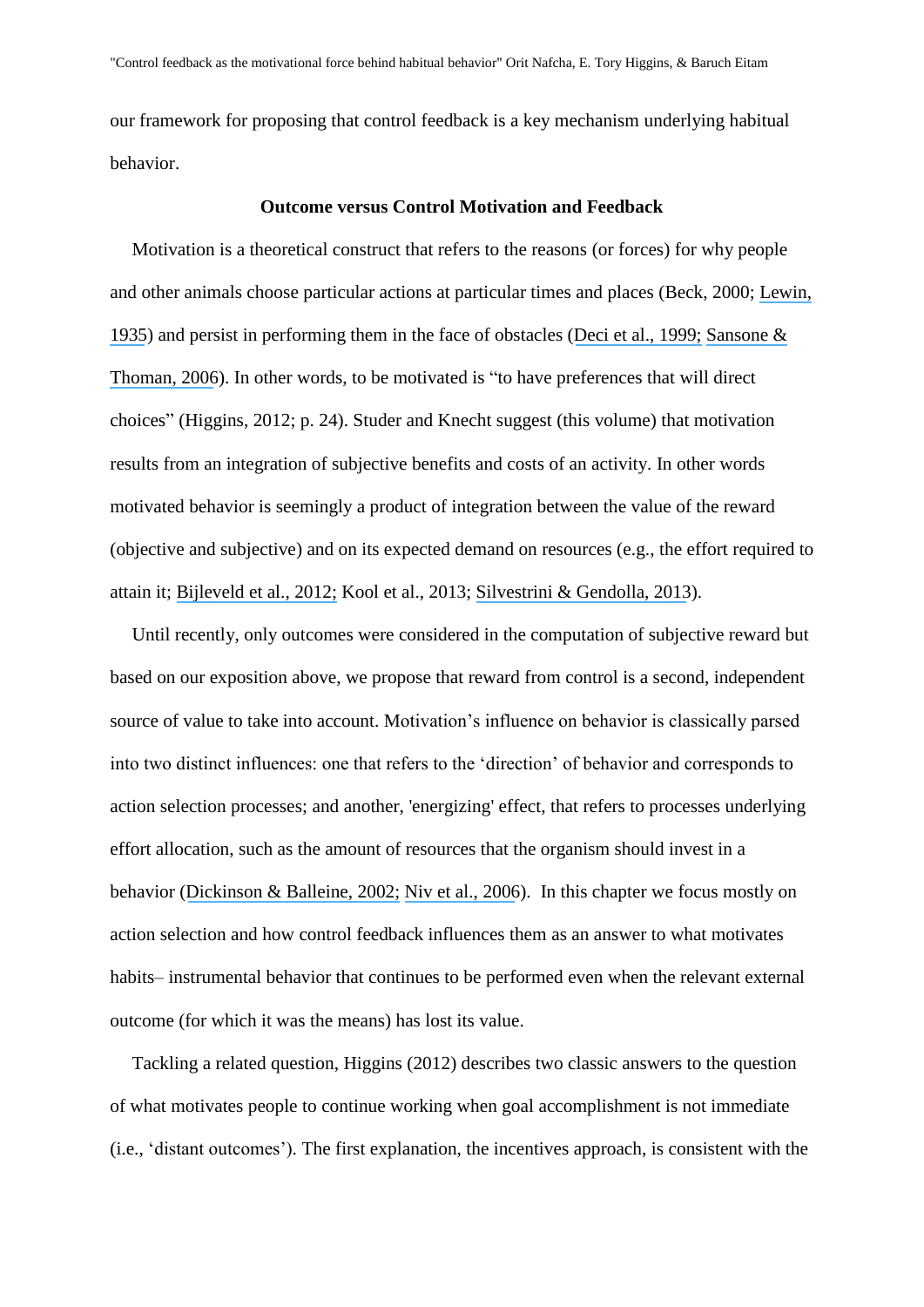behaviorist framework mentioned above (Beck, 2000; Hull, [1943;](https://www.researchgate.net/publication/247251374_Principles_of_Behavior_An_Introduction_To_Behavior_Theory?el=1_x_8&enrichId=rgreq-d00313c79f497528f4c3d1be325467ee-XXX&enrichSource=Y292ZXJQYWdlOzMwMzcxOTk4NjtBUzozNjgyNDEyOTQ3NTc4ODhAMTQ2NDgwNjk3NDI2MQ==) Skinner, 1953; [Rachlin,](https://www.researchgate.net/publication/232440796_Behavior_and_Learning?el=1_x_8&enrichId=rgreq-d00313c79f497528f4c3d1be325467ee-XXX&enrichSource=Y292ZXJQYWdlOzMwMzcxOTk4NjtBUzozNjgyNDEyOTQ3NTc4ODhAMTQ2NDgwNjk3NDI2MQ==) [1976](https://www.researchgate.net/publication/232440796_Behavior_and_Learning?el=1_x_8&enrichId=rgreq-d00313c79f497528f4c3d1be325467ee-XXX&enrichSource=Y292ZXJQYWdlOzMwMzcxOTk4NjtBUzozNjgyNDEyOTQ3NTc4ODhAMTQ2NDgwNjk3NDI2MQ==)). According to this framework people engage in activities instrumentally; with activities construed as a sequence of means to external ends. By this (incentives) approach we do things because we want/need to have the outcomes that we have learned that these activities may bring, or because they can help reduce the probability of unwanted outcomes.

A second possibility is that people continue pursuing an activity due to rewarding properties of the activity itself. By this approach we do things because we like/enjoy/are interested in the 'activities themselves'. Famously, Deci and Ryan (1985, 2000) highlight the distinction between 'intrinsic' and 'extrinsic' motivation, with extrinsic motivation referring to external outcomes that control behavior (e.g., money, praise) and intrinsic motivation referring to behaviors that are performed due to their 'inherently satisfying' nature (e.g., are fun or challenging).

A timely question is *who or what is 'intrinsically' motivated*. Is it the "organism" (e.g., organismic integration theory; Deci & Ryan, 1985)? Is it the conscious perceiver? Is it a subsystem? Or rather is it a specific representation of an action as is proposed in current models of outcome-based action selection ([Redgrave](https://www.researchgate.net/publication/12937270_The_basal_ganglia_A_vertebrate_solution_to_the_selection_problem?el=1_x_8&enrichId=rgreq-d00313c79f497528f4c3d1be325467ee-XXX&enrichSource=Y292ZXJQYWdlOzMwMzcxOTk4NjtBUzozNjgyNDEyOTQ3NTc4ODhAMTQ2NDgwNjk3NDI2MQ==) et al., 1999). If the latter, one may further ask at what level of abstraction of the action representation does intrinsic motivation have its effect? A final key question is through what mechanism does an activity *itself* attain rewarding properties?

Relatedly, Higgins (2012) subscribes to a third, hybrid answer to the question of what motivates people when goal accomplishment isn't immediate. The hybrid is that incentives initiate an activity, but once the action has started, valued intrinsic properties are discovered and these "take over" and lead to persistence. By this version, an activity can be at different times extrinsically and intrinsically motivated. What begins as a means to an end takes is no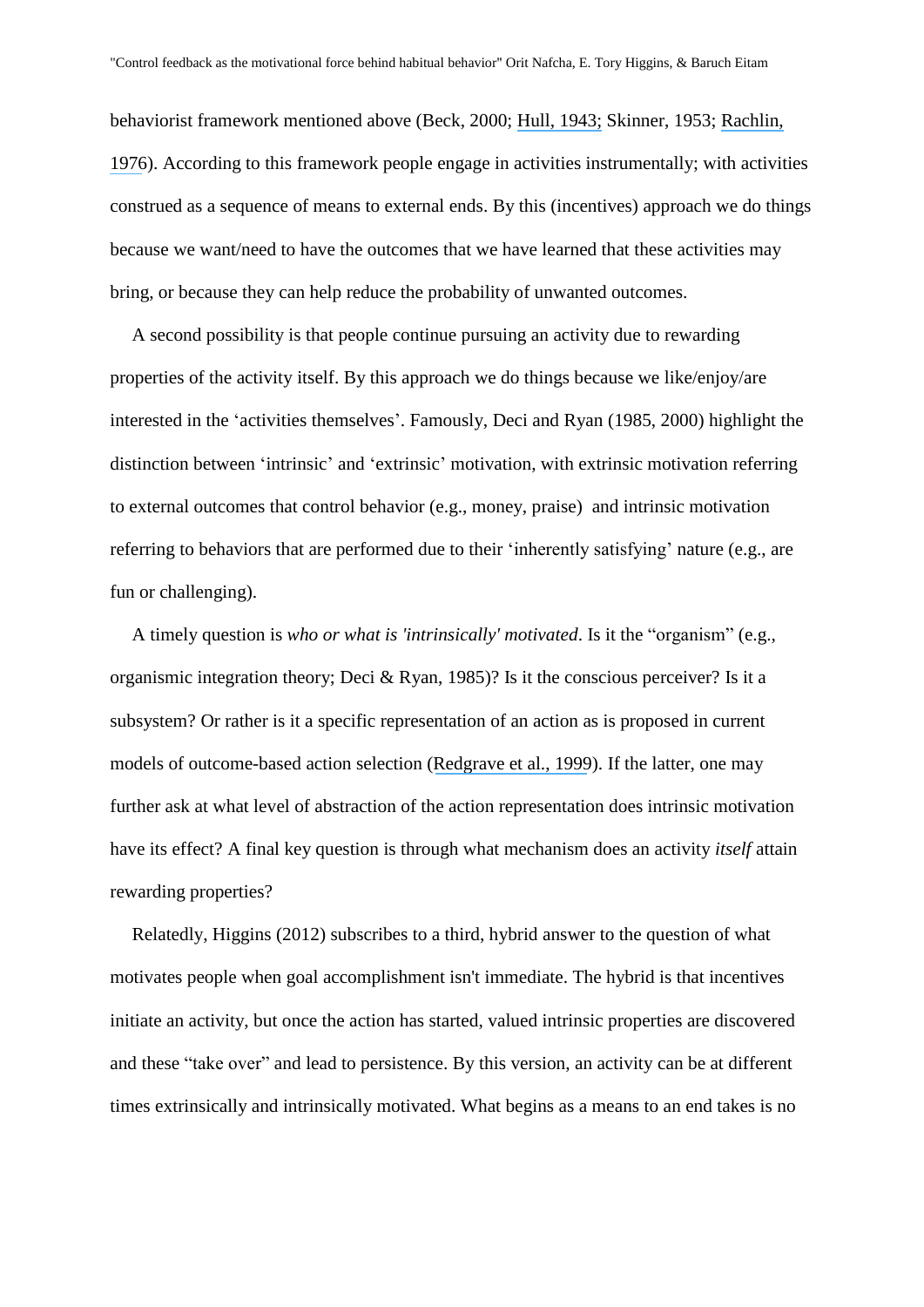longer tied to the original goal-what Allport (1937) described as becoming "Functionally Autonomous."

Here, we define an 'intrinsically motivated activity' narrowly: as a representation of an activity that has been rewarded due to it being effective in controlling the environment, in making something happen, independent of goal attainment (i.e., by receiving control feedback rather than leading to the attainment of a valued outcome or outcome feedback (Eitam et al., 2013; Karsh & Eitam, 2015a; [2015b](https://www.researchgate.net/publication/278905942_Motivation_from_Control_A_Response_Selection_Framework?el=1_x_8&enrichId=rgreq-d00313c79f497528f4c3d1be325467ee-XXX&enrichSource=Y292ZXJQYWdlOzMwMzcxOTk4NjtBUzozNjgyNDEyOTQ3NTc4ODhAMTQ2NDgwNjk3NDI2MQ==)). Note that we are not arguing that this exhausts the concept of 'intrinsic motivation,' but rather that control is a-non-outcome dependent motivation, which can to some degree be explained mechanistically.

As we alluded to above, one immediate result of adopting such a mechanistic perspective is that we can offer an explanation of why 'intrinsic motivation' so defined may be hampered by so called 'extrinsic motivation.' It is because outcome feedback (and hence reward from outcomes) will generally trump control feedback (cf. White, 1957). We can also predict when this will *not* be the case, as we describe below.

*Habitual versus goal directed behavior*. The distinction between goal-directed or purposive and habitual behavior is older than modern (20th century) psychology (e.g., James, 1890). While goal-directed behavior is argued to be pre-planned and flexible, habitual behavior is considered to be reactive and inflexible ([Gillan](https://www.researchgate.net/publication/272826908_Model-based_learning_protects_against_forming_habits?el=1_x_8&enrichId=rgreq-d00313c79f497528f4c3d1be325467ee-XXX&enrichSource=Y292ZXJQYWdlOzMwMzcxOTk4NjtBUzozNjgyNDEyOTQ3NTc4ODhAMTQ2NDgwNjk3NDI2MQ==) et al., 2015; Wood & Rünger, 2016). Operationally, assessing whether a behavior is goal-directed or habitual is accomplished using a variety of experimental procedures that quantify the sensitivity of the behavior to outcome devaluation ([Adams, 1982;](https://www.researchgate.net/publication/240392339_Veriations_in_the_Sensitivity_of_Instrumental_Responding_to_Reinforcer_Develuation?el=1_x_8&enrichId=rgreq-d00313c79f497528f4c3d1be325467ee-XXX&enrichSource=Y292ZXJQYWdlOzMwMzcxOTk4NjtBUzozNjgyNDEyOTQ3NTc4ODhAMTQ2NDgwNjk3NDI2MQ==) [Adams & Dickinson, 1981;](https://www.researchgate.net/publication/239787995_Instrumental_Responding_Following_Reinforcer_Devaluation?el=1_x_8&enrichId=rgreq-d00313c79f497528f4c3d1be325467ee-XXX&enrichSource=Y292ZXJQYWdlOzMwMzcxOTk4NjtBUzozNjgyNDEyOTQ3NTc4ODhAMTQ2NDgwNjk3NDI2MQ==) [Balleine, 2005;](https://www.researchgate.net/publication/7509994_Neural_bases_of_food-seeking_Affect_arousal_and_reward_in_corticostriatolimbic_circuits?el=1_x_8&enrichId=rgreq-d00313c79f497528f4c3d1be325467ee-XXX&enrichSource=Y292ZXJQYWdlOzMwMzcxOTk4NjtBUzozNjgyNDEyOTQ3NTc4ODhAMTQ2NDgwNjk3NDI2MQ==) [Balleine & Dickinson, 1998a;](https://www.researchgate.net/publication/13580282_Goal-Directed_Instrumental_Action_Contingency_and_Incentive_Learning_and_Their_Cortical_Substrates?el=1_x_8&enrichId=rgreq-d00313c79f497528f4c3d1be325467ee-XXX&enrichSource=Y292ZXJQYWdlOzMwMzcxOTk4NjtBUzozNjgyNDEyOTQ3NTc4ODhAMTQ2NDgwNjk3NDI2MQ==) [Balleine & Dickinson, 1998b;](https://www.researchgate.net/publication/225366830_The_role_of_incentive_learning_in_instrumental_outcome_revaluation_by_sensory-specific_satiety?el=1_x_8&enrichId=rgreq-d00313c79f497528f4c3d1be325467ee-XXX&enrichSource=Y292ZXJQYWdlOzMwMzcxOTk4NjtBUzozNjgyNDEyOTQ3NTc4ODhAMTQ2NDgwNjk3NDI2MQ==) Colwill & [Rescorla, 1985;](https://www.researchgate.net/publication/232490167_Postconditioning_Devaluation_of_a_Reinforcer_Affects_Instrumental_Responding?el=1_x_8&enrichId=rgreq-d00313c79f497528f4c3d1be325467ee-XXX&enrichSource=Y292ZXJQYWdlOzMwMzcxOTk4NjtBUzozNjgyNDEyOTQ3NTc4ODhAMTQ2NDgwNjk3NDI2MQ==) [Gillan](https://www.researchgate.net/publication/272826908_Model-based_learning_protects_against_forming_habits?el=1_x_8&enrichId=rgreq-d00313c79f497528f4c3d1be325467ee-XXX&enrichSource=Y292ZXJQYWdlOzMwMzcxOTk4NjtBUzozNjgyNDEyOTQ3NTc4ODhAMTQ2NDgwNjk3NDI2MQ==) [et al., 2015;](https://www.researchgate.net/publication/272826908_Model-based_learning_protects_against_forming_habits?el=1_x_8&enrichId=rgreq-d00313c79f497528f4c3d1be325467ee-XXX&enrichSource=Y292ZXJQYWdlOzMwMzcxOTk4NjtBUzozNjgyNDEyOTQ3NTc4ODhAMTQ2NDgwNjk3NDI2MQ==) [Klossek et al.,](https://www.researchgate.net/publication/5604352_The_Control_of_Instrumental_Action_Following_Outcome_Devaluation_in_Young_Children_Aged_Between_1_and_4_Years?el=1_x_8&enrichId=rgreq-d00313c79f497528f4c3d1be325467ee-XXX&enrichSource=Y292ZXJQYWdlOzMwMzcxOTk4NjtBUzozNjgyNDEyOTQ3NTc4ODhAMTQ2NDgwNjk3NDI2MQ==) 2008). Such procedures typically include two phases. In the first, an animal learns to select and execute an action that leads to a specific desired outcome. Then, in second phase, the value of the outcome is reduced, such as by using the 'specific satiety'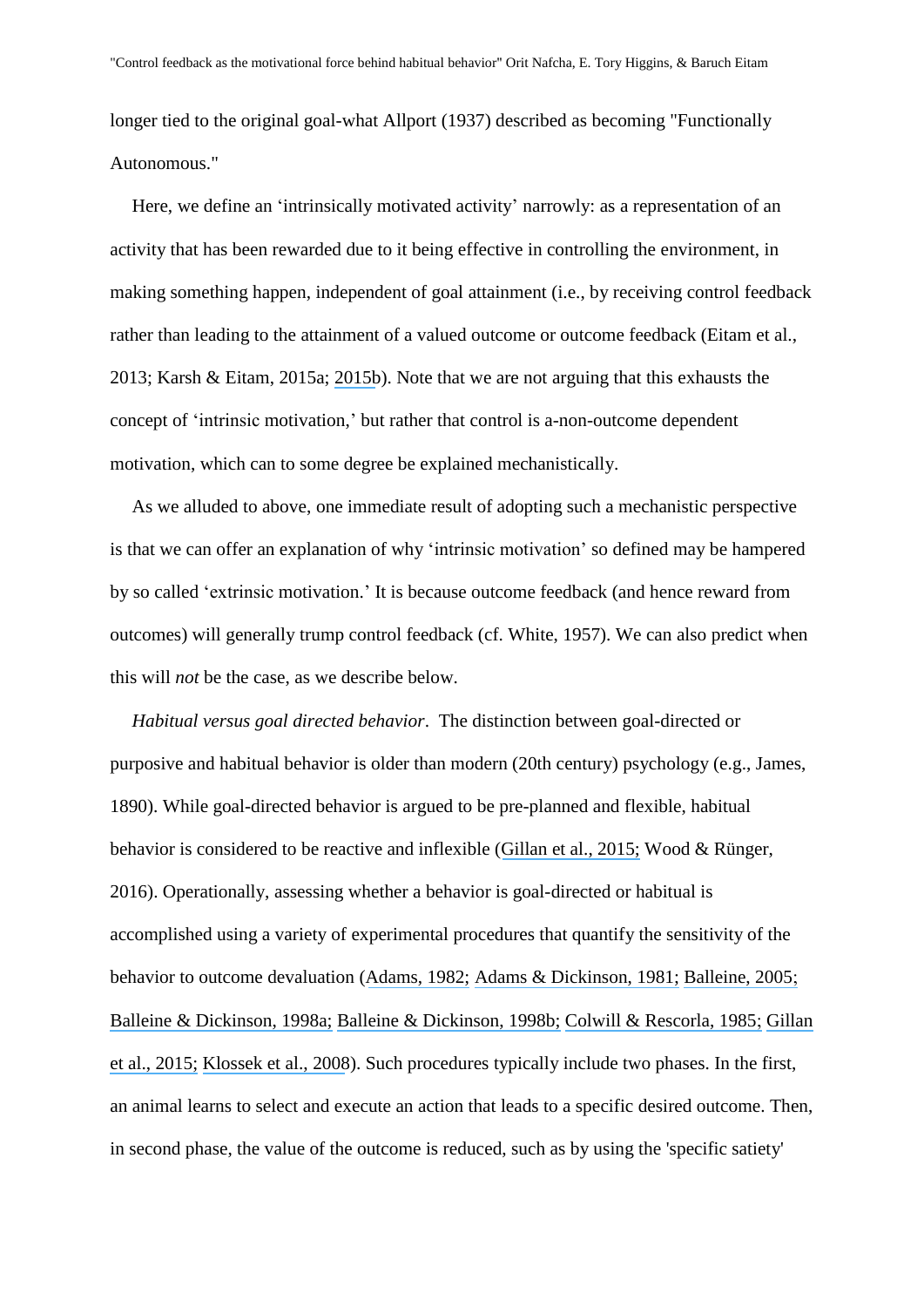procedure (e.g. [Balleine & Dickinson, 1998b](https://www.researchgate.net/publication/225366830_The_role_of_incentive_learning_in_instrumental_outcome_revaluation_by_sensory-specific_satiety?el=1_x_8&enrichId=rgreq-d00313c79f497528f4c3d1be325467ee-XXX&enrichSource=Y292ZXJQYWdlOzMwMzcxOTk4NjtBUzozNjgyNDEyOTQ3NTc4ODhAMTQ2NDgwNjk3NDI2MQ==)) or by inducing an aversion to a food reward (e.g. Adams & Dickenson, 1981; [Colwill & Rescorla, 1985](https://www.researchgate.net/publication/232490167_Postconditioning_Devaluation_of_a_Reinforcer_Affects_Instrumental_Responding?el=1_x_8&enrichId=rgreq-d00313c79f497528f4c3d1be325467ee-XXX&enrichSource=Y292ZXJQYWdlOzMwMzcxOTk4NjtBUzozNjgyNDEyOTQ3NTc4ODhAMTQ2NDgwNjk3NDI2MQ==)). When such interventions lead to a reduction in the frequency of the response that was instrumentally associated with the outcome, the response is said to be goal-directed. Thus, goal-directed behavior is operationally defined as one that disappears after outcome devaluation. Conversely, behavior that continues to be performed at basically the same rate after outcome devaluation is considered to be habitual.

 Another common operationalization for classifying goal-directed versus habitual behavior is through testing the behavior's sensitivity to degradation of the (causal) contingency between the behavior and the outcome. Here in the second phase, the desired outcome is given regardless of whether the learned instrumental behavior is performed. Once again, a reduction in the frequency of the behavior is taken as evidence that it is goal-directed (Colwill & Rescorla, 1986; [Dickinson](https://www.researchgate.net/publication/262844082_Reinforcer_specificity_of_the_suppression_of_instrumental_performance_on_a_non-contingent_schedule?el=1_x_8&enrichId=rgreq-d00313c79f497528f4c3d1be325467ee-XXX&enrichSource=Y292ZXJQYWdlOzMwMzcxOTk4NjtBUzozNjgyNDEyOTQ3NTc4ODhAMTQ2NDgwNjk3NDI2MQ==) & Mulatero, 1989), whereas persistence of the behavior at the same basic rate is evidence for the behavior having become habitual.

*How are habits formed and maintained?* Previous studies suggest several possible answers to the question of why are behaviors still performed even though they have lost their goal instrumentality. One answer is that habitual behavior is non-motivated behavior, and is the residual behavior following devaluation of a desired goal (Adams & [Dickinson,](https://www.researchgate.net/publication/239787995_Instrumental_Responding_Following_Reinforcer_Devaluation?el=1_x_8&enrichId=rgreq-d00313c79f497528f4c3d1be325467ee-XXX&enrichSource=Y292ZXJQYWdlOzMwMzcxOTk4NjtBUzozNjgyNDEyOTQ3NTc4ODhAMTQ2NDgwNjk3NDI2MQ==) 1981; [Adams,](https://www.researchgate.net/publication/240392339_Veriations_in_the_Sensitivity_of_Instrumental_Responding_to_Reinforcer_Develuation?el=1_x_8&enrichId=rgreq-d00313c79f497528f4c3d1be325467ee-XXX&enrichSource=Y292ZXJQYWdlOzMwMzcxOTk4NjtBUzozNjgyNDEyOTQ3NTc4ODhAMTQ2NDgwNjk3NDI2MQ==) [1982;](https://www.researchgate.net/publication/240392339_Veriations_in_the_Sensitivity_of_Instrumental_Responding_to_Reinforcer_Develuation?el=1_x_8&enrichId=rgreq-d00313c79f497528f4c3d1be325467ee-XXX&enrichSource=Y292ZXJQYWdlOzMwMzcxOTk4NjtBUzozNjgyNDEyOTQ3NTc4ODhAMTQ2NDgwNjk3NDI2MQ==) [Balleine,](https://www.researchgate.net/publication/7509994_Neural_bases_of_food-seeking_Affect_arousal_and_reward_in_corticostriatolimbic_circuits?el=1_x_8&enrichId=rgreq-d00313c79f497528f4c3d1be325467ee-XXX&enrichSource=Y292ZXJQYWdlOzMwMzcxOTk4NjtBUzozNjgyNDEyOTQ3NTc4ODhAMTQ2NDgwNjk3NDI2MQ==) 2005; Balleine & [Dickinson,](https://www.researchgate.net/publication/225366830_The_role_of_incentive_learning_in_instrumental_outcome_revaluation_by_sensory-specific_satiety?el=1_x_8&enrichId=rgreq-d00313c79f497528f4c3d1be325467ee-XXX&enrichSource=Y292ZXJQYWdlOzMwMzcxOTk4NjtBUzozNjgyNDEyOTQ3NTc4ODhAMTQ2NDgwNjk3NDI2MQ==) 1998b; Bargh, 1994; [Wood](https://www.researchgate.net/publication/5936907_A_New_Look_at_Habits_and_the_Habit-Goal_Interface?el=1_x_8&enrichId=rgreq-d00313c79f497528f4c3d1be325467ee-XXX&enrichSource=Y292ZXJQYWdlOzMwMzcxOTk4NjtBUzozNjgyNDEyOTQ3NTc4ODhAMTQ2NDgwNjk3NDI2MQ==) & Neal, 2007). This is not a satisfying answer. Given that behavior does not typically unfold in a vacuum, it is difficult to understand why a behavior would persist without being motivated in some way. In classic terms, why would it not "extinguish"? Thus, it is more plausible to argue that the habitual behavior continues to be motivated by some source. But what source? According to the 'motivated cueing' approach ([Wood](https://www.researchgate.net/publication/5936907_A_New_Look_at_Habits_and_the_Habit-Goal_Interface?el=1_x_8&enrichId=rgreq-d00313c79f497528f4c3d1be325467ee-XXX&enrichSource=Y292ZXJQYWdlOzMwMzcxOTk4NjtBUzozNjgyNDEyOTQ3NTc4ODhAMTQ2NDgwNjk3NDI2MQ==) & Neal, 2007, 2009), habitual behavior is a 'motivated response disposition' that is activated *directly* through the context cue because that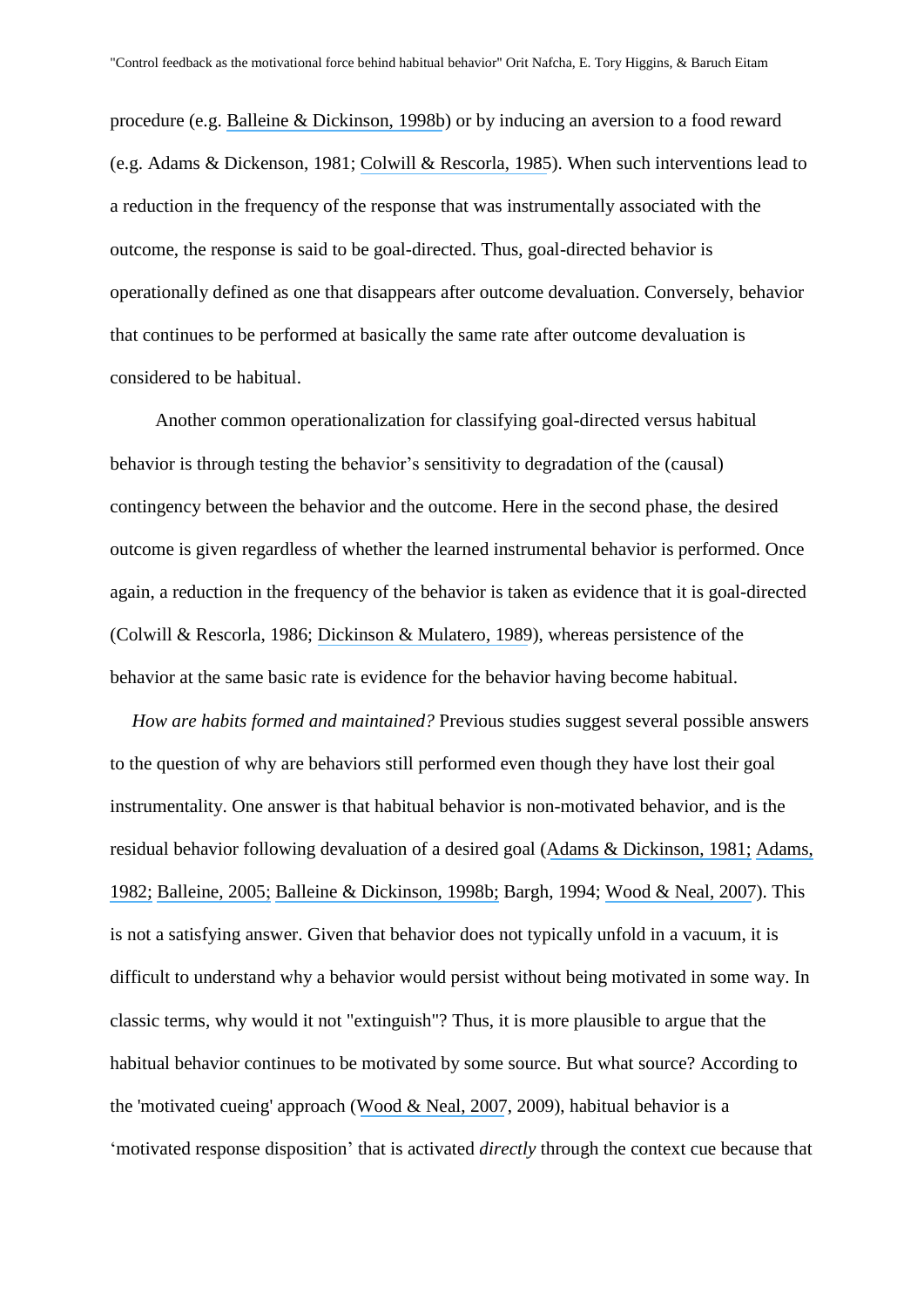*cue* was associated with positive reinforcement from past performance. This activation can occur without a mediating goal because the goal's reward value has previously conditioned the cue.

Another possible answer is that habitual behavior is a form of goal dependent, yet automatic, behavior operating even when the goal it serves is itself unconscious or automatic (Aarts & [Dijksterhuis,](https://www.researchgate.net/publication/292314600_Habits_as_knowledge_structures_Automaticity_in_goal-directed_behavior?el=1_x_8&enrichId=rgreq-d00313c79f497528f4c3d1be325467ee-XXX&enrichSource=Y292ZXJQYWdlOzMwMzcxOTk4NjtBUzozNjgyNDEyOTQ3NTc4ODhAMTQ2NDgwNjk3NDI2MQ==) 2000). In this case, the context cue activates the goal and the goal automatically activates the corresponding habitual behavior. Importantly, both sources of motivation (the motivated cueing and the goal dependent automaticity) stem from goals (either past or current automatic). In other words, these answers continue to argue that *habits are motivated by outcomes*. And this holds despite the worth of the outcomes being devalued.

Alternatively, one could consider that the habitual behaviors persist despite the worth of the outcomes being devalued because the worth of the habitual behaviors no longer derives from outcomes and, instead, derives from a different motivational system. We propose that the habitual behavior is motivated by an outcome independent source-- by the *degree of control it affords over the environment*, as signaled by control feedback. A unique prediction from this perspective is that analogous to goal-directed behavior being sensitive to outcome devaluation, habitual behavior should be sensitive to control devaluation (e.g., a decrease in control contingency or the worth of having an effect). If supported, this prediction could be a key to future intervention programs for extinguishing unwanted habits. But before considering this, we now consider how an activity might attain such control-related rewarding properties.

*The birth of a habit*. Our starting assumption is that a hierarchical relation exists between reward from outcome feedback and reward from control feedback (cf. [White,](https://www.researchgate.net/publication/9723492_Motivation_Reconsidered_The_Concept_Of_Competence?el=1_x_8&enrichId=rgreq-d00313c79f497528f4c3d1be325467ee-XXX&enrichSource=Y292ZXJQYWdlOzMwMzcxOTk4NjtBUzozNjgyNDEyOTQ3NTc4ODhAMTQ2NDgwNjk3NDI2MQ==) 1959). Specifically, as long as outcome feedback is sufficiently precise (in the Bayesian sense of the inverse of the standard deviation), there is a tendency to rely on that information alone to select which action to take. As an example of precise outcome information, when my goal is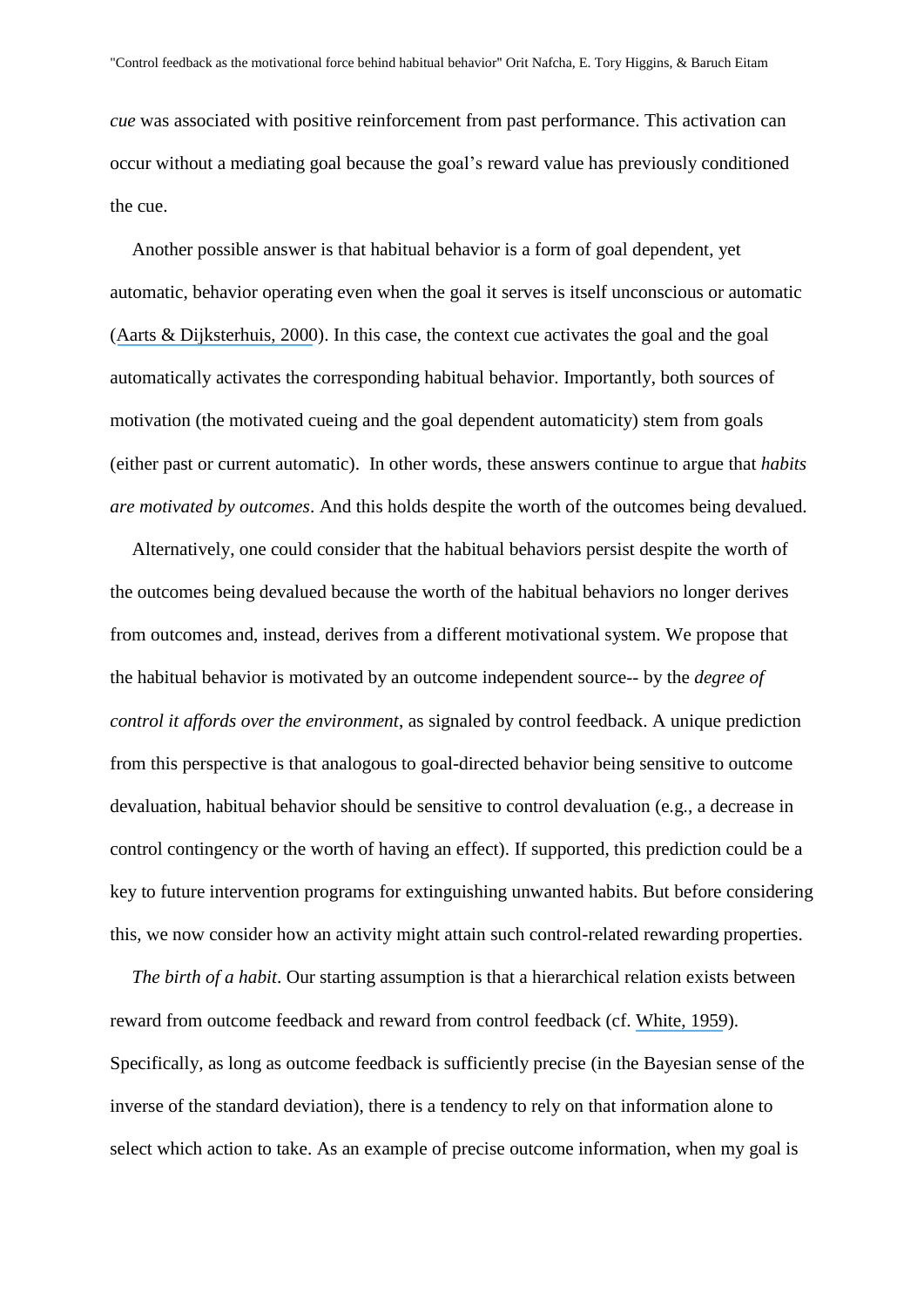100 steps away and I know that I have already walked 60 steps, then I know that 40 more steps will bring me to my goal. Control information has little relevance in such a case.

Given this assumption, we propose that one route for inducing habitual behavior is by reducing the precision of the output of the outcome feedback process. Such a reduction in precision can occur when the outcome feedback (i.e., the input to this comparator) is insufficiently precise, as when it is vague, unreliable, or altogether absent. Alternatively, this reduction in precision can occur by setting continuous, abstract or "infinite" goals (e.g., a 'do your best' goal, see Campion & Lord, 1982; Touré-Tiilert & Fishbach, 2011). This unreliability will lead to lowering the weight of the outcome feedback output for any process that uses it as input, including action selection. Assuming that the weighting of outcome and control feedback in action selection is relative and that these influences compete for action selection, lowering the weighting of the outcome feedback will increase the (relative) weight of control feedback. In other words, such unreliability of the outcome comparator's output "releases" action selection from the dominance of outcome feedback.

A necessary condition for habit formation is that an action be performed and, typically, repeatedly so. To that end, an action must be deemed relevant and connected to goal attainment (i.e., it must be perceived to be goal relevant). In other words, people need to know about the goal pursuit process, they need to know that they are "moving in the right direction" (Higgins, 2015). This goal relevancy could be derived from either "top down" information from social learning or other prior knowledge or through "bottom up" learning due to repeated rewarding of the response (Thorndike, 1898; [Wood](https://www.researchgate.net/publication/5936907_A_New_Look_at_Habits_and_the_Habit-Goal_Interface?el=1_x_8&enrichId=rgreq-d00313c79f497528f4c3d1be325467ee-XXX&enrichSource=Y292ZXJQYWdlOzMwMzcxOTk4NjtBUzozNjgyNDEyOTQ3NTc4ODhAMTQ2NDgwNjk3NDI2MQ==) & Neal, 2007). Thus, when outcome feedback is imprecise, more attention will be paid to the goal pursuit process itself, to the manner of the goal pursuit, including how an action is executed (or the fact it is executed). That is, they will pay attention to control feedback. This would mean paying less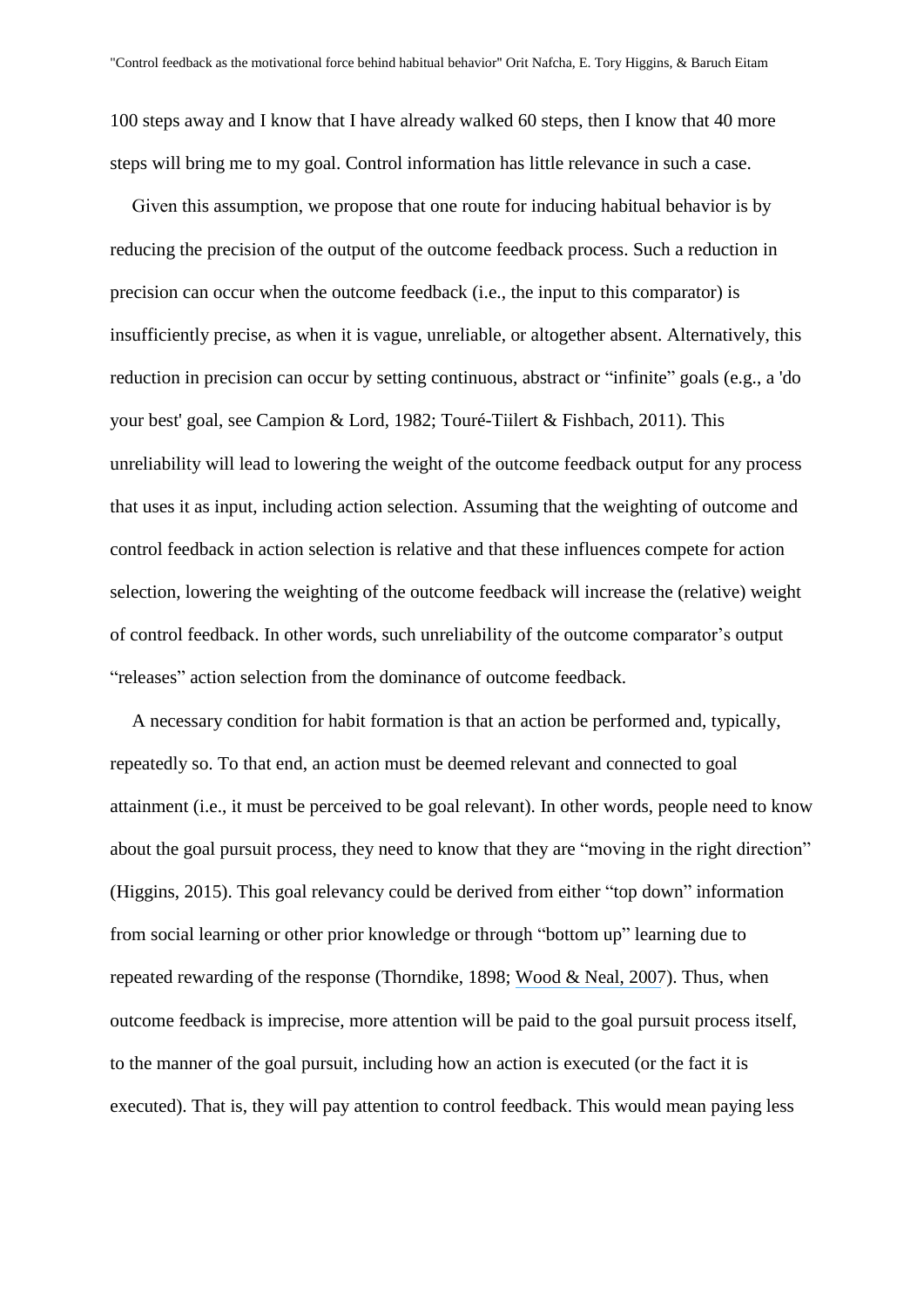attention to outcomes such as the outcome devaluation that might be occurring, which would lead to habitual behavior.

Let us return to the earlier walking example. If we don't know how much we still have to go, we at least need to believe that every step is a step in the right direction towards the goal. And, if we continue walking, we will *eventually* reach our goal. The lack of precision enables focusing on the execution of the action and leads to positive ongoing *control* feedback in reference to the goal, which simultaneously reinforces the current action– one step at a time.

*Empirical results*. Recent results from our lab provide initial support for the above proposals. In two experiments, we tested the proposal that a decrease in the precision of outcome feedback will increase the weight of control feedback, and thereby lead to the formation of habitual behavior. The experiments included two phases: an Induction phase and a Testing phase. In the Induction phase, participants performed a bogus creativity task that allowed us to independently manipulate the precision of the outcome performance feedback and the existence of (versus lack of) control feedback given to them (see Table 1). In this phase, participants were told that "the more people are creative, the more they base their judgments on their intuition" and that "in the present task we ask them to tap into their intuitive-subliminal perception skills and guess which letter (S, D, H, J) was subliminally flashed on the computer screen." None actually were, but all but one participant believed that letters were presented. Participants were further told that their goal was to attain 350 creativity points. The probability of receiving 'correct' feedback was manipulated so that each key ("subliminal letter") was associated with a different probability. For example, for one participant pressing the 's' key led to "correct" feedback 90% of the time; pressing 'd' 60% of the time; 'h' 30%; and 'j' never led to "correct" feedback. This assignment was counterbalanced between participants.

### **[Insert here Table 1 please]**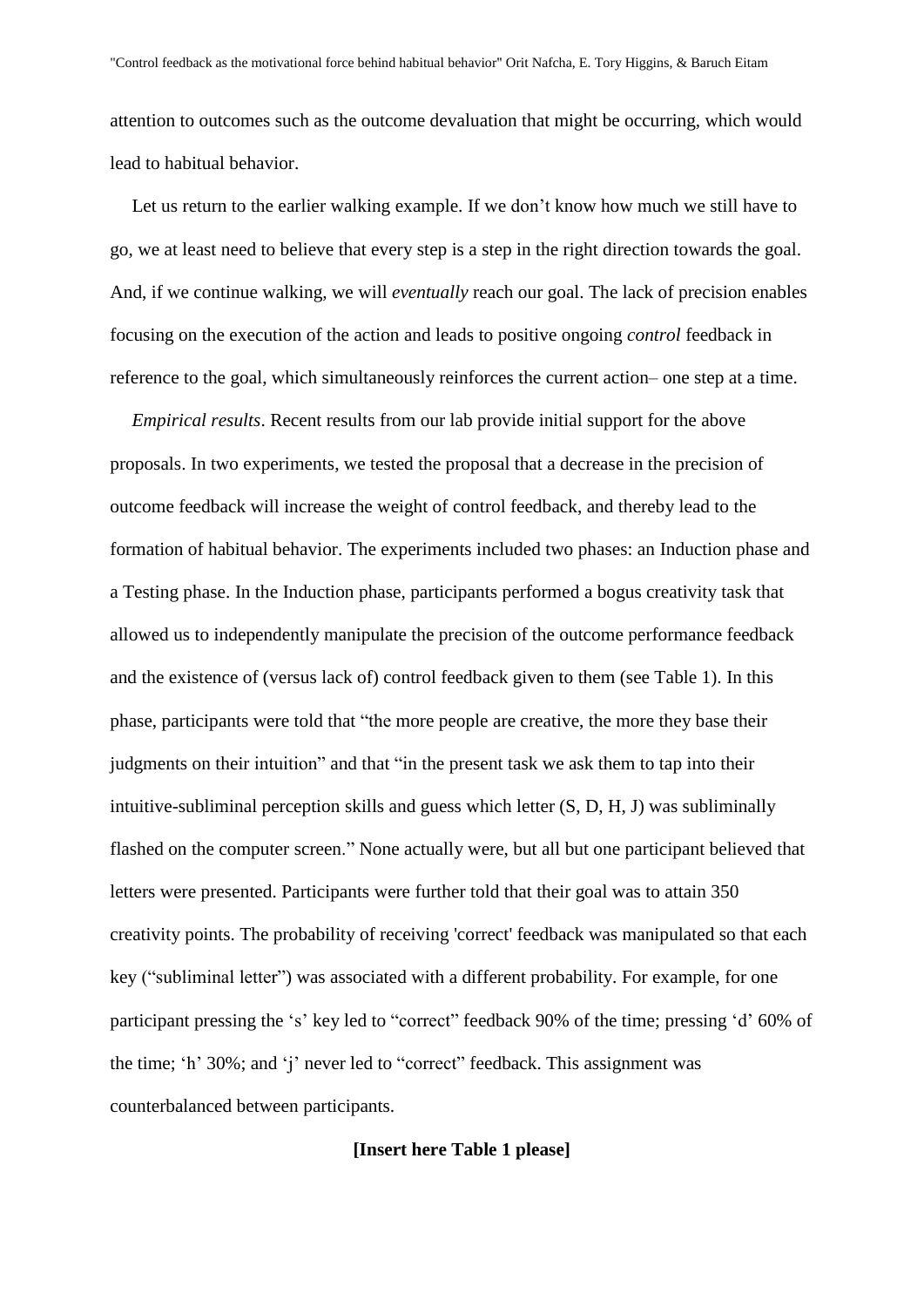In order to quantify the strength of habitual behavior, the second phase was essentially an outcome devaluation procedure in which the goal of the task was changed to participants being instructed to respond randomly (the EMFC task, Karsh & Eitam, 2015a; 'random' here meaning probability matching; Bar-Hillel, & [Wagenaar,](https://www.researchgate.net/publication/223161247_The_Perception_of_Randomness?el=1_x_8&enrichId=rgreq-d00313c79f497528f4c3d1be325467ee-XXX&enrichSource=Y292ZXJQYWdlOzMwMzcxOTk4NjtBUzozNjgyNDEyOTQ3NTc4ODhAMTQ2NDgwNjk3NDI2MQ==) 1991). Now, selecting the instrumental action from the Induction phase would actually *damage* performance of the new task (as it would bias specific responses).

Before the testing phase began participants were informed that they are now going to take part in a second task that is also related to creativity but one that will not involve any guessing of subliminal letters. In this second task they were required on every trial to *randomly* select one of the four letters (S, D, H, J). No (outcome) feedback was given on success in being random

In the test participants received own action effects (white flashes) only in the third (of 4) block (a 'saving' block). To test for extinction of the responses from the induction  $(1<sup>st</sup>)$  phase the probability by which a key press led to an effect corresponded to the probabilities for receiving (outcome, control or both) feedback in the induction phase. Thus the key which led to the highest probability to obtain creativity points in the induction phase (an outcome which was now devalued) was associated in the testing phase with the higher probability to deliver control feedback (an action contingent perceptual effect).

To test for our hypothesis that habitual behavior would be sensitive to *control devaluation* (analogous to the sensitivity of instrumental behavior to outcome devaluation), in the first 120 trials of the Test phase we also devaluated control by eliminating the perceptual effect (a white flash), As stated above control (but not value) feedback was reinstated in the next 60 trials in order to examine 'savings'– Note, throughout the testing phase participants' goal was to be as random as possible and there was no feedback on the randomness of performance (see Table 1).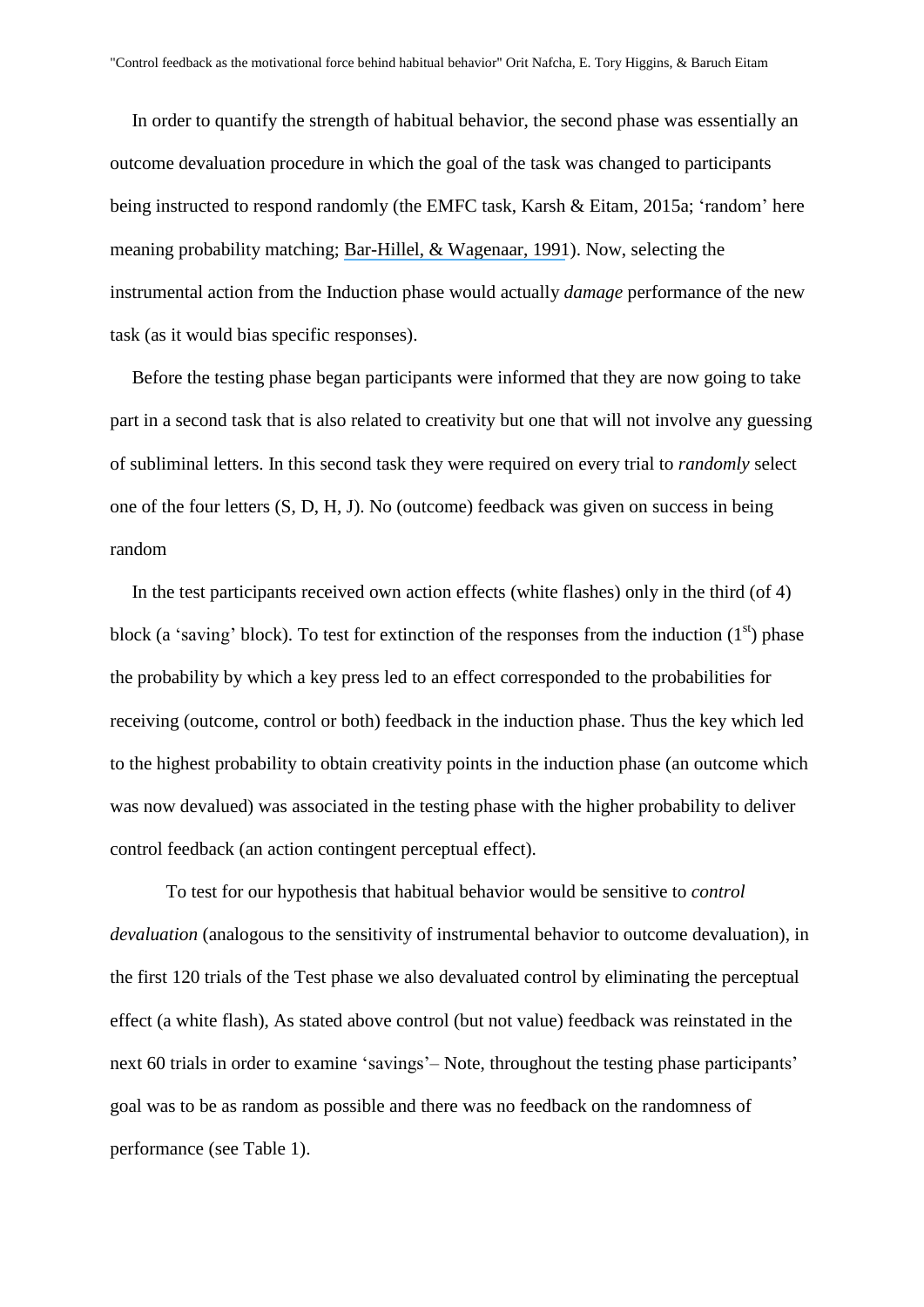The key finding was that, in the savings block of the testing phase, participants who received imprecise but positive outcome feedback combined with control feedback (a flash) at the induction phase (Condition 5, see Table 1) showed the strongest evidence for habitual behavior. These participants' responses in the saving block were the most biased towards the ("habitual") highest probability for effect key from the induction phase when we reinstated the control feedback (the white flashes). This pattern of results was replicated in a second experiment.

The results also provided preliminary support for the existence of a hierarchical relationship between outcome and control feedback. During the induction phase, when participants received control feedback but were also explicitly told that it was irrelevant to their goal of "attaining creativity points" (Condition 3) their pattern of performance was identical to that of the control group which did not receive any feedback at all. Additionally, these participants did not show any indication of having acquired a habit of pressing the 'high probability key' in the saving block in the Testing phase.

#### **Concluding Remarks**

On the one hand, relying on habits is useful because of their automatic, relatively effortless character (i.e., efficiency; James, 1890; Wood & Rünger, 2016). On the other, the same stability makes it difficult to rid ourselves of bad habits. In the present chapter, we tried to shed new light on the motivational force behind habitual behavior and to consider how and when an action attains such rewarding properties.

Several burning questions arise in regard to the proposed framework. To what extent does control-driven habit formation explain dysfunctional habits? For example, might this framework explain some "addictive" behaviors (e.g., email checking)? Can malfunctioning of the hypothesized processes underlie disorders such as obsessive compulsive disorder and impulsive behavior?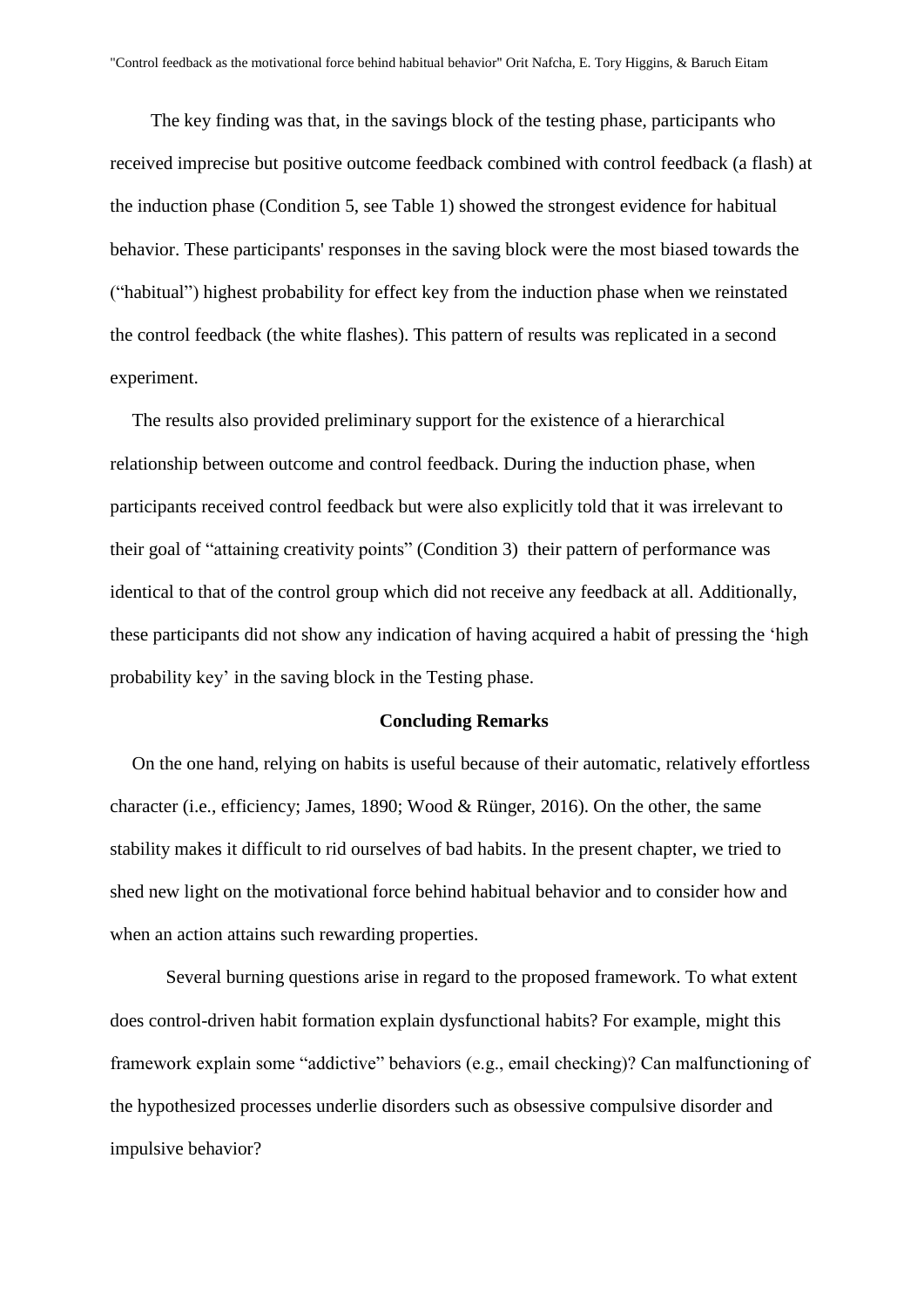One area to which the present framework could be applied is eating disorders, such as anorexia nervosa. The lack of perceived/actual control was associated with engagement in abnormal eating behaviors (Shapiro, 1981; Shapiro [et al., 1996](https://www.researchgate.net/publication/14244299_Controlling_Ourselves_Controlling_Our_World_Psychology)) and Strauss and [Ryan \(1987\)](https://www.researchgate.net/publication/19480701_Autonomy_Disturbances_in_Subtypes_of_Anorexia_Nervosa?el=1_x_8&enrichId=rgreq-d00313c79f497528f4c3d1be325467ee-XXX&enrichSource=Y292ZXJQYWdlOzMwMzcxOTk4NjtBUzozNjgyNDEyOTQ3NTc4ODhAMTQ2NDgwNjk3NDI2MQ==) have proposed that various "autonomy-related" issues exist in anorexia nervosa. Anorexia could be construed as habitual control over food intake. The creation of such a habit from the perspective of control motivation is as follows: one has a goal to be attractive, to be as thin as you ought to be in order to be attractive. 'Eating less' is the dominant means to achieve this goal. The vagueness and open-endedness of this "being attractive" goal leads to the output from outcome feedback being constantly imprecise. This increases the relative weight of control motivation and control feedback, which makes the means of 'eating less', and constantly checking on its effects (control feedback) more worthwhile and habitual independent of any success in becoming more attractive. A possible intervention could be to reduce the worth of control motivation and control feedback by introducing a more precise attractiveness goal and clear outcome feedback, such as tying attractiveness to having a specific weight window determined by height and body type.

To conclude, we have suggested in this chapter that control motivation with control feedback is the motivational force that preserves habitual behavior. Accordingly, we offer a new perspective on habitual behavior. From our perspective, habit is a case where behavior that originates in goal pursuit becomes continuously motivated by control feedback, independent of outcome motivation and feedback. An activity attains such control rewarding properties when the link between it and the goal pursuit outcomes it produces has been weakened. When the output of monitoring one's outcome attainment becomes imprecise but still considered to be 'positive', the relative weight of control motivation and control feedback increases, and control relevant behavior is selected. This, in turn, leads to insensitivity to outcome devaluation and the creation (or manifestation) of habitual behavior.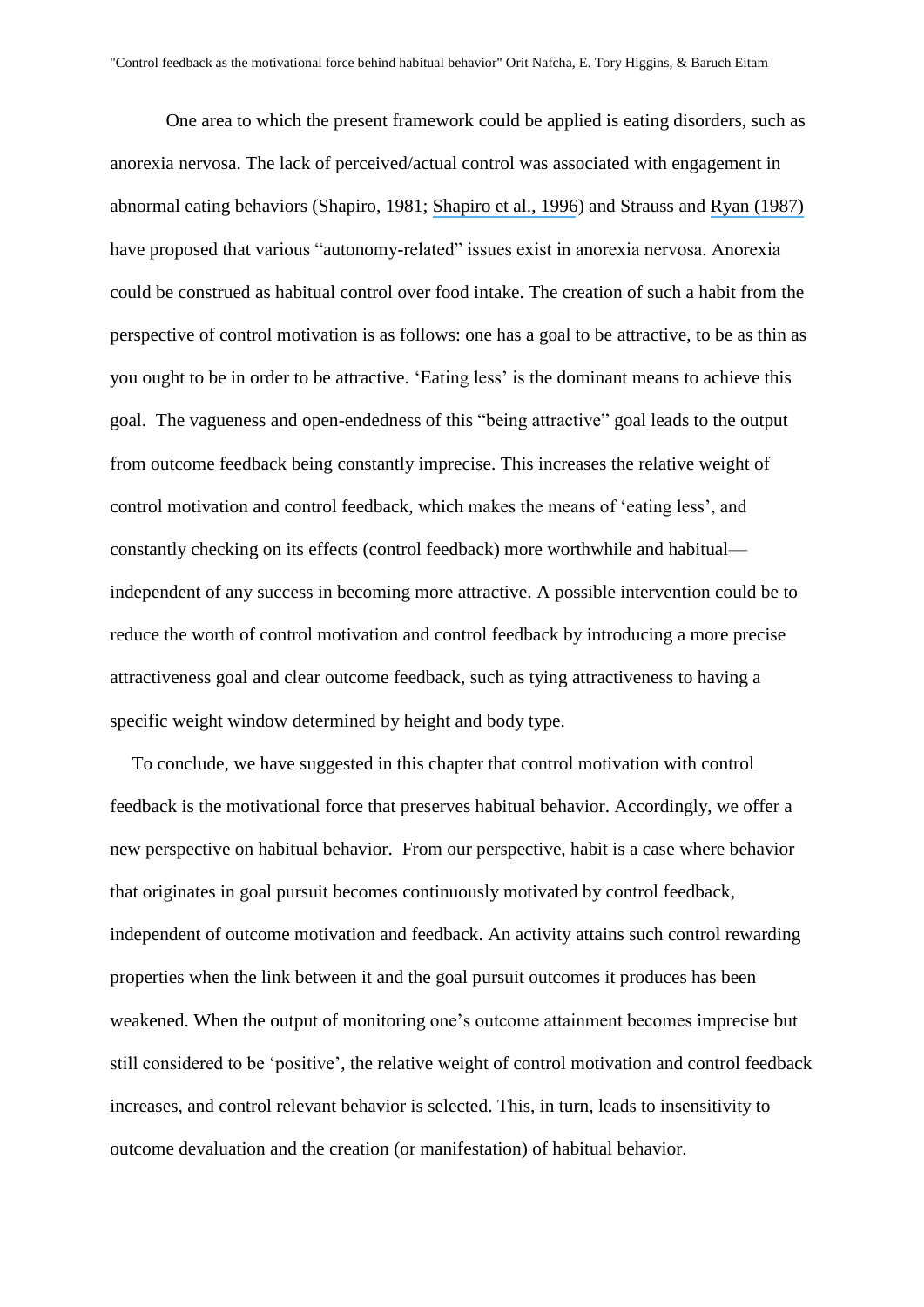Above we defined 'intrinsically motivated activity' as a representation of an activity that has been rewarded due to it's being effective in controlling the environment (i.e., by receiving control feedback). We further argued that habitual activity is a behavior that is reinforced by control feedback. Is it possible to reverse our argument and also claim that the shift from goal directed behavior to habitual before reflects the shift from extrinsically to intrinsically motivated behavior? Our speculative and tentative answer is 'no' – simply because there are other sources which may underlie such a shift (e.g., extensive practice). In fact, it may be the case that further research may differentiate between motivated and non-motivated 'habitual behavior'.

Further, we are used to use the term 'habitual behavior' in the context of the operation of outcome devaluation but our findings suggest, to some degree, that outcome devaluation may merely create the conditions for *revealing* habits. Specifically, but overcoming the default dominance of outcomes in action selection and enabling other forces (e.g., control) to assert themselves.

Conceptually, we are also used to name repetitive behavior as being habitual; this however, again raises the question of what exactly makes this behavior habitual? And the common answer will be: "repetition". Without a better definition we risk circularity. Our proposal of control-motivated habits is one way to circumvent circularity. Further research will show how much of 'habitual behavior' can be explained by adopting it.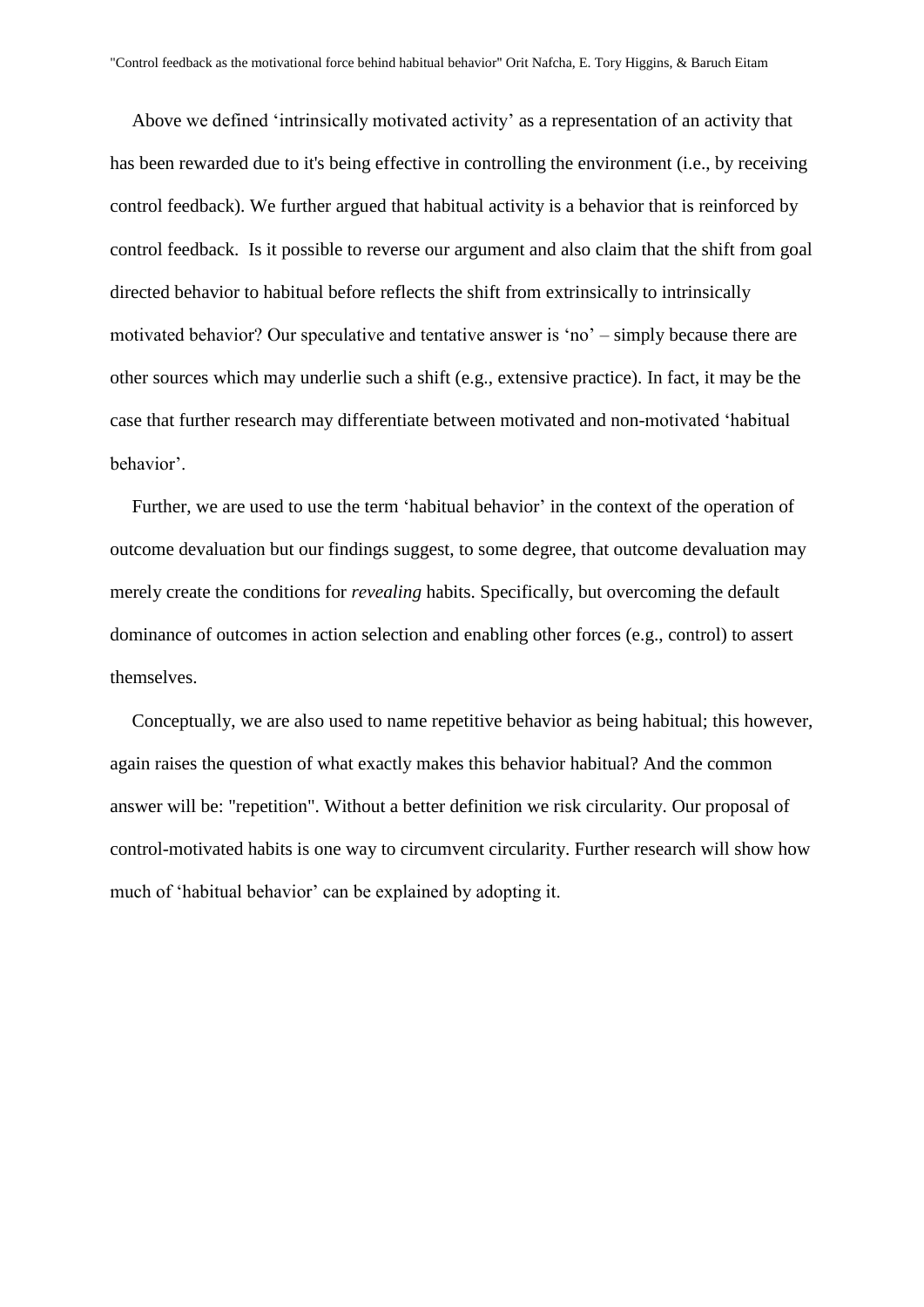#### References

- [Aarts, H., Dijksterhuis, A., 2000. Habits as knowledge structures: automaticity in goal-](https://www.researchgate.net/publication/292314600_Habits_as_knowledge_structures_Automaticity_in_goal-directed_behavior?el=1_x_8&enrichId=rgreq-d00313c79f497528f4c3d1be325467ee-XXX&enrichSource=Y292ZXJQYWdlOzMwMzcxOTk4NjtBUzozNjgyNDEyOTQ3NTc4ODhAMTQ2NDgwNjk3NDI2MQ==)directed behavior. [J. personality and social psychology.](https://www.researchgate.net/publication/292314600_Habits_as_knowledge_structures_Automaticity_in_goal-directed_behavior?el=1_x_8&enrichId=rgreq-d00313c79f497528f4c3d1be325467ee-XXX&enrichSource=Y292ZXJQYWdlOzMwMzcxOTk4NjtBUzozNjgyNDEyOTQ3NTc4ODhAMTQ2NDgwNjk3NDI2MQ==) 78(1), 53.
- [Adams, C., 1982. Variations in the sensitivity of instrumental responding to reinforcer](https://www.researchgate.net/publication/240392339_Veriations_in_the_Sensitivity_of_Instrumental_Responding_to_Reinforcer_Develuation?el=1_x_8&enrichId=rgreq-d00313c79f497528f4c3d1be325467ee-XXX&enrichSource=Y292ZXJQYWdlOzMwMzcxOTk4NjtBUzozNjgyNDEyOTQ3NTc4ODhAMTQ2NDgwNjk3NDI2MQ==) devaluation. J. [Experimental Psychology: Comparative and Physiological Psychology.](https://www.researchgate.net/publication/240392339_Veriations_in_the_Sensitivity_of_Instrumental_Responding_to_Reinforcer_Develuation?el=1_x_8&enrichId=rgreq-d00313c79f497528f4c3d1be325467ee-XXX&enrichSource=Y292ZXJQYWdlOzMwMzcxOTk4NjtBUzozNjgyNDEyOTQ3NTc4ODhAMTQ2NDgwNjk3NDI2MQ==) [34\(B\), 77–98](https://www.researchgate.net/publication/240392339_Veriations_in_the_Sensitivity_of_Instrumental_Responding_to_Reinforcer_Develuation?el=1_x_8&enrichId=rgreq-d00313c79f497528f4c3d1be325467ee-XXX&enrichSource=Y292ZXJQYWdlOzMwMzcxOTk4NjtBUzozNjgyNDEyOTQ3NTc4ODhAMTQ2NDgwNjk3NDI2MQ==)*.*
- [Adams, C. D., Dickinson, A., 1981. Instrumental responding following reinforcer](https://www.researchgate.net/publication/239787995_Instrumental_Responding_Following_Reinforcer_Devaluation?el=1_x_8&enrichId=rgreq-d00313c79f497528f4c3d1be325467ee-XXX&enrichSource=Y292ZXJQYWdlOzMwMzcxOTk4NjtBUzozNjgyNDEyOTQ3NTc4ODhAMTQ2NDgwNjk3NDI2MQ==) devaluation. J. [Experimental Psychology: Comparative and Physiological Psychology](https://www.researchgate.net/publication/239787995_Instrumental_Responding_Following_Reinforcer_Devaluation?el=1_x_8&enrichId=rgreq-d00313c79f497528f4c3d1be325467ee-XXX&enrichSource=Y292ZXJQYWdlOzMwMzcxOTk4NjtBUzozNjgyNDEyOTQ3NTc4ODhAMTQ2NDgwNjk3NDI2MQ==)*.* [33\(B\), 109–121.](https://www.researchgate.net/publication/239787995_Instrumental_Responding_Following_Reinforcer_Devaluation?el=1_x_8&enrichId=rgreq-d00313c79f497528f4c3d1be325467ee-XXX&enrichSource=Y292ZXJQYWdlOzMwMzcxOTk4NjtBUzozNjgyNDEyOTQ3NTc4ODhAMTQ2NDgwNjk3NDI2MQ==)
- [Allport, G.W., 1937. The Functional Autonomy of motives. J. Psychology.](https://www.researchgate.net/publication/287011392_The_functional_autonomy_of_motives?el=1_x_8&enrichId=rgreq-d00313c79f497528f4c3d1be325467ee-XXX&enrichSource=Y292ZXJQYWdlOzMwMzcxOTk4NjtBUzozNjgyNDEyOTQ3NTc4ODhAMTQ2NDgwNjk3NDI2MQ==) 141-156.
- [Badre, D., 2008. Cognitive control hierarchy and the rostro–caudal organization of the](https://www.researchgate.net/publication/5449969_Cognitive_control_hierarchy_and_the_rostro-caudal_organization_of_the_frontal_lobes?el=1_x_8&enrichId=rgreq-d00313c79f497528f4c3d1be325467ee-XXX&enrichSource=Y292ZXJQYWdlOzMwMzcxOTk4NjtBUzozNjgyNDEyOTQ3NTc4ODhAMTQ2NDgwNjk3NDI2MQ==)  frontal lobes. [J.Trends in cognitive science. 12\(5\), 193-200.](https://www.researchgate.net/publication/5449969_Cognitive_control_hierarchy_and_the_rostro-caudal_organization_of_the_frontal_lobes?el=1_x_8&enrichId=rgreq-d00313c79f497528f4c3d1be325467ee-XXX&enrichSource=Y292ZXJQYWdlOzMwMzcxOTk4NjtBUzozNjgyNDEyOTQ3NTc4ODhAMTQ2NDgwNjk3NDI2MQ==)
- [Badre, D., Kayser, A.S., D'Esposito,M., 2010. Frontal cortex and the discovery of](https://www.researchgate.net/publication/43534034_Frontal_Cortex_and_the_Discovery_of_Abstract_Action_Rules?el=1_x_8&enrichId=rgreq-d00313c79f497528f4c3d1be325467ee-XXX&enrichSource=Y292ZXJQYWdlOzMwMzcxOTk4NjtBUzozNjgyNDEyOTQ3NTc4ODhAMTQ2NDgwNjk3NDI2MQ==)  [abstract action rules. J. Neuron.](https://www.researchgate.net/publication/43534034_Frontal_Cortex_and_the_Discovery_of_Abstract_Action_Rules?el=1_x_8&enrichId=rgreq-d00313c79f497528f4c3d1be325467ee-XXX&enrichSource=Y292ZXJQYWdlOzMwMzcxOTk4NjtBUzozNjgyNDEyOTQ3NTc4ODhAMTQ2NDgwNjk3NDI2MQ==) 66(2), 315-326.
- [Balleine, B.W., 2005. Neural bases of food-seeking: Affect arousal and reward in](https://www.researchgate.net/publication/7509994_Neural_bases_of_food-seeking_Affect_arousal_and_reward_in_corticostriatolimbic_circuits?el=1_x_8&enrichId=rgreq-d00313c79f497528f4c3d1be325467ee-XXX&enrichSource=Y292ZXJQYWdlOzMwMzcxOTk4NjtBUzozNjgyNDEyOTQ3NTc4ODhAMTQ2NDgwNjk3NDI2MQ==) [corticostriato limbic circuits. J. Physiology & Behavior.](https://www.researchgate.net/publication/7509994_Neural_bases_of_food-seeking_Affect_arousal_and_reward_in_corticostriatolimbic_circuits?el=1_x_8&enrichId=rgreq-d00313c79f497528f4c3d1be325467ee-XXX&enrichSource=Y292ZXJQYWdlOzMwMzcxOTk4NjtBUzozNjgyNDEyOTQ3NTc4ODhAMTQ2NDgwNjk3NDI2MQ==) 86, 717–730.
- [Balleine, B.W., Dickinson, A., 1998a. Goal-directed instrumental action:](https://www.researchgate.net/publication/13580282_Goal-Directed_Instrumental_Action_Contingency_and_Incentive_Learning_and_Their_Cortical_Substrates?el=1_x_8&enrichId=rgreq-d00313c79f497528f4c3d1be325467ee-XXX&enrichSource=Y292ZXJQYWdlOzMwMzcxOTk4NjtBUzozNjgyNDEyOTQ3NTc4ODhAMTQ2NDgwNjk3NDI2MQ==) Contingency [and incentive learning and their cortical substrates. J. Neuropharmacology.](https://www.researchgate.net/publication/13580282_Goal-Directed_Instrumental_Action_Contingency_and_Incentive_Learning_and_Their_Cortical_Substrates?el=1_x_8&enrichId=rgreq-d00313c79f497528f4c3d1be325467ee-XXX&enrichSource=Y292ZXJQYWdlOzMwMzcxOTk4NjtBUzozNjgyNDEyOTQ3NTc4ODhAMTQ2NDgwNjk3NDI2MQ==) 37,[407–419](https://www.researchgate.net/publication/13580282_Goal-Directed_Instrumental_Action_Contingency_and_Incentive_Learning_and_Their_Cortical_Substrates?el=1_x_8&enrichId=rgreq-d00313c79f497528f4c3d1be325467ee-XXX&enrichSource=Y292ZXJQYWdlOzMwMzcxOTk4NjtBUzozNjgyNDEyOTQ3NTc4ODhAMTQ2NDgwNjk3NDI2MQ==) [.](https://www.researchgate.net/publication/13580282_Goal-Directed_Instrumental_Action_Contingency_and_Incentive_Learning_and_Their_Cortical_Substrates?el=1_x_8&enrichId=rgreq-d00313c79f497528f4c3d1be325467ee-XXX&enrichSource=Y292ZXJQYWdlOzMwMzcxOTk4NjtBUzozNjgyNDEyOTQ3NTc4ODhAMTQ2NDgwNjk3NDI2MQ==)
- [Balleine, B.W., Dickinson, A., 1998b. The role of incentive learning in instrumental](https://www.researchgate.net/publication/225366830_The_role_of_incentive_learning_in_instrumental_outcome_revaluation_by_sensory-specific_satiety?el=1_x_8&enrichId=rgreq-d00313c79f497528f4c3d1be325467ee-XXX&enrichSource=Y292ZXJQYWdlOzMwMzcxOTk4NjtBUzozNjgyNDEyOTQ3NTc4ODhAMTQ2NDgwNjk3NDI2MQ==)  outcome [revaluation by sensory-specific satiety. J. Animal Learning & Behavior.](https://www.researchgate.net/publication/225366830_The_role_of_incentive_learning_in_instrumental_outcome_revaluation_by_sensory-specific_satiety?el=1_x_8&enrichId=rgreq-d00313c79f497528f4c3d1be325467ee-XXX&enrichSource=Y292ZXJQYWdlOzMwMzcxOTk4NjtBUzozNjgyNDEyOTQ3NTc4ODhAMTQ2NDgwNjk3NDI2MQ==) 26, 46– [59.](https://www.researchgate.net/publication/225366830_The_role_of_incentive_learning_in_instrumental_outcome_revaluation_by_sensory-specific_satiety?el=1_x_8&enrichId=rgreq-d00313c79f497528f4c3d1be325467ee-XXX&enrichSource=Y292ZXJQYWdlOzMwMzcxOTk4NjtBUzozNjgyNDEyOTQ3NTc4ODhAMTQ2NDgwNjk3NDI2MQ==)
- [Bar-Hillel, M., Wagenaar,W.A., 1991. The perception of randomness. J.Advances in Applied](https://www.researchgate.net/publication/223161247_The_Perception_of_Randomness?el=1_x_8&enrichId=rgreq-d00313c79f497528f4c3d1be325467ee-XXX&enrichSource=Y292ZXJQYWdlOzMwMzcxOTk4NjtBUzozNjgyNDEyOTQ3NTc4ODhAMTQ2NDgwNjk3NDI2MQ==) [Mathematics.](https://www.researchgate.net/publication/223161247_The_Perception_of_Randomness?el=1_x_8&enrichId=rgreq-d00313c79f497528f4c3d1be325467ee-XXX&enrichSource=Y292ZXJQYWdlOzMwMzcxOTk4NjtBUzozNjgyNDEyOTQ3NTc4ODhAMTQ2NDgwNjk3NDI2MQ==) 12, 428–454.
- Bargh, J.A., 1994. The four horsemen of automaticity: Awareness, intention, efficiency, and control in social cognition, in Wyer, R. S. & Srull, T. K. (Eds.), Handbook of social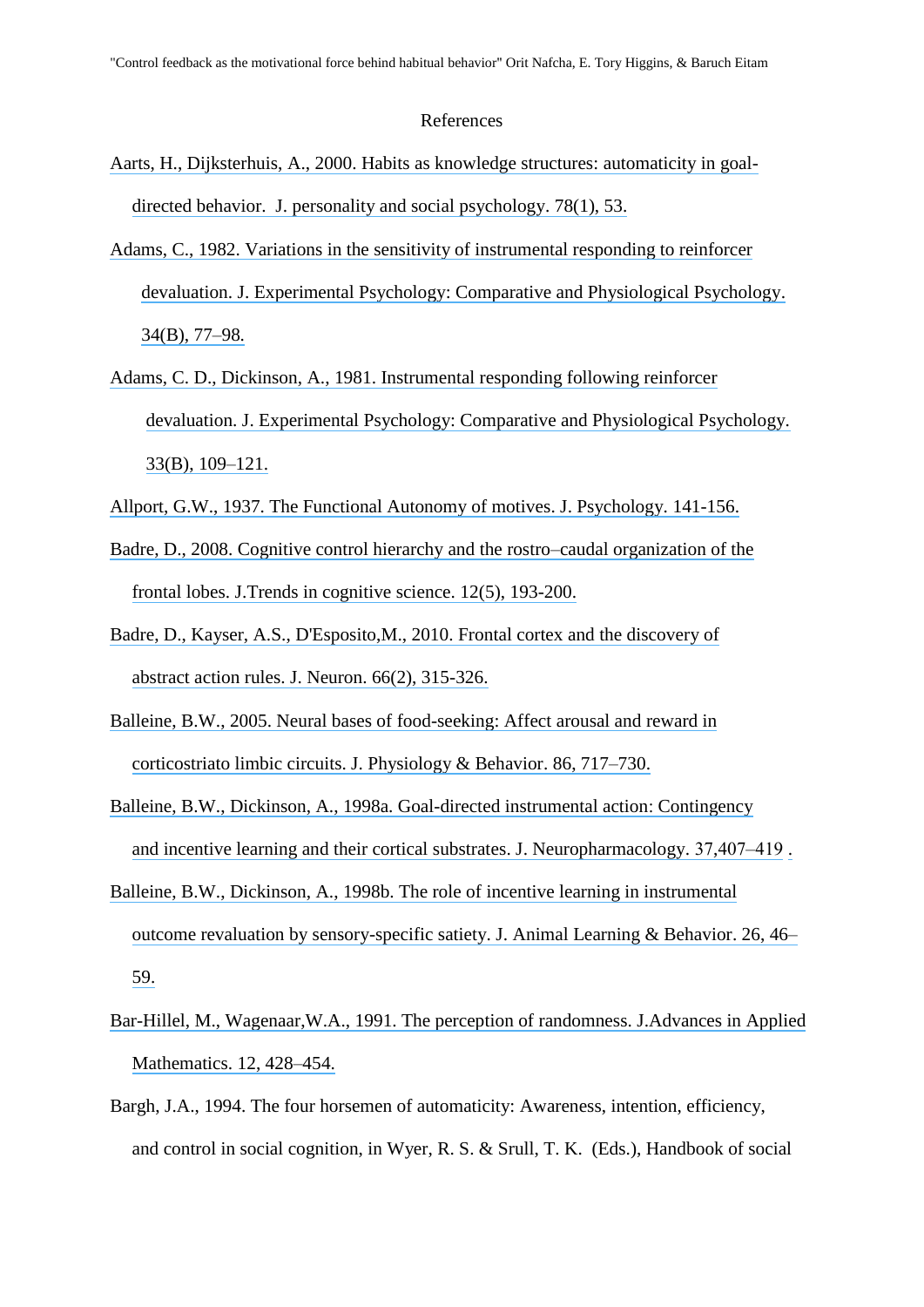cognition. Lawrence Erlbaum, Hillsdale, NJ, pp. 1–40.

Beck, R.C., 2000. Motivation: Theory and principles. Prentice Hall, New Jersey.

- [Bijleveld, E., Custers, R., Aarts, H., 2012. Adaptive reward pursuit: How effort](https://www.researchgate.net/publication/223981324_Adaptive_Reward_Pursuit_How_Effort_Requirements_Affect_Unconscious_Reward_Responses_and_Conscious_Reward_Decisions?el=1_x_8&enrichId=rgreq-d00313c79f497528f4c3d1be325467ee-XXX&enrichSource=Y292ZXJQYWdlOzMwMzcxOTk4NjtBUzozNjgyNDEyOTQ3NTc4ODhAMTQ2NDgwNjk3NDI2MQ==)  [requirements affect unconscious reward responses and conscious reward](https://www.researchgate.net/publication/223981324_Adaptive_Reward_Pursuit_How_Effort_Requirements_Affect_Unconscious_Reward_Responses_and_Conscious_Reward_Decisions?el=1_x_8&enrichId=rgreq-d00313c79f497528f4c3d1be325467ee-XXX&enrichSource=Y292ZXJQYWdlOzMwMzcxOTk4NjtBUzozNjgyNDEyOTQ3NTc4ODhAMTQ2NDgwNjk3NDI2MQ==) decisions. [J. Experimental Psychology: General.](https://www.researchgate.net/publication/223981324_Adaptive_Reward_Pursuit_How_Effort_Requirements_Affect_Unconscious_Reward_Responses_and_Conscious_Reward_Decisions?el=1_x_8&enrichId=rgreq-d00313c79f497528f4c3d1be325467ee-XXX&enrichSource=Y292ZXJQYWdlOzMwMzcxOTk4NjtBUzozNjgyNDEyOTQ3NTc4ODhAMTQ2NDgwNjk3NDI2MQ==) 141(4), 728.
- [Blakemore, S.J., Frith, C.D., Wolpert, D.M., 1999. Spatio-temporal prediction](https://www.researchgate.net/publication/12788126_Spatio-Temporal_Prediction_Modulates_the_Perception_of_Self-Produced_Stimuli?el=1_x_8&enrichId=rgreq-d00313c79f497528f4c3d1be325467ee-XXX&enrichSource=Y292ZXJQYWdlOzMwMzcxOTk4NjtBUzozNjgyNDEyOTQ3NTc4ODhAMTQ2NDgwNjk3NDI2MQ==) [modulates the perception of self-produced stimuli. J. Cognitive Neuroscience.](https://www.researchgate.net/publication/12788126_Spatio-Temporal_Prediction_Modulates_the_Perception_of_Self-Produced_Stimuli?el=1_x_8&enrichId=rgreq-d00313c79f497528f4c3d1be325467ee-XXX&enrichSource=Y292ZXJQYWdlOzMwMzcxOTk4NjtBUzozNjgyNDEyOTQ3NTc4ODhAMTQ2NDgwNjk3NDI2MQ==) [11, 551–559.](https://www.researchgate.net/publication/12788126_Spatio-Temporal_Prediction_Modulates_the_Perception_of_Self-Produced_Stimuli?el=1_x_8&enrichId=rgreq-d00313c79f497528f4c3d1be325467ee-XXX&enrichSource=Y292ZXJQYWdlOzMwMzcxOTk4NjtBUzozNjgyNDEyOTQ3NTc4ODhAMTQ2NDgwNjk3NDI2MQ==)
- [Blakemore, S.J., Wolpert, D., Frith, C., 2000. Why can't you tickle yourself? J. Neuroreport.](https://www.researchgate.net/publication/12376471_Why_can) [11\(11\), R11-R16.](https://www.researchgate.net/publication/12376471_Why_can)
- [Botvinick, M.M., 2008. Hierarchical models of behavior and prefrontal function.](https://www.researchgate.net/publication/5433128_Hierarchical_models_of_behavior_and_prefrontal_function?el=1_x_8&enrichId=rgreq-d00313c79f497528f4c3d1be325467ee-XXX&enrichSource=Y292ZXJQYWdlOzMwMzcxOTk4NjtBUzozNjgyNDEyOTQ3NTc4ODhAMTQ2NDgwNjk3NDI2MQ==) *J. Trends [in cognitive sciences,12](https://www.researchgate.net/publication/5433128_Hierarchical_models_of_behavior_and_prefrontal_function?el=1_x_8&enrichId=rgreq-d00313c79f497528f4c3d1be325467ee-XXX&enrichSource=Y292ZXJQYWdlOzMwMzcxOTk4NjtBUzozNjgyNDEyOTQ3NTc4ODhAMTQ2NDgwNjk3NDI2MQ==)*(5), 201-208.
- Campion, M. A., Lord, R.G., 1982. A control systems conceptualization of the goal-setting and changing process. J. Organizational behavior and human performance. 30(2), 265- 287.
- [Cannon, W.B., 1932. The wisdom of the body. Norton, New York.](https://www.researchgate.net/publication/232597152_The_Wisdom_of_the_Body?el=1_x_8&enrichId=rgreq-d00313c79f497528f4c3d1be325467ee-XXX&enrichSource=Y292ZXJQYWdlOzMwMzcxOTk4NjtBUzozNjgyNDEyOTQ3NTc4ODhAMTQ2NDgwNjk3NDI2MQ==)
- [Carver, C.S., Scheier, M.F., 1981. The self-attention-induced feedback loop and social](https://www.researchgate.net/publication/222023473_The_self-attention-induced_feedback_loop_and_social_facilitation?el=1_x_8&enrichId=rgreq-d00313c79f497528f4c3d1be325467ee-XXX&enrichSource=Y292ZXJQYWdlOzMwMzcxOTk4NjtBUzozNjgyNDEyOTQ3NTc4ODhAMTQ2NDgwNjk3NDI2MQ==) facilitation. J. [Experimental Social Psychology.](https://www.researchgate.net/publication/222023473_The_self-attention-induced_feedback_loop_and_social_facilitation?el=1_x_8&enrichId=rgreq-d00313c79f497528f4c3d1be325467ee-XXX&enrichSource=Y292ZXJQYWdlOzMwMzcxOTk4NjtBUzozNjgyNDEyOTQ3NTc4ODhAMTQ2NDgwNjk3NDI2MQ==) 17(6), 545-568.
- [Carver, C. S., Scheier, M.F., 1982. Control theory: A useful conceptual framework for](https://www.researchgate.net/publication/16065403_Control_theory_A_useful_conceptual_framework_for_personality-social_clinical_and_health_psychology?el=1_x_8&enrichId=rgreq-d00313c79f497528f4c3d1be325467ee-XXX&enrichSource=Y292ZXJQYWdlOzMwMzcxOTk4NjtBUzozNjgyNDEyOTQ3NTc4ODhAMTQ2NDgwNjk3NDI2MQ==)  [personality–social, clinical and health psychology. J. Psychological bulletin.](https://www.researchgate.net/publication/16065403_Control_theory_A_useful_conceptual_framework_for_personality-social_clinical_and_health_psychology?el=1_x_8&enrichId=rgreq-d00313c79f497528f4c3d1be325467ee-XXX&enrichSource=Y292ZXJQYWdlOzMwMzcxOTk4NjtBUzozNjgyNDEyOTQ3NTc4ODhAMTQ2NDgwNjk3NDI2MQ==) 92(1),

[111.](https://www.researchgate.net/publication/16065403_Control_theory_A_useful_conceptual_framework_for_personality-social_clinical_and_health_psychology?el=1_x_8&enrichId=rgreq-d00313c79f497528f4c3d1be325467ee-XXX&enrichSource=Y292ZXJQYWdlOzMwMzcxOTk4NjtBUzozNjgyNDEyOTQ3NTc4ODhAMTQ2NDgwNjk3NDI2MQ==)

- [Carver, C. S., Scheier, M.F., 1990. Origins and functions of positive and negative affect: A](https://www.researchgate.net/publication/280796880_Origins_and_Functions_of_Positive_and_Negative_Affect_A_Control-Process_View?el=1_x_8&enrichId=rgreq-d00313c79f497528f4c3d1be325467ee-XXX&enrichSource=Y292ZXJQYWdlOzMwMzcxOTk4NjtBUzozNjgyNDEyOTQ3NTc4ODhAMTQ2NDgwNjk3NDI2MQ==)  control-process view. [J. Psychological review.](https://www.researchgate.net/publication/280796880_Origins_and_Functions_of_Positive_and_Negative_Affect_A_Control-Process_View?el=1_x_8&enrichId=rgreq-d00313c79f497528f4c3d1be325467ee-XXX&enrichSource=Y292ZXJQYWdlOzMwMzcxOTk4NjtBUzozNjgyNDEyOTQ3NTc4ODhAMTQ2NDgwNjk3NDI2MQ==) 97(1), 19.
- Carver, C.S., Scheier, M.F., 2011. Self-regulation of action and affect, in: Vohsand, K.D., Baumeister, R.F. (Eds), Handbook of Self- Regulation. Guilford Press, New York,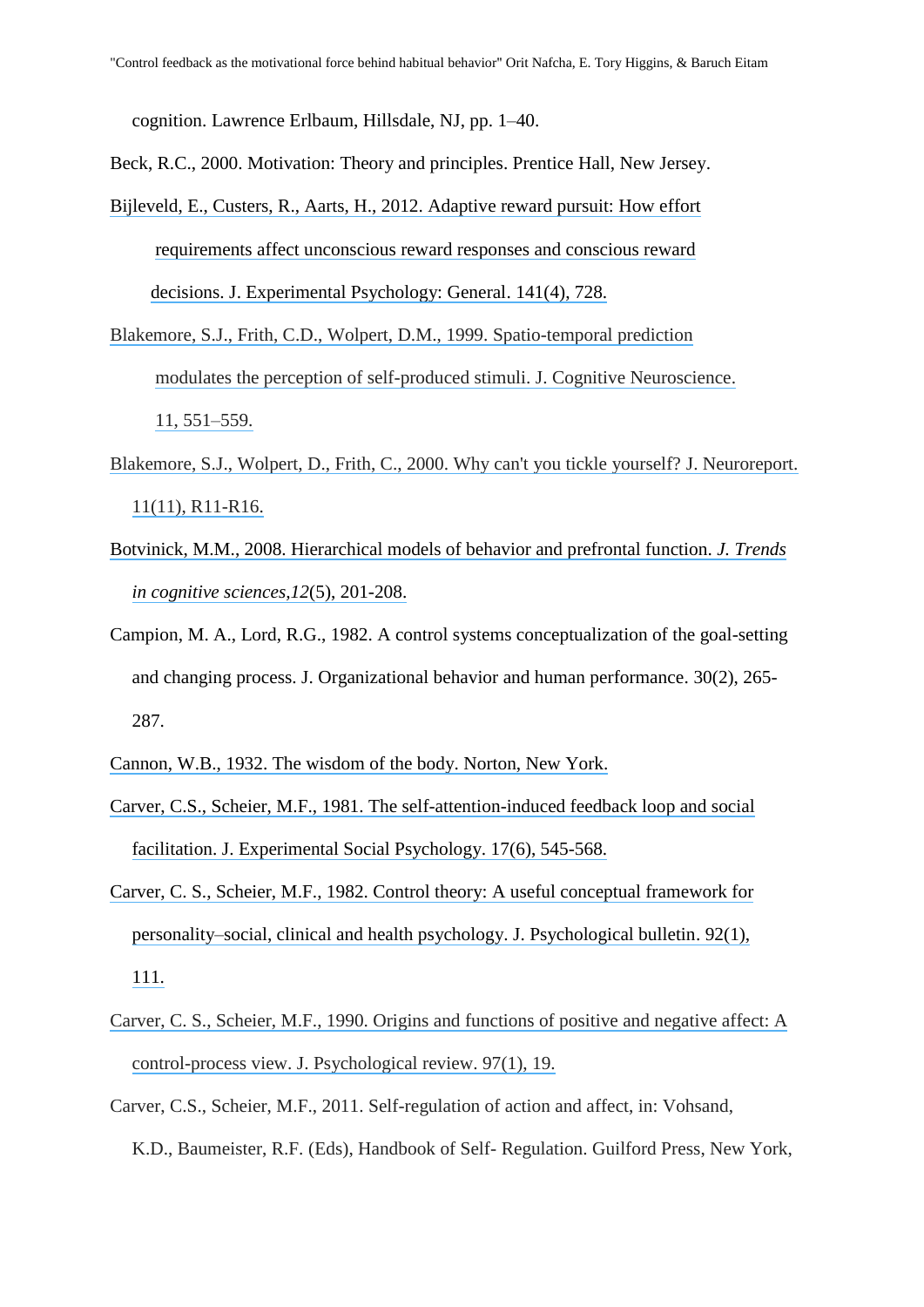pp. 3–21.

- [Colwill, R.M., Rescorla, R.A., 1985. Postconditioning](https://www.researchgate.net/publication/232490167_Postconditioning_Devaluation_of_a_Reinforcer_Affects_Instrumental_Responding?el=1_x_8&enrichId=rgreq-d00313c79f497528f4c3d1be325467ee-XXX&enrichSource=Y292ZXJQYWdlOzMwMzcxOTk4NjtBUzozNjgyNDEyOTQ3NTc4ODhAMTQ2NDgwNjk3NDI2MQ==) devaluation of reinforcer affects instrumental responding. J. [Experimental Psychology: Animal Behavior](https://www.researchgate.net/publication/232490167_Postconditioning_Devaluation_of_a_Reinforcer_Affects_Instrumental_Responding?el=1_x_8&enrichId=rgreq-d00313c79f497528f4c3d1be325467ee-XXX&enrichSource=Y292ZXJQYWdlOzMwMzcxOTk4NjtBUzozNjgyNDEyOTQ3NTc4ODhAMTQ2NDgwNjk3NDI2MQ==)  Processes. [11, 120–132.](https://www.researchgate.net/publication/232490167_Postconditioning_Devaluation_of_a_Reinforcer_Affects_Instrumental_Responding?el=1_x_8&enrichId=rgreq-d00313c79f497528f4c3d1be325467ee-XXX&enrichSource=Y292ZXJQYWdlOzMwMzcxOTk4NjtBUzozNjgyNDEyOTQ3NTc4ODhAMTQ2NDgwNjk3NDI2MQ==)
- Colwill, R.M., Rescorla, R.A., 1986. Associative structures in instrumental learning, in: Bower, G.H. (Ed.), The psychology of learning and motivation (Vol. 20). Academic Press San Diego, CA, pp. 55–104.
- DeCharms, R., 1968*.* [Personal causation: The internal affective determinants of behavior.](https://www.researchgate.net/publication/233897122_Personal_Causation_The_Internal_Affective_Determinants_of_Behavior?el=1_x_8&enrichId=rgreq-d00313c79f497528f4c3d1be325467ee-XXX&enrichSource=Y292ZXJQYWdlOzMwMzcxOTk4NjtBUzozNjgyNDEyOTQ3NTc4ODhAMTQ2NDgwNjk3NDI2MQ==) [Academic Press, New York.](https://www.researchgate.net/publication/233897122_Personal_Causation_The_Internal_Affective_Determinants_of_Behavior?el=1_x_8&enrichId=rgreq-d00313c79f497528f4c3d1be325467ee-XXX&enrichSource=Y292ZXJQYWdlOzMwMzcxOTk4NjtBUzozNjgyNDEyOTQ3NTc4ODhAMTQ2NDgwNjk3NDI2MQ==)
- [Deci, E.L., Koestner, R., Ryan, R.M., 1999. A meta-analytic review of experiments](https://www.researchgate.net/publication/12712628_A_Meta-Analytic_Review_of_Experiments_Examining_the_Effect_of_Extrinsic_Rewards_on_Intrinsic_Motivation?el=1_x_8&enrichId=rgreq-d00313c79f497528f4c3d1be325467ee-XXX&enrichSource=Y292ZXJQYWdlOzMwMzcxOTk4NjtBUzozNjgyNDEyOTQ3NTc4ODhAMTQ2NDgwNjk3NDI2MQ==) [examining the effects of extrinsic rewards on intrinsic motivation. J. Psychological](https://www.researchgate.net/publication/12712628_A_Meta-Analytic_Review_of_Experiments_Examining_the_Effect_of_Extrinsic_Rewards_on_Intrinsic_Motivation?el=1_x_8&enrichId=rgreq-d00313c79f497528f4c3d1be325467ee-XXX&enrichSource=Y292ZXJQYWdlOzMwMzcxOTk4NjtBUzozNjgyNDEyOTQ3NTc4ODhAMTQ2NDgwNjk3NDI2MQ==) bulletin. [125\(6\), 627.](https://www.researchgate.net/publication/12712628_A_Meta-Analytic_Review_of_Experiments_Examining_the_Effect_of_Extrinsic_Rewards_on_Intrinsic_Motivation?el=1_x_8&enrichId=rgreq-d00313c79f497528f4c3d1be325467ee-XXX&enrichSource=Y292ZXJQYWdlOzMwMzcxOTk4NjtBUzozNjgyNDEyOTQ3NTc4ODhAMTQ2NDgwNjk3NDI2MQ==)
- [Deci, E.L., Ryan, R.M., 1985. The general causality orientations scale: Self](https://www.researchgate.net/publication/222439154_The_General_Causality_Orientations_Scale_Self-Determination_in_Personality?el=1_x_8&enrichId=rgreq-d00313c79f497528f4c3d1be325467ee-XXX&enrichSource=Y292ZXJQYWdlOzMwMzcxOTk4NjtBUzozNjgyNDEyOTQ3NTc4ODhAMTQ2NDgwNjk3NDI2MQ==) determination in personality. J. of [Research in Personality. 19\(2\), 109-134.](https://www.researchgate.net/publication/222439154_The_General_Causality_Orientations_Scale_Self-Determination_in_Personality?el=1_x_8&enrichId=rgreq-d00313c79f497528f4c3d1be325467ee-XXX&enrichSource=Y292ZXJQYWdlOzMwMzcxOTk4NjtBUzozNjgyNDEyOTQ3NTc4ODhAMTQ2NDgwNjk3NDI2MQ==)
- [Deci, E.L., Ryan, R.M., 1985. Intrinsic motivation and self-determination in human behavior.](https://www.researchgate.net/publication/233896840_Intrinsic_Motivation_and_Self-Determination_in_Human_Behavior?el=1_x_8&enrichId=rgreq-d00313c79f497528f4c3d1be325467ee-XXX&enrichSource=Y292ZXJQYWdlOzMwMzcxOTk4NjtBUzozNjgyNDEyOTQ3NTc4ODhAMTQ2NDgwNjk3NDI2MQ==)  [Plenum Press, New York.](https://www.researchgate.net/publication/233896840_Intrinsic_Motivation_and_Self-Determination_in_Human_Behavior?el=1_x_8&enrichId=rgreq-d00313c79f497528f4c3d1be325467ee-XXX&enrichSource=Y292ZXJQYWdlOzMwMzcxOTk4NjtBUzozNjgyNDEyOTQ3NTc4ODhAMTQ2NDgwNjk3NDI2MQ==)
- [Deci, E. L., Ryan, R. M., 2000. The" what" and" why" of goal pursuits: Human needs](https://www.researchgate.net/publication/216743170_The_What_and_Why_of_Goal_Pursuits_Human_Needs_and_the_Self-Determination_of_Behavior?el=1_x_8&enrichId=rgreq-d00313c79f497528f4c3d1be325467ee-XXX&enrichSource=Y292ZXJQYWdlOzMwMzcxOTk4NjtBUzozNjgyNDEyOTQ3NTc4ODhAMTQ2NDgwNjk3NDI2MQ==) [and the self-determination of behavior. J. Psychological inquiry.](https://www.researchgate.net/publication/216743170_The_What_and_Why_of_Goal_Pursuits_Human_Needs_and_the_Self-Determination_of_Behavior?el=1_x_8&enrichId=rgreq-d00313c79f497528f4c3d1be325467ee-XXX&enrichSource=Y292ZXJQYWdlOzMwMzcxOTk4NjtBUzozNjgyNDEyOTQ3NTc4ODhAMTQ2NDgwNjk3NDI2MQ==) 11(4), 227-268.
- [Dickinson, A., Mulatero, C.W., 1989. Reinforcer specificity of the suppression of](https://www.researchgate.net/publication/262844082_Reinforcer_specificity_of_the_suppression_of_instrumental_performance_on_a_non-contingent_schedule?el=1_x_8&enrichId=rgreq-d00313c79f497528f4c3d1be325467ee-XXX&enrichSource=Y292ZXJQYWdlOzMwMzcxOTk4NjtBUzozNjgyNDEyOTQ3NTc4ODhAMTQ2NDgwNjk3NDI2MQ==) [instrumental performance on a non-contingent schedule. J. Behavioural](https://www.researchgate.net/publication/262844082_Reinforcer_specificity_of_the_suppression_of_instrumental_performance_on_a_non-contingent_schedule?el=1_x_8&enrichId=rgreq-d00313c79f497528f4c3d1be325467ee-XXX&enrichSource=Y292ZXJQYWdlOzMwMzcxOTk4NjtBUzozNjgyNDEyOTQ3NTc4ODhAMTQ2NDgwNjk3NDI2MQ==) Processes. 19, [167-180.](https://www.researchgate.net/publication/262844082_Reinforcer_specificity_of_the_suppression_of_instrumental_performance_on_a_non-contingent_schedule?el=1_x_8&enrichId=rgreq-d00313c79f497528f4c3d1be325467ee-XXX&enrichSource=Y292ZXJQYWdlOzMwMzcxOTk4NjtBUzozNjgyNDEyOTQ3NTc4ODhAMTQ2NDgwNjk3NDI2MQ==)
- [Dickinson, A., Balleine, B., 2002. The role of learning in the operation of motivational](https://www.researchgate.net/publication/229502778_The_Role_of_Learning_in_the_Operation_of_Motivational_Systems?el=1_x_8&enrichId=rgreq-d00313c79f497528f4c3d1be325467ee-XXX&enrichSource=Y292ZXJQYWdlOzMwMzcxOTk4NjtBUzozNjgyNDEyOTQ3NTc4ODhAMTQ2NDgwNjk3NDI2MQ==) Systems, in: Gallistel, C.R. (Ed*[\), Learning, Motivation and Emotion \(Vol. 3\).](https://www.researchgate.net/publication/229502778_The_Role_of_Learning_in_the_Operation_of_Motivational_Systems?el=1_x_8&enrichId=rgreq-d00313c79f497528f4c3d1be325467ee-XXX&enrichSource=Y292ZXJQYWdlOzMwMzcxOTk4NjtBUzozNjgyNDEyOTQ3NTc4ODhAMTQ2NDgwNjk3NDI2MQ==)* pp. 497– [533.](https://www.researchgate.net/publication/229502778_The_Role_of_Learning_in_the_Operation_of_Motivational_Systems?el=1_x_8&enrichId=rgreq-d00313c79f497528f4c3d1be325467ee-XXX&enrichSource=Y292ZXJQYWdlOzMwMzcxOTk4NjtBUzozNjgyNDEyOTQ3NTc4ODhAMTQ2NDgwNjk3NDI2MQ==)
- Eitam, B., Kennedy, P. M., Higgins, E. T., 2013. Motivation from control. J.Experimental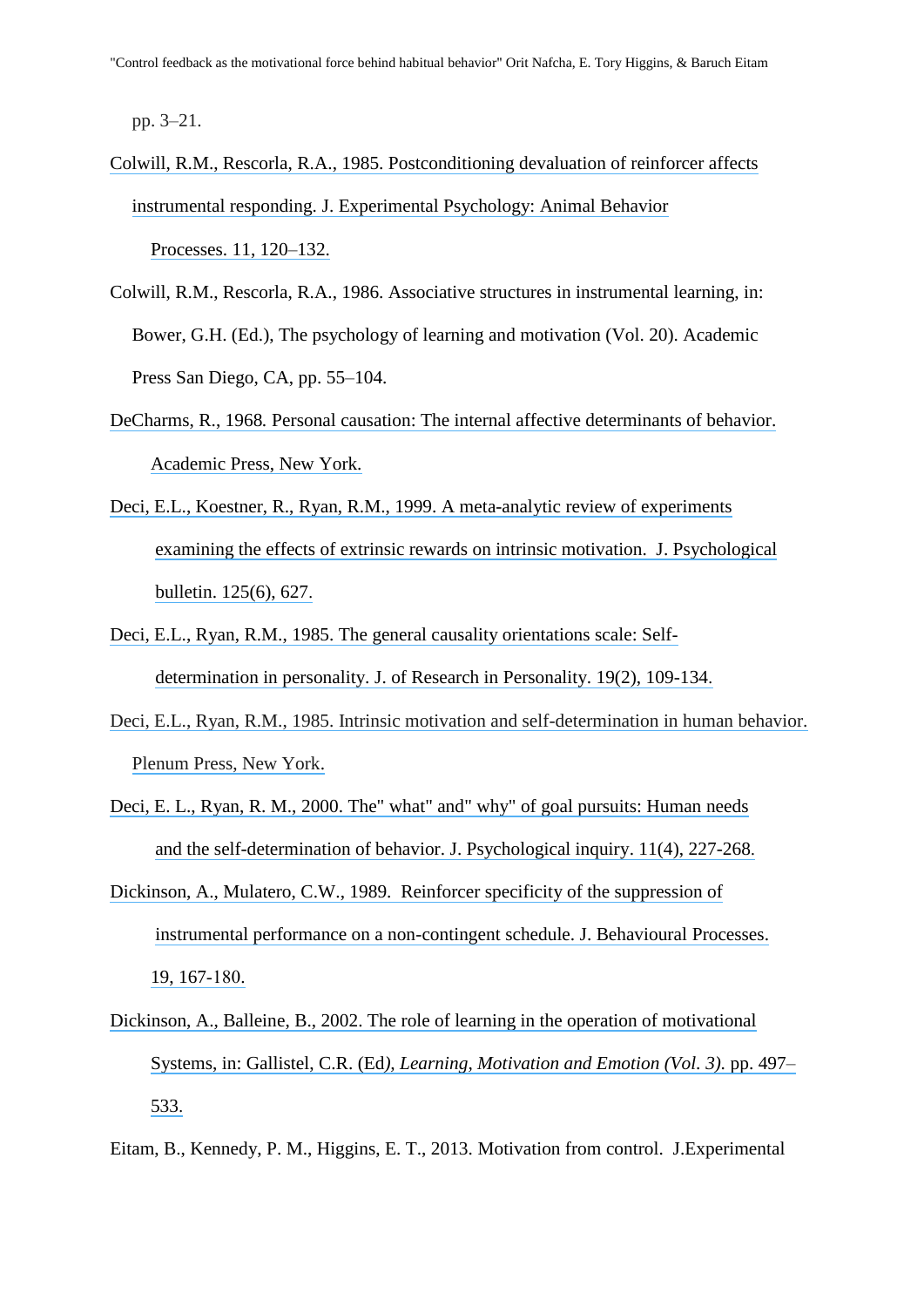brain research. 229(3), 475-484.

- Fishbach, A., Ferguson, M. J., 2007. The goal construct in social psychology, in: Kruglanski, A.W., Higgins, E.T. (Eds.), Social psychology: Handbook of basic principles, Volume II. Guilford Press, New York, pp. 490–515.
- [Frith, C. D., 1992. The cognitive Neuropsychology of Schizophrenia. Lawrence](https://www.researchgate.net/publication/216305371_The_Cognitive_Neuropsychology_of_Schizophrenia?el=1_x_8&enrichId=rgreq-d00313c79f497528f4c3d1be325467ee-XXX&enrichSource=Y292ZXJQYWdlOzMwMzcxOTk4NjtBUzozNjgyNDEyOTQ3NTc4ODhAMTQ2NDgwNjk3NDI2MQ==) Erlbaum [Associates, Hillsdale NJ.](https://www.researchgate.net/publication/216305371_The_Cognitive_Neuropsychology_of_Schizophrenia?el=1_x_8&enrichId=rgreq-d00313c79f497528f4c3d1be325467ee-XXX&enrichSource=Y292ZXJQYWdlOzMwMzcxOTk4NjtBUzozNjgyNDEyOTQ3NTc4ODhAMTQ2NDgwNjk3NDI2MQ==)
- [Frith, C.D., Blakemore, S.J., Wolpert, D.M., 2000. Abnormalities in the awareness and](https://www.researchgate.net/publication/12126548_Abnormalities_in_the_Awareness_and_Control_of_Action?el=1_x_8&enrichId=rgreq-d00313c79f497528f4c3d1be325467ee-XXX&enrichSource=Y292ZXJQYWdlOzMwMzcxOTk4NjtBUzozNjgyNDEyOTQ3NTc4ODhAMTQ2NDgwNjk3NDI2MQ==)  [control of action. J. Philosophical Transactions of the Royal Society of London.](https://www.researchgate.net/publication/12126548_Abnormalities_in_the_Awareness_and_Control_of_Action?el=1_x_8&enrichId=rgreq-d00313c79f497528f4c3d1be325467ee-XXX&enrichSource=Y292ZXJQYWdlOzMwMzcxOTk4NjtBUzozNjgyNDEyOTQ3NTc4ODhAMTQ2NDgwNjk3NDI2MQ==) B, 355, [1771–1788.](https://www.researchgate.net/publication/12126548_Abnormalities_in_the_Awareness_and_Control_of_Action?el=1_x_8&enrichId=rgreq-d00313c79f497528f4c3d1be325467ee-XXX&enrichSource=Y292ZXJQYWdlOzMwMzcxOTk4NjtBUzozNjgyNDEyOTQ3NTc4ODhAMTQ2NDgwNjk3NDI2MQ==)
- [Gillan, C.M., Otto, A.R., Phelps, E.A., Daw, N.D., 2015. Model based learning protects](https://www.researchgate.net/publication/272826908_Model-based_learning_protects_against_forming_habits?el=1_x_8&enrichId=rgreq-d00313c79f497528f4c3d1be325467ee-XXX&enrichSource=Y292ZXJQYWdlOzMwMzcxOTk4NjtBUzozNjgyNDEyOTQ3NTc4ODhAMTQ2NDgwNjk3NDI2MQ==) [against forming habits. J. Cognitive, Affective, & Behavioral Neuroscience.](https://www.researchgate.net/publication/272826908_Model-based_learning_protects_against_forming_habits?el=1_x_8&enrichId=rgreq-d00313c79f497528f4c3d1be325467ee-XXX&enrichSource=Y292ZXJQYWdlOzMwMzcxOTk4NjtBUzozNjgyNDEyOTQ3NTc4ODhAMTQ2NDgwNjk3NDI2MQ==) 1-14.
- [Haggard, P., Clark, S., Kalogeras, J., 2002. Voluntary action and conscious awareness.](https://www.researchgate.net/publication/11467938_Voluntary_Action_and_Conscious_Awareness?el=1_x_8&enrichId=rgreq-d00313c79f497528f4c3d1be325467ee-XXX&enrichSource=Y292ZXJQYWdlOzMwMzcxOTk4NjtBUzozNjgyNDEyOTQ3NTc4ODhAMTQ2NDgwNjk3NDI2MQ==) J. [Nature neuroscience, 5\(4\), pp.382-385.](https://www.researchgate.net/publication/11467938_Voluntary_Action_and_Conscious_Awareness?el=1_x_8&enrichId=rgreq-d00313c79f497528f4c3d1be325467ee-XXX&enrichSource=Y292ZXJQYWdlOzMwMzcxOTk4NjtBUzozNjgyNDEyOTQ3NTc4ODhAMTQ2NDgwNjk3NDI2MQ==)
- [Haggard, P., Tsakiris, M., 2009. The experience of agency feelings, judgments, and](https://www.researchgate.net/publication/237791704_The_Experience_of_AgencyFeelings_Judgments_and_Responsibility?el=1_x_8&enrichId=rgreq-d00313c79f497528f4c3d1be325467ee-XXX&enrichSource=Y292ZXJQYWdlOzMwMzcxOTk4NjtBUzozNjgyNDEyOTQ3NTc4ODhAMTQ2NDgwNjk3NDI2MQ==) responsibility. [J. Current Directions in Psychological Science.](https://www.researchgate.net/publication/237791704_The_Experience_of_AgencyFeelings_Judgments_and_Responsibility?el=1_x_8&enrichId=rgreq-d00313c79f497528f4c3d1be325467ee-XXX&enrichSource=Y292ZXJQYWdlOzMwMzcxOTk4NjtBUzozNjgyNDEyOTQ3NTc4ODhAMTQ2NDgwNjk3NDI2MQ==) 18 (4), 242-246.
- Higgins, E.T., 2012. [Beyond pleasure and pain: How motivation works. Oxford University](https://www.researchgate.net/publication/281665839_Beyond_Pleasure_and_Pain_How_Motivation_Works?el=1_x_8&enrichId=rgreq-d00313c79f497528f4c3d1be325467ee-XXX&enrichSource=Y292ZXJQYWdlOzMwMzcxOTk4NjtBUzozNjgyNDEyOTQ3NTc4ODhAMTQ2NDgwNjk3NDI2MQ==) [Press, New York.](https://www.researchgate.net/publication/281665839_Beyond_Pleasure_and_Pain_How_Motivation_Works?el=1_x_8&enrichId=rgreq-d00313c79f497528f4c3d1be325467ee-XXX&enrichSource=Y292ZXJQYWdlOzMwMzcxOTk4NjtBUzozNjgyNDEyOTQ3NTc4ODhAMTQ2NDgwNjk3NDI2MQ==)
- Higgins, E.T., 2015. Control and truth working together: The agentic experience of "Going in the right direction", in: Haggard, P., Eitam, B. (Eds.), The sense of agency. Oxford University Press, New York. pp 327-343.
- Higgins, E.T., Scholer, A.A., 2015. Goal pursuit functions: Working together, in: Bargh, J.A., Borgida, G. (Eds.), American Psychological Association Handbook of Social Psychology. American Psychological Association, Washington, D. C.
- [Holst, E.V., Mittelstaedt, H., 1950. Das Reafferenzprincip \(Wcchselwirkungen zwischen](https://www.researchgate.net/publication/233813495_Das_Reafferenzprinzip_Wechselwirkung_zwischen_Zentralnervensystem_and_Peripherie?el=1_x_8&enrichId=rgreq-d00313c79f497528f4c3d1be325467ee-XXX&enrichSource=Y292ZXJQYWdlOzMwMzcxOTk4NjtBUzozNjgyNDEyOTQ3NTc4ODhAMTQ2NDgwNjk3NDI2MQ==) ['Zentralnervensystern und Peripherie\). J. Nnturwissettschqfirn. 37, pp. 464-476.](https://www.researchgate.net/publication/233813495_Das_Reafferenzprinzip_Wechselwirkung_zwischen_Zentralnervensystem_and_Peripherie?el=1_x_8&enrichId=rgreq-d00313c79f497528f4c3d1be325467ee-XXX&enrichSource=Y292ZXJQYWdlOzMwMzcxOTk4NjtBUzozNjgyNDEyOTQ3NTc4ODhAMTQ2NDgwNjk3NDI2MQ==)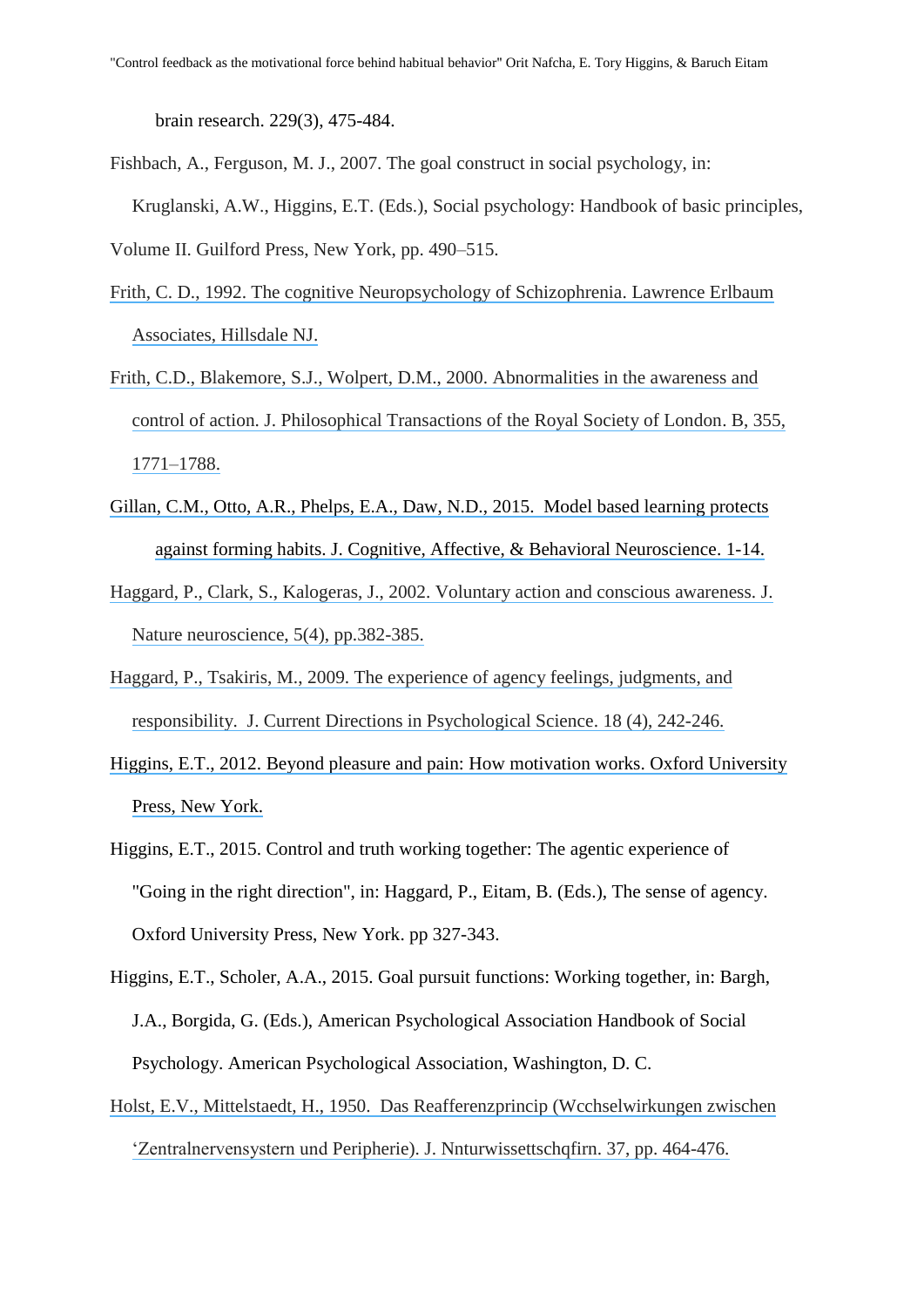- De Houwer, J., Moors, A., 2015. Levels of analysis in social psychology. Theory and explanation in social psychology. pp. 24-40.
- [Hull, C. L., 1943. Principles of behavior: An introduction to behavior theory. NY:](https://www.researchgate.net/publication/247251374_Principles_of_Behavior_An_Introduction_To_Behavior_Theory?el=1_x_8&enrichId=rgreq-d00313c79f497528f4c3d1be325467ee-XXX&enrichSource=Y292ZXJQYWdlOzMwMzcxOTk4NjtBUzozNjgyNDEyOTQ3NTc4ODhAMTQ2NDgwNjk3NDI2MQ==)  [Appleton-Century-Crofts, New York.](https://www.researchgate.net/publication/247251374_Principles_of_Behavior_An_Introduction_To_Behavior_Theory?el=1_x_8&enrichId=rgreq-d00313c79f497528f4c3d1be325467ee-XXX&enrichSource=Y292ZXJQYWdlOzMwMzcxOTk4NjtBUzozNjgyNDEyOTQ3NTc4ODhAMTQ2NDgwNjk3NDI2MQ==)

[James, W., 1890. The principles of psychology. Dover Publications, New York.](https://www.researchgate.net/publication/289710796_Excerpts_from_the_principles_of_psychology?el=1_x_8&enrichId=rgreq-d00313c79f497528f4c3d1be325467ee-XXX&enrichSource=Y292ZXJQYWdlOzMwMzcxOTk4NjtBUzozNjgyNDEyOTQ3NTc4ODhAMTQ2NDgwNjk3NDI2MQ==)

- [Karsh, N., Eitam, B., 2015a. I control therefore I do: Judgments of agency influence action](https://www.researchgate.net/publication/271847767_I_control_therefore_I_do_Judgments_of_agency_influence_action_selection?el=1_x_8&enrichId=rgreq-d00313c79f497528f4c3d1be325467ee-XXX&enrichSource=Y292ZXJQYWdlOzMwMzcxOTk4NjtBUzozNjgyNDEyOTQ3NTc4ODhAMTQ2NDgwNjk3NDI2MQ==) [selection. J. Cognition.](https://www.researchgate.net/publication/271847767_I_control_therefore_I_do_Judgments_of_agency_influence_action_selection?el=1_x_8&enrichId=rgreq-d00313c79f497528f4c3d1be325467ee-XXX&enrichSource=Y292ZXJQYWdlOzMwMzcxOTk4NjtBUzozNjgyNDEyOTQ3NTc4ODhAMTQ2NDgwNjk3NDI2MQ==) 138, 122–131.
- [Karsh, N., Eitam, B., 2015b. Motivation from control: a response selection framework, in](https://www.researchgate.net/publication/278905942_Motivation_from_Control_A_Response_Selection_Framework?el=1_x_8&enrichId=rgreq-d00313c79f497528f4c3d1be325467ee-XXX&enrichSource=Y292ZXJQYWdlOzMwMzcxOTk4NjtBUzozNjgyNDEyOTQ3NTc4ODhAMTQ2NDgwNjk3NDI2MQ==)  [Haggard, P., Eitam, B. \(Eds.\), The sense of agency. Oxford University](https://www.researchgate.net/publication/278905942_Motivation_from_Control_A_Response_Selection_Framework?el=1_x_8&enrichId=rgreq-d00313c79f497528f4c3d1be325467ee-XXX&enrichSource=Y292ZXJQYWdlOzMwMzcxOTk4NjtBUzozNjgyNDEyOTQ3NTc4ODhAMTQ2NDgwNjk3NDI2MQ==) Press, New York, [pp. 265-286.](https://www.researchgate.net/publication/278905942_Motivation_from_Control_A_Response_Selection_Framework?el=1_x_8&enrichId=rgreq-d00313c79f497528f4c3d1be325467ee-XXX&enrichSource=Y292ZXJQYWdlOzMwMzcxOTk4NjtBUzozNjgyNDEyOTQ3NTc4ODhAMTQ2NDgwNjk3NDI2MQ==)
- [Klossek, U.M.H., Russell, J., Dickinson, A., 2008. The control of instrumental action](https://www.researchgate.net/publication/5604352_The_Control_of_Instrumental_Action_Following_Outcome_Devaluation_in_Young_Children_Aged_Between_1_and_4_Years?el=1_x_8&enrichId=rgreq-d00313c79f497528f4c3d1be325467ee-XXX&enrichSource=Y292ZXJQYWdlOzMwMzcxOTk4NjtBUzozNjgyNDEyOTQ3NTc4ODhAMTQ2NDgwNjk3NDI2MQ==) [following outcome devaluation in young children aged between 1 and 4 years.](https://www.researchgate.net/publication/5604352_The_Control_of_Instrumental_Action_Following_Outcome_Devaluation_in_Young_Children_Aged_Between_1_and_4_Years?el=1_x_8&enrichId=rgreq-d00313c79f497528f4c3d1be325467ee-XXX&enrichSource=Y292ZXJQYWdlOzMwMzcxOTk4NjtBUzozNjgyNDEyOTQ3NTc4ODhAMTQ2NDgwNjk3NDI2MQ==)  J. Experimental Psychology: General. 137, 39–51.
- [Körding, K.P., Wolpert, D.M., 2006. Bayesian decision theory in sensorimotor](https://www.researchgate.net/publication/6977770_Bayesian_decision_theory_in_sensorimotor_control?el=1_x_8&enrichId=rgreq-d00313c79f497528f4c3d1be325467ee-XXX&enrichSource=Y292ZXJQYWdlOzMwMzcxOTk4NjtBUzozNjgyNDEyOTQ3NTc4ODhAMTQ2NDgwNjk3NDI2MQ==) [control. J. Trends in cognitive sciences.](https://www.researchgate.net/publication/6977770_Bayesian_decision_theory_in_sensorimotor_control?el=1_x_8&enrichId=rgreq-d00313c79f497528f4c3d1be325467ee-XXX&enrichSource=Y292ZXJQYWdlOzMwMzcxOTk4NjtBUzozNjgyNDEyOTQ3NTc4ODhAMTQ2NDgwNjk3NDI2MQ==) 10(7), pp. 319-326.
- Kruglanski, A.W., 1996. Goals as knowledge structures, in: Gollwitzer P.M., Bargh, J.A. (Eds.), The psychology of action: Linking cognition and motivation to behavior. Guilford Press, New York, pp. 599–619.
- [Lewin, K., 1935. A dynamic theory of personality: Selected papers. McGraw Hill, New](https://www.researchgate.net/publication/232101367_A_Dynamic_Theory_of_Personality_Selected_Papers?el=1_x_8&enrichId=rgreq-d00313c79f497528f4c3d1be325467ee-XXX&enrichSource=Y292ZXJQYWdlOzMwMzcxOTk4NjtBUzozNjgyNDEyOTQ3NTc4ODhAMTQ2NDgwNjk3NDI2MQ==) [York.](https://www.researchgate.net/publication/232101367_A_Dynamic_Theory_of_Personality_Selected_Papers?el=1_x_8&enrichId=rgreq-d00313c79f497528f4c3d1be325467ee-XXX&enrichSource=Y292ZXJQYWdlOzMwMzcxOTk4NjtBUzozNjgyNDEyOTQ3NTc4ODhAMTQ2NDgwNjk3NDI2MQ==)
- [Locke, E.A., Shaw, K.N., Saari, L.M., Latham, G.P., 1981. Goal setting and task](https://www.researchgate.net/publication/232586681_Goal_Setting_and_Task_Performance_1969-1980?el=1_x_8&enrichId=rgreq-d00313c79f497528f4c3d1be325467ee-XXX&enrichSource=Y292ZXJQYWdlOzMwMzcxOTk4NjtBUzozNjgyNDEyOTQ3NTc4ODhAMTQ2NDgwNjk3NDI2MQ==)  [performance: 1969–1980.](https://www.researchgate.net/publication/232586681_Goal_Setting_and_Task_Performance_1969-1980?el=1_x_8&enrichId=rgreq-d00313c79f497528f4c3d1be325467ee-XXX&enrichSource=Y292ZXJQYWdlOzMwMzcxOTk4NjtBUzozNjgyNDEyOTQ3NTc4ODhAMTQ2NDgwNjk3NDI2MQ==) J. Psychological bulletin. 90(1), 125.
- Marr, D., 1982. Vision. W.H. Freeman, San Francisco.
- Miller, G.A., Galanter, E., Pribram, K.H., 1960. Plans and the structure of behavior. Holt, Rinehart and Winston, Inc, United States of America.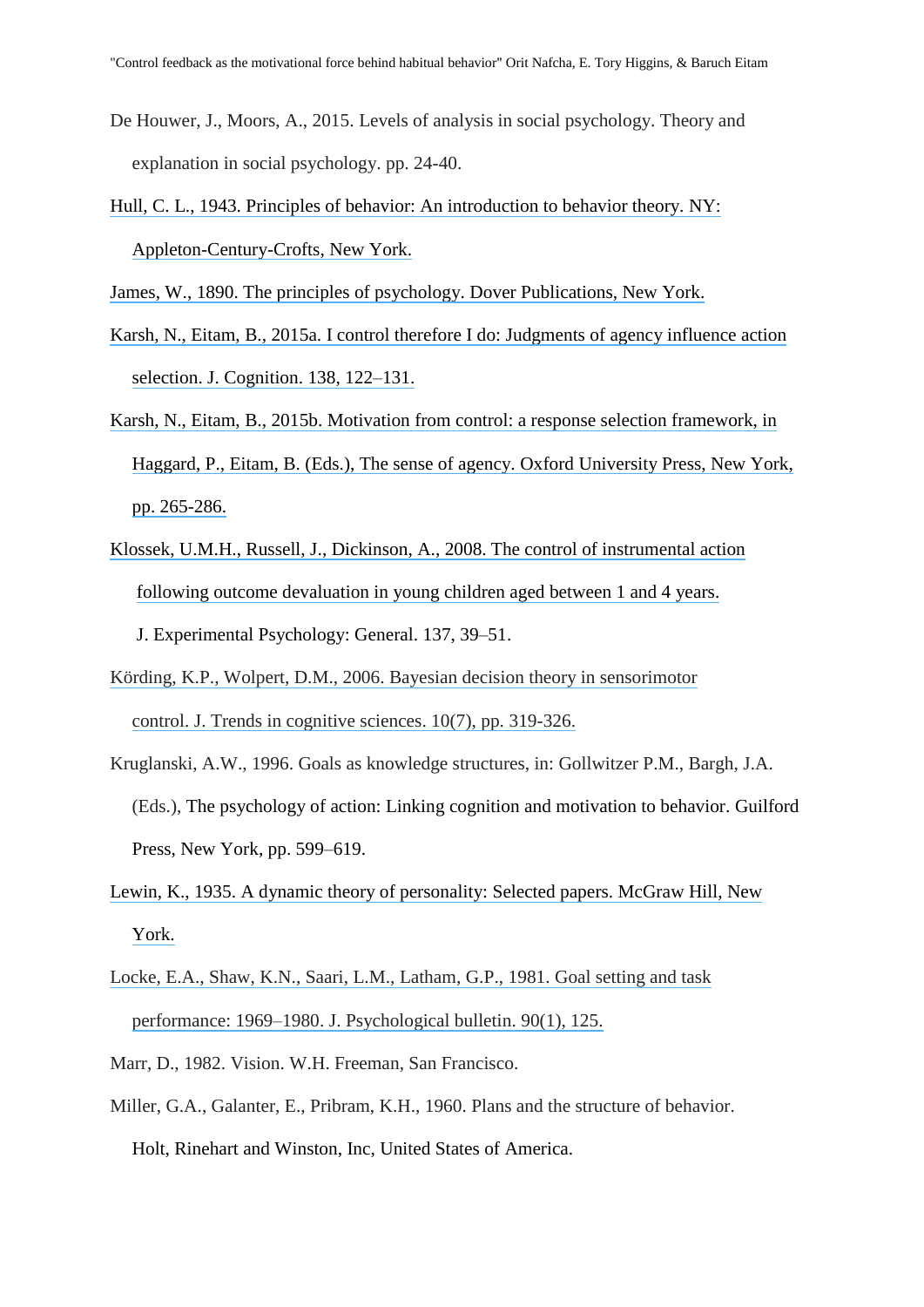- Mustafić, M., Freund, A.M., 2012. Means or outcomes? goal orientation predicts process and outcome focus. European J. of Developmental Psychology. 9(4), pp. 493-499.
- [Niv, Y., Joel, D., Dayan, P., 2006. A normative perspective on motivation. J. Trends in](https://www.researchgate.net/publication/6942779_A_normative_perspective_on_motivation?el=1_x_8&enrichId=rgreq-d00313c79f497528f4c3d1be325467ee-XXX&enrichSource=Y292ZXJQYWdlOzMwMzcxOTk4NjtBUzozNjgyNDEyOTQ3NTc4ODhAMTQ2NDgwNjk3NDI2MQ==)  [Cognitive sciences. 10 \(8\), 375-381.](https://www.researchgate.net/publication/6942779_A_normative_perspective_on_motivation?el=1_x_8&enrichId=rgreq-d00313c79f497528f4c3d1be325467ee-XXX&enrichSource=Y292ZXJQYWdlOzMwMzcxOTk4NjtBUzozNjgyNDEyOTQ3NTc4ODhAMTQ2NDgwNjk3NDI2MQ==)
- Nuttin, J. R., 1973. Pleasure and reward in human motivation and learning, in: Berlyne, D. E., Madsen, K. B. (Eds.), Pleasure, reward, preference: Their nature, determinants, and role in behavior. Academic, New York, 243–273.
- Pacherie, E., 2001. Agency lost and found. J.Philosophy, Psychiatry and Psychology. 8(2– 3), 173–176.
- Pacherie, E., 2006. Towards a dynamic theory of intentions, in: Pockett, S., Banks, W.P., Gallagher, S. (Eds.), Does Consciousness Cause Behavior? An Investigation of the Nature of Volition. MIT Press, Cambridge, MA, 145-167.
- [Pacherie, E., 2007. The sense of control and the sense of agency.](https://www.researchgate.net/publication/36734398_The_Sense_of_Control_and_the_Sense_of_Agency?el=1_x_8&enrichId=rgreq-d00313c79f497528f4c3d1be325467ee-XXX&enrichSource=Y292ZXJQYWdlOzMwMzcxOTk4NjtBUzozNjgyNDEyOTQ3NTc4ODhAMTQ2NDgwNjk3NDI2MQ==) J. Psyche.13(1), 1-30.
- [Pacherie, E., 2008. The phenomenology of action: A conceptual framework. J. Cognition.](https://www.researchgate.net/publication/5894448_The_phenomenology_of_action_A_conceptual_framework?el=1_x_8&enrichId=rgreq-d00313c79f497528f4c3d1be325467ee-XXX&enrichSource=Y292ZXJQYWdlOzMwMzcxOTk4NjtBUzozNjgyNDEyOTQ3NTc4ODhAMTQ2NDgwNjk3NDI2MQ==) [107\(1\), 179-217.](https://www.researchgate.net/publication/5894448_The_phenomenology_of_action_A_conceptual_framework?el=1_x_8&enrichId=rgreq-d00313c79f497528f4c3d1be325467ee-XXX&enrichSource=Y292ZXJQYWdlOzMwMzcxOTk4NjtBUzozNjgyNDEyOTQ3NTc4ODhAMTQ2NDgwNjk3NDI2MQ==)
- [Powers, W.T., 1973a. Behavior: The control of perception \(p. ix\). Aldine, Chicago.](https://www.researchgate.net/publication/235344090_Behavior_The_Control_of_Perception?el=1_x_8&enrichId=rgreq-d00313c79f497528f4c3d1be325467ee-XXX&enrichSource=Y292ZXJQYWdlOzMwMzcxOTk4NjtBUzozNjgyNDEyOTQ3NTc4ODhAMTQ2NDgwNjk3NDI2MQ==)
- [Powers, W.T., 1973b. Feedback: beyond behaviorism.](https://www.researchgate.net/publication/18483263_Feedback_Beyond_behaviorism?el=1_x_8&enrichId=rgreq-d00313c79f497528f4c3d1be325467ee-XXX&enrichSource=Y292ZXJQYWdlOzMwMzcxOTk4NjtBUzozNjgyNDEyOTQ3NTc4ODhAMTQ2NDgwNjk3NDI2MQ==) J. Science. 179(4071), 351-356.
- [Powers, W.T., 1978. Quantitative analysis of purposive systems: Some spadework at the](https://www.researchgate.net/publication/232542274_Quantitative_Analysis_of_Purposive_Systems_Some_Spadework_at_the_Foundations_of_Scientific_Psychology?el=1_x_8&enrichId=rgreq-d00313c79f497528f4c3d1be325467ee-XXX&enrichSource=Y292ZXJQYWdlOzMwMzcxOTk4NjtBUzozNjgyNDEyOTQ3NTc4ODhAMTQ2NDgwNjk3NDI2MQ==) [foundations of scientific psychology.](https://www.researchgate.net/publication/232542274_Quantitative_Analysis_of_Purposive_Systems_Some_Spadework_at_the_Foundations_of_Scientific_Psychology?el=1_x_8&enrichId=rgreq-d00313c79f497528f4c3d1be325467ee-XXX&enrichSource=Y292ZXJQYWdlOzMwMzcxOTk4NjtBUzozNjgyNDEyOTQ3NTc4ODhAMTQ2NDgwNjk3NDI2MQ==) J. Psychological Review. 85(5), 417.
- [Rachlin, H., 1976. Behavior and Learning. Freeman, San Francisco.](https://www.researchgate.net/publication/232440796_Behavior_and_Learning?el=1_x_8&enrichId=rgreq-d00313c79f497528f4c3d1be325467ee-XXX&enrichSource=Y292ZXJQYWdlOzMwMzcxOTk4NjtBUzozNjgyNDEyOTQ3NTc4ODhAMTQ2NDgwNjk3NDI2MQ==)
- [Redgrave, P., Prescott, T.J., Gurney, K., 1999. The basal ganglia: A vertebrate solution to](https://www.researchgate.net/publication/12937270_The_basal_ganglia_A_vertebrate_solution_to_the_selection_problem?el=1_x_8&enrichId=rgreq-d00313c79f497528f4c3d1be325467ee-XXX&enrichSource=Y292ZXJQYWdlOzMwMzcxOTk4NjtBUzozNjgyNDEyOTQ3NTc4ODhAMTQ2NDgwNjk3NDI2MQ==)  [the selection problem. J. Neuroscience.](https://www.researchgate.net/publication/12937270_The_basal_ganglia_A_vertebrate_solution_to_the_selection_problem?el=1_x_8&enrichId=rgreq-d00313c79f497528f4c3d1be325467ee-XXX&enrichSource=Y292ZXJQYWdlOzMwMzcxOTk4NjtBUzozNjgyNDEyOTQ3NTc4ODhAMTQ2NDgwNjk3NDI2MQ==) 89, 1009–1023.
- [Sansone, C., Thoman, D.B., 2006. Maintaining activity engagement: Individual](https://www.researchgate.net/publication/6712712_Maintaining_Activity_Engagement_Individual_Differences_in_the_Process_of_Self-Regulating_Motivation?el=1_x_8&enrichId=rgreq-d00313c79f497528f4c3d1be325467ee-XXX&enrichSource=Y292ZXJQYWdlOzMwMzcxOTk4NjtBUzozNjgyNDEyOTQ3NTc4ODhAMTQ2NDgwNjk3NDI2MQ==)  difference in the process of self‐[regulating motivation.](https://www.researchgate.net/publication/6712712_Maintaining_Activity_Engagement_Individual_Differences_in_the_Process_of_Self-Regulating_Motivation?el=1_x_8&enrichId=rgreq-d00313c79f497528f4c3d1be325467ee-XXX&enrichSource=Y292ZXJQYWdlOzMwMzcxOTk4NjtBUzozNjgyNDEyOTQ3NTc4ODhAMTQ2NDgwNjk3NDI2MQ==) J.Personality. 74(6), 1697- [1720.](https://www.researchgate.net/publication/6712712_Maintaining_Activity_Engagement_Individual_Differences_in_the_Process_of_Self-Regulating_Motivation?el=1_x_8&enrichId=rgreq-d00313c79f497528f4c3d1be325467ee-XXX&enrichSource=Y292ZXJQYWdlOzMwMzcxOTk4NjtBUzozNjgyNDEyOTQ3NTc4ODhAMTQ2NDgwNjk3NDI2MQ==)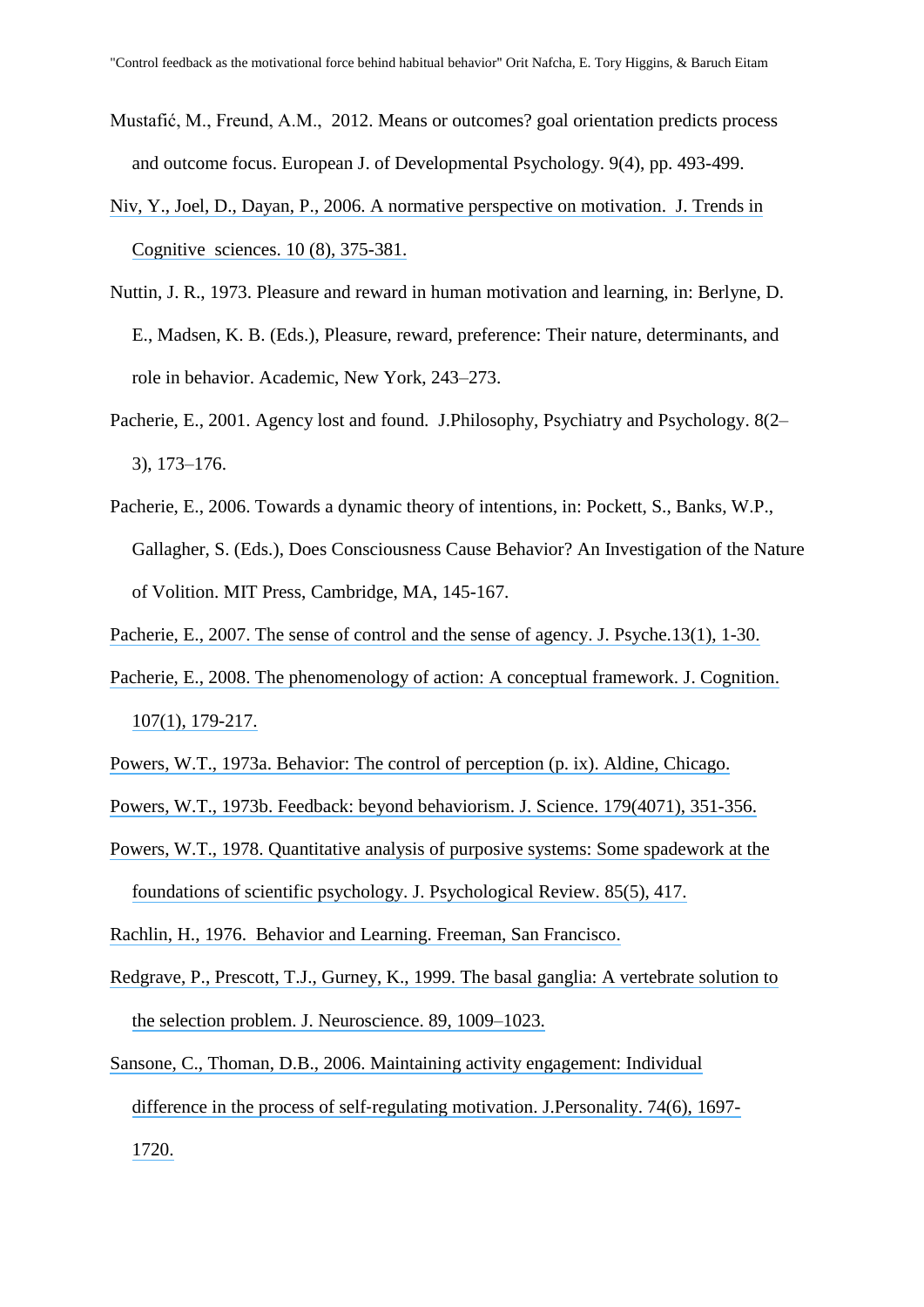Schank, R.C., Abelson, R.P., 1977. Scripts, plans, and understanding. Hillsdale, NJ.

- Searle, J.R., 1983. [Intentionality: An essay in the philosophy of mind. Cambridge](https://www.researchgate.net/publication/271180365_Intentionality_An_Essay_in_the_Philosophy_of_Mind?el=1_x_8&enrichId=rgreq-d00313c79f497528f4c3d1be325467ee-XXX&enrichSource=Y292ZXJQYWdlOzMwMzcxOTk4NjtBUzozNjgyNDEyOTQ3NTc4ODhAMTQ2NDgwNjk3NDI2MQ==) [University Press.](https://www.researchgate.net/publication/271180365_Intentionality_An_Essay_in_the_Philosophy_of_Mind?el=1_x_8&enrichId=rgreq-d00313c79f497528f4c3d1be325467ee-XXX&enrichSource=Y292ZXJQYWdlOzMwMzcxOTk4NjtBUzozNjgyNDEyOTQ3NTc4ODhAMTQ2NDgwNjk3NDI2MQ==)
- Shapiro, D., 1981. Autonomy and rigid character. Basic Books, New York.
- [Shapiro Jr, D.H., Schwartz, C.E., Astin, J.A., 1996. Controlling ourselves, controlling our](https://www.researchgate.net/publication/14244299_Controlling_Ourselves_Controlling_Our_World_Psychology)  [world: Psychology's role in understanding positive and negative consequences of seeking](https://www.researchgate.net/publication/14244299_Controlling_Ourselves_Controlling_Our_World_Psychology)  and gaining control. [J.American Psychologist.](https://www.researchgate.net/publication/14244299_Controlling_Ourselves_Controlling_Our_World_Psychology) 51(12), 1213.
- Silvestrini, N., Gendolla, G.H., 2013. Automatic effort [mobilization](https://www.researchgate.net/publication/236079622_Automatic_Effort_Mobilization_and_the_Principle_of_Resource_Conservation_One_Can_Only_Prime_the_Possible_and_Justified?el=1_x_8&enrichId=rgreq-d00313c79f497528f4c3d1be325467ee-XXX&enrichSource=Y292ZXJQYWdlOzMwMzcxOTk4NjtBUzozNjgyNDEyOTQ3NTc4ODhAMTQ2NDgwNjk3NDI2MQ==) and the principle resource [conservation:](https://www.researchgate.net/publication/236079622_Automatic_Effort_Mobilization_and_the_Principle_of_Resource_Conservation_One_Can_Only_Prime_the_Possible_and_Justified?el=1_x_8&enrichId=rgreq-d00313c79f497528f4c3d1be325467ee-XXX&enrichSource=Y292ZXJQYWdlOzMwMzcxOTk4NjtBUzozNjgyNDEyOTQ3NTc4ODhAMTQ2NDgwNjk3NDI2MQ==) One can only prime the possible and justified. J. personality and social [psychology,](https://www.researchgate.net/publication/236079622_Automatic_Effort_Mobilization_and_the_Principle_of_Resource_Conservation_One_Can_Only_Prime_the_Possible_and_Justified?el=1_x_8&enrichId=rgreq-d00313c79f497528f4c3d1be325467ee-XXX&enrichSource=Y292ZXJQYWdlOzMwMzcxOTk4NjtBUzozNjgyNDEyOTQ3NTc4ODhAMTQ2NDgwNjk3NDI2MQ==) 104 (5), 803.
- Skinner, B.F., 1953. Science and Human Behavior. Macmillan, New York.
- [Sperry R.W., 1950. Neural basis of spontaneous optokinetic response produced by](https://www.researchgate.net/publication/8855144_Neural_basis_of_the_spontaneous_optokinetic_response_produced_by_visual_inversion?el=1_x_8&enrichId=rgreq-d00313c79f497528f4c3d1be325467ee-XXX&enrichSource=Y292ZXJQYWdlOzMwMzcxOTk4NjtBUzozNjgyNDEyOTQ3NTc4ODhAMTQ2NDgwNjk3NDI2MQ==)  visual [inversion. J. Camp. Physiol. Psychol.](https://www.researchgate.net/publication/8855144_Neural_basis_of_the_spontaneous_optokinetic_response_produced_by_visual_inversion?el=1_x_8&enrichId=rgreq-d00313c79f497528f4c3d1be325467ee-XXX&enrichSource=Y292ZXJQYWdlOzMwMzcxOTk4NjtBUzozNjgyNDEyOTQ3NTc4ODhAMTQ2NDgwNjk3NDI2MQ==) 43, 482-489.
- Steels, L., 2004. The autotelic principle, in: Lida, F., Pfeifer, R., Steels, L., Kuniyoshi, Y. (Eds.), Embodied Artificial Intelligence. Springer-Verlag Berlin Heidelberg, Germany, pp. 231-242.
- [Stephens, J.M., 1934. The influence of punishment on learning. J.of](https://www.researchgate.net/publication/232600176_The_influence_of_punishment_on_learning?el=1_x_8&enrichId=rgreq-d00313c79f497528f4c3d1be325467ee-XXX&enrichSource=Y292ZXJQYWdlOzMwMzcxOTk4NjtBUzozNjgyNDEyOTQ3NTc4ODhAMTQ2NDgwNjk3NDI2MQ==) Experimental Psychology. [17, 536–555.](https://www.researchgate.net/publication/232600176_The_influence_of_punishment_on_learning?el=1_x_8&enrichId=rgreq-d00313c79f497528f4c3d1be325467ee-XXX&enrichSource=Y292ZXJQYWdlOzMwMzcxOTk4NjtBUzozNjgyNDEyOTQ3NTc4ODhAMTQ2NDgwNjk3NDI2MQ==)
- [Strauss, J., Ryan, R.M., 1987. Autonomy disturbances in subtypes of anorexia](https://www.researchgate.net/publication/19480701_Autonomy_Disturbances_in_Subtypes_of_Anorexia_Nervosa?el=1_x_8&enrichId=rgreq-d00313c79f497528f4c3d1be325467ee-XXX&enrichSource=Y292ZXJQYWdlOzMwMzcxOTk4NjtBUzozNjgyNDEyOTQ3NTc4ODhAMTQ2NDgwNjk3NDI2MQ==) nervosa. *[Journal of Abnormal Psychology](https://www.researchgate.net/publication/19480701_Autonomy_Disturbances_in_Subtypes_of_Anorexia_Nervosa?el=1_x_8&enrichId=rgreq-d00313c79f497528f4c3d1be325467ee-XXX&enrichSource=Y292ZXJQYWdlOzMwMzcxOTk4NjtBUzozNjgyNDEyOTQ3NTc4ODhAMTQ2NDgwNjk3NDI2MQ==)*, 96(3), 254.
- [Synofzik, M., Vosgerau, G., Newen, A., 2008. Beyond the comparator model: A](https://www.researchgate.net/publication/6349870_Beyond_the_comparator_model_A_multifactorial_two-step_account_of_agency?el=1_x_8&enrichId=rgreq-d00313c79f497528f4c3d1be325467ee-XXX&enrichSource=Y292ZXJQYWdlOzMwMzcxOTk4NjtBUzozNjgyNDEyOTQ3NTc4ODhAMTQ2NDgwNjk3NDI2MQ==) [multifactorial two-step account of agency. J. Consciousness and Cognition. 17\(1\), 219–](https://www.researchgate.net/publication/6349870_Beyond_the_comparator_model_A_multifactorial_two-step_account_of_agency?el=1_x_8&enrichId=rgreq-d00313c79f497528f4c3d1be325467ee-XXX&enrichSource=Y292ZXJQYWdlOzMwMzcxOTk4NjtBUzozNjgyNDEyOTQ3NTc4ODhAMTQ2NDgwNjk3NDI2MQ==) [239.](https://www.researchgate.net/publication/6349870_Beyond_the_comparator_model_A_multifactorial_two-step_account_of_agency?el=1_x_8&enrichId=rgreq-d00313c79f497528f4c3d1be325467ee-XXX&enrichSource=Y292ZXJQYWdlOzMwMzcxOTk4NjtBUzozNjgyNDEyOTQ3NTc4ODhAMTQ2NDgwNjk3NDI2MQ==)
- Thorndike, E. L., 1927. The law of effect. The American J. of Psychology. 212-222.
- Touré-Tillery, M., Fishbach, A., 2011. The course of motivation. J. of Consumer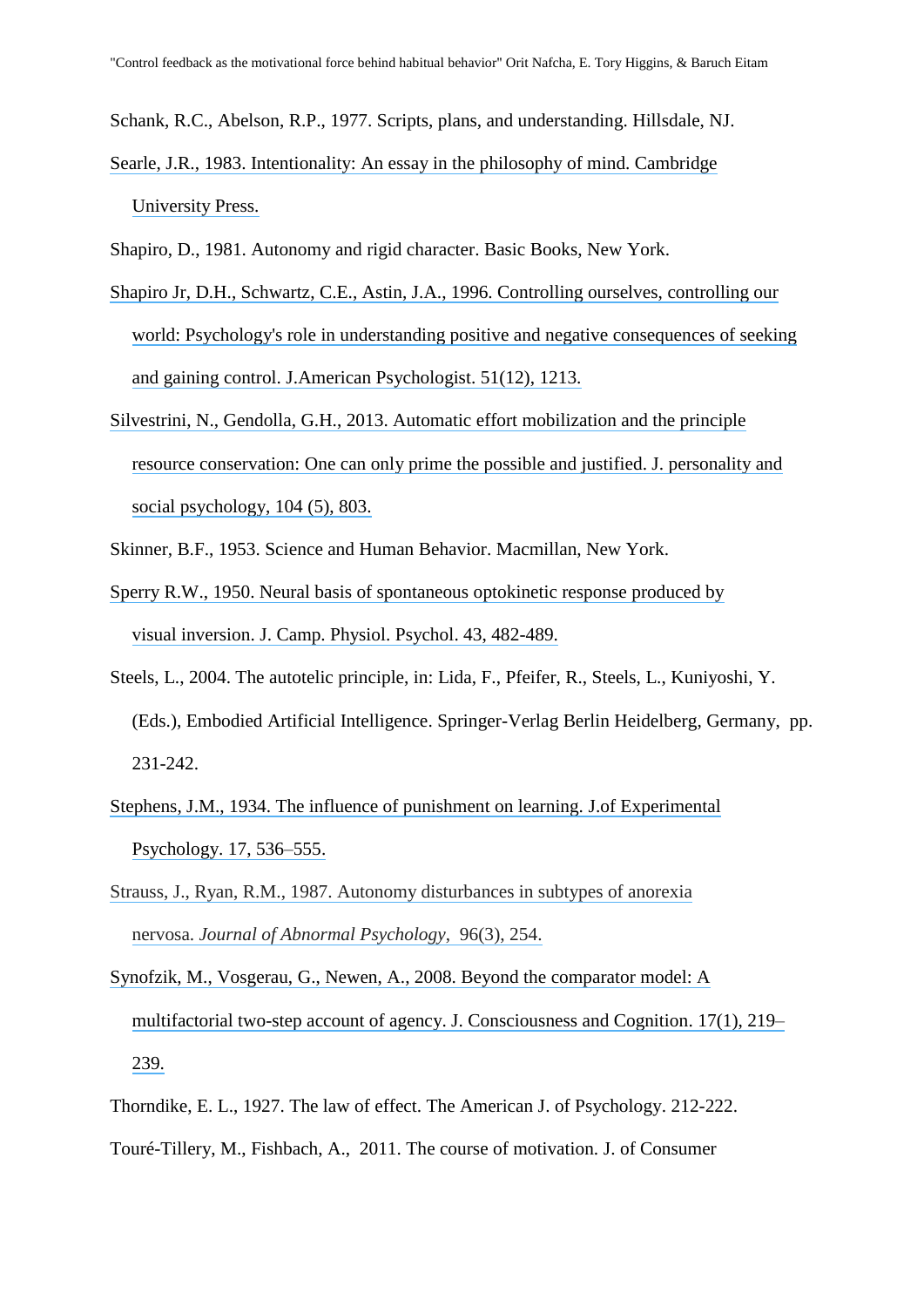Psychology. 21(4), 414-423.

- [Trope, Y., Liberman, N., 2010. Construal-level theory of psychological distance.](https://www.researchgate.net/publication/44569219_Construal-Level_Theory_of_Psychological_Distance?el=1_x_8&enrichId=rgreq-d00313c79f497528f4c3d1be325467ee-XXX&enrichSource=Y292ZXJQYWdlOzMwMzcxOTk4NjtBUzozNjgyNDEyOTQ3NTc4ODhAMTQ2NDgwNjk3NDI2MQ==) J. Psychological Review. 117, 440–463.
- [Vallacher, R.R., Wegner, D.M., 1985. A theory of action identification. Erlbaum,](https://www.researchgate.net/publication/236877125_A_Theory_of_Action_Identification?el=1_x_8&enrichId=rgreq-d00313c79f497528f4c3d1be325467ee-XXX&enrichSource=Y292ZXJQYWdlOzMwMzcxOTk4NjtBUzozNjgyNDEyOTQ3NTc4ODhAMTQ2NDgwNjk3NDI2MQ==)  [Hillsdale, NJ.](https://www.researchgate.net/publication/236877125_A_Theory_of_Action_Identification?el=1_x_8&enrichId=rgreq-d00313c79f497528f4c3d1be325467ee-XXX&enrichSource=Y292ZXJQYWdlOzMwMzcxOTk4NjtBUzozNjgyNDEyOTQ3NTc4ODhAMTQ2NDgwNjk3NDI2MQ==)
- [Vallacher, R.R., Wegner, D.M., 1987. What do people think they're doing? Action](https://www.researchgate.net/publication/232481843_What_Do_People_Think_They) [identification and human behavior.](https://www.researchgate.net/publication/232481843_What_Do_People_Think_They) J. Psychological review. 94 (1), 3.
- [de Vignemont, F., Fourneret, P., 2004. The sense of agency: A philosophical and empirical](https://www.researchgate.net/publication/8009423_The_sense_of_agency_A_philosophical_and_empirical_review_of_the_Who_system?el=1_x_8&enrichId=rgreq-d00313c79f497528f4c3d1be325467ee-XXX&enrichSource=Y292ZXJQYWdlOzMwMzcxOTk4NjtBUzozNjgyNDEyOTQ3NTc4ODhAMTQ2NDgwNjk3NDI2MQ==)  review of the "Who" system. [J. Consciousness and Cognition.](https://www.researchgate.net/publication/8009423_The_sense_of_agency_A_philosophical_and_empirical_review_of_the_Who_system?el=1_x_8&enrichId=rgreq-d00313c79f497528f4c3d1be325467ee-XXX&enrichSource=Y292ZXJQYWdlOzMwMzcxOTk4NjtBUzozNjgyNDEyOTQ3NTc4ODhAMTQ2NDgwNjk3NDI2MQ==) 13(1), 1-19.
- [Wegner, D.M., Vallacher, R.R., Dizadji, D., 1989. Do alcoholics know what they're](https://www.researchgate.net/publication/233004834_Do_Alcoholics_Know_What_They) doing? Identifications of the act of [drinking. J. Basic and Applied Social Psychology.](https://www.researchgate.net/publication/233004834_Do_Alcoholics_Know_What_They) [10\(3\), 197-210.](https://www.researchgate.net/publication/233004834_Do_Alcoholics_Know_What_They)
- [Wiener, N., 1948. Cybernetics: Control and communication in the animal and the](https://www.researchgate.net/publication/30876155_Cybernetics_or_Control_and_Communication_in_the_Animal_and_the_Machine_2nd_ed?el=1_x_8&enrichId=rgreq-d00313c79f497528f4c3d1be325467ee-XXX&enrichSource=Y292ZXJQYWdlOzMwMzcxOTk4NjtBUzozNjgyNDEyOTQ3NTc4ODhAMTQ2NDgwNjk3NDI2MQ==)  [machine. M.I.T. Press, Cambridge Mass.](https://www.researchgate.net/publication/30876155_Cybernetics_or_Control_and_Communication_in_the_Animal_and_the_Machine_2nd_ed?el=1_x_8&enrichId=rgreq-d00313c79f497528f4c3d1be325467ee-XXX&enrichSource=Y292ZXJQYWdlOzMwMzcxOTk4NjtBUzozNjgyNDEyOTQ3NTc4ODhAMTQ2NDgwNjk3NDI2MQ==)
- [White, R.W., 1959. Motivation reconsidered: The concept of competence. J.Psychological](https://www.researchgate.net/publication/9723492_Motivation_Reconsidered_The_Concept_Of_Competence?el=1_x_8&enrichId=rgreq-d00313c79f497528f4c3d1be325467ee-XXX&enrichSource=Y292ZXJQYWdlOzMwMzcxOTk4NjtBUzozNjgyNDEyOTQ3NTc4ODhAMTQ2NDgwNjk3NDI2MQ==)  [Review, 66, 297–333.](https://www.researchgate.net/publication/9723492_Motivation_Reconsidered_The_Concept_Of_Competence?el=1_x_8&enrichId=rgreq-d00313c79f497528f4c3d1be325467ee-XXX&enrichSource=Y292ZXJQYWdlOzMwMzcxOTk4NjtBUzozNjgyNDEyOTQ3NTc4ODhAMTQ2NDgwNjk3NDI2MQ==)
- [Wolpert, D.M., Doya, K., Kawato, M., 2003. A unifying computational framework for](https://www.researchgate.net/publication/10810904_A_unifying_computational_framework_for_motor_control_and_social_interaction?el=1_x_8&enrichId=rgreq-d00313c79f497528f4c3d1be325467ee-XXX&enrichSource=Y292ZXJQYWdlOzMwMzcxOTk4NjtBUzozNjgyNDEyOTQ3NTc4ODhAMTQ2NDgwNjk3NDI2MQ==) motor control and social interaction. J. [Philosophical Transactions of the Royal Society B :](https://www.researchgate.net/publication/10810904_A_unifying_computational_framework_for_motor_control_and_social_interaction?el=1_x_8&enrichId=rgreq-d00313c79f497528f4c3d1be325467ee-XXX&enrichSource=Y292ZXJQYWdlOzMwMzcxOTk4NjtBUzozNjgyNDEyOTQ3NTc4ODhAMTQ2NDgwNjk3NDI2MQ==) Biological Sciences. [358\(1431\), 593-602.](https://www.researchgate.net/publication/10810904_A_unifying_computational_framework_for_motor_control_and_social_interaction?el=1_x_8&enrichId=rgreq-d00313c79f497528f4c3d1be325467ee-XXX&enrichSource=Y292ZXJQYWdlOzMwMzcxOTk4NjtBUzozNjgyNDEyOTQ3NTc4ODhAMTQ2NDgwNjk3NDI2MQ==)
- [Wolpert, D.M., Ghahramani, Z., Jordan, M.I., 1995. An internal model for sensorimotor](https://www.researchgate.net/publication/15629049_An_Internal_Model_for_Sensorimotor_Integration?el=1_x_8&enrichId=rgreq-d00313c79f497528f4c3d1be325467ee-XXX&enrichSource=Y292ZXJQYWdlOzMwMzcxOTk4NjtBUzozNjgyNDEyOTQ3NTc4ODhAMTQ2NDgwNjk3NDI2MQ==)  integration. J. Science. [269\(5232\), 1880.](https://www.researchgate.net/publication/15629049_An_Internal_Model_for_Sensorimotor_Integration?el=1_x_8&enrichId=rgreq-d00313c79f497528f4c3d1be325467ee-XXX&enrichSource=Y292ZXJQYWdlOzMwMzcxOTk4NjtBUzozNjgyNDEyOTQ3NTc4ODhAMTQ2NDgwNjk3NDI2MQ==)
- [Wood, W., Neal, D.T., 2007. A new look at habits and the habit-goal interface. J.](https://www.researchgate.net/publication/5936907_A_New_Look_at_Habits_and_the_Habit-Goal_Interface?el=1_x_8&enrichId=rgreq-d00313c79f497528f4c3d1be325467ee-XXX&enrichSource=Y292ZXJQYWdlOzMwMzcxOTk4NjtBUzozNjgyNDEyOTQ3NTc4ODhAMTQ2NDgwNjk3NDI2MQ==)  [Psychological review.](https://www.researchgate.net/publication/5936907_A_New_Look_at_Habits_and_the_Habit-Goal_Interface?el=1_x_8&enrichId=rgreq-d00313c79f497528f4c3d1be325467ee-XXX&enrichSource=Y292ZXJQYWdlOzMwMzcxOTk4NjtBUzozNjgyNDEyOTQ3NTc4ODhAMTQ2NDgwNjk3NDI2MQ==) 114(4), 843.
- [Wood, W., Neal, D. T., 2009. The habitual consumer. J.](https://www.researchgate.net/publication/228742060_The_habitual_consumer?el=1_x_8&enrichId=rgreq-d00313c79f497528f4c3d1be325467ee-XXX&enrichSource=Y292ZXJQYWdlOzMwMzcxOTk4NjtBUzozNjgyNDEyOTQ3NTc4ODhAMTQ2NDgwNjk3NDI2MQ==) Consumer Psychology. [19, 579–592.](https://www.researchgate.net/publication/228742060_The_habitual_consumer?el=1_x_8&enrichId=rgreq-d00313c79f497528f4c3d1be325467ee-XXX&enrichSource=Y292ZXJQYWdlOzMwMzcxOTk4NjtBUzozNjgyNDEyOTQ3NTc4ODhAMTQ2NDgwNjk3NDI2MQ==)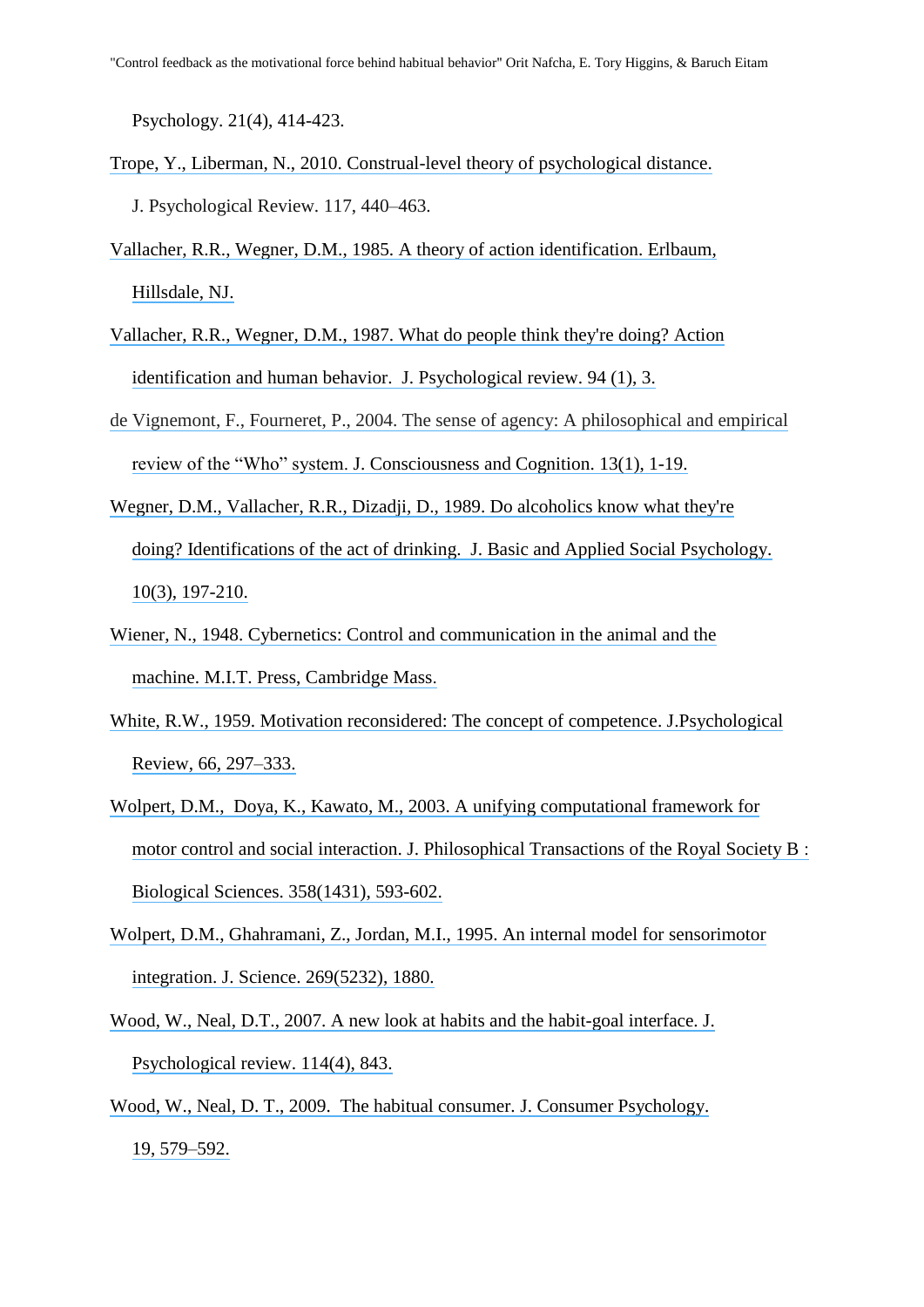Wood, W., Rünger, D., 2016. Psychology of habit. J. Annual Review of Psychology. 67, 289-314.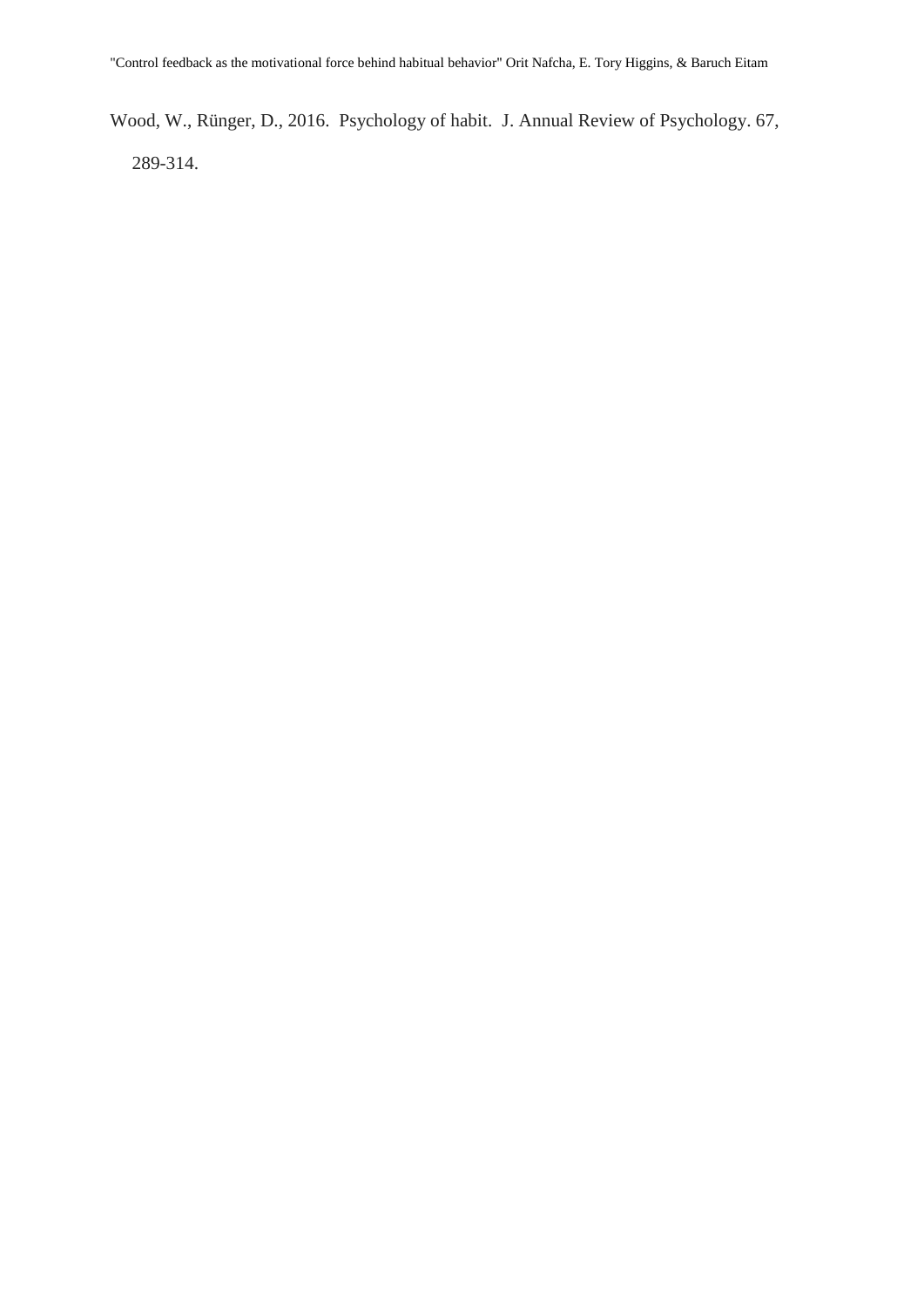

**Figure 1:** *An illustration of cybernetic model's elements and dynamics (as proposed by Carver [& Scheier, 1982](https://www.researchgate.net/publication/16065403_Control_theory_A_useful_conceptual_framework_for_personality-social_clinical_and_health_psychology?el=1_x_8&enrichId=rgreq-d00313c79f497528f4c3d1be325467ee-XXX&enrichSource=Y292ZXJQYWdlOzMwMzcxOTk4NjtBUzozNjgyNDEyOTQ3NTc4ODhAMTQ2NDgwNjk3NDI2MQ==), [1990](https://www.researchgate.net/publication/280796880_Origins_and_Functions_of_Positive_and_Negative_Affect_A_Control-Process_View?el=1_x_8&enrichId=rgreq-d00313c79f497528f4c3d1be325467ee-XXX&enrichSource=Y292ZXJQYWdlOzMwMzcxOTk4NjtBUzozNjgyNDEyOTQ3NTc4ODhAMTQ2NDgwNjk3NDI2MQ==), 2011; Powers, 1973a, b).*

The desired goal / drive serves as the **reference value**; the current state is the **input function**; the **comparator** contrasts the current state with the desired one; **the output function** aims to reduce this gap; this + noise leads to the update of the input function.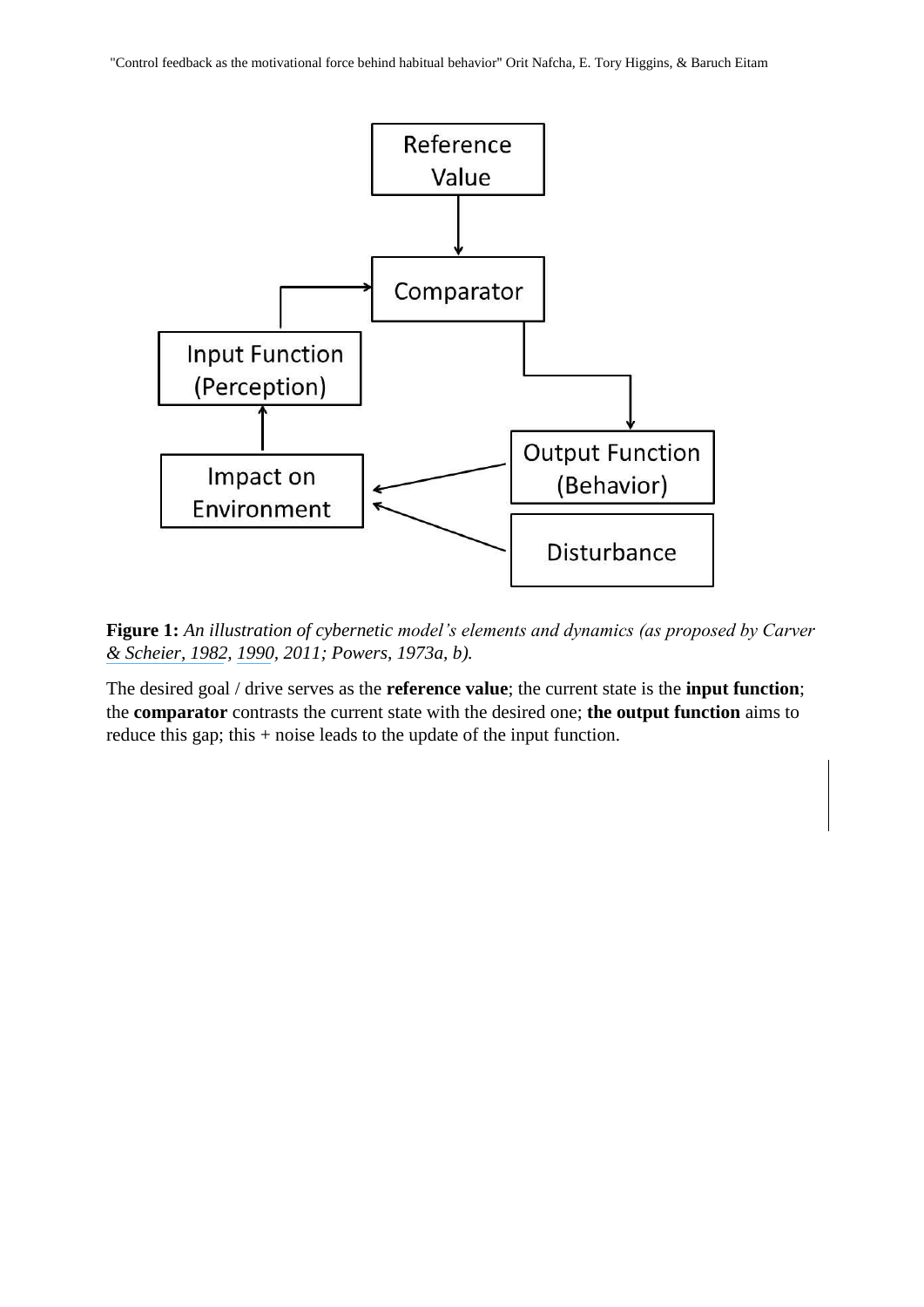|                |                      | Induction phase |                | Testing phase |             |
|----------------|----------------------|-----------------|----------------|---------------|-------------|
| Condition      | <b>Clear Outcome</b> | Control         | Goal           | Outcome       | Control     |
|                | Feedback             | Feedback        | Relevance      | Devaluation   | Devaluation |
| $\mathbf{1}$   | <b>Running Score</b> | Effect (white   | Yes            | Blocks 1-4    | Blocks 1-2  |
|                |                      | "flash")        | A flash        |               | Block 4     |
|                |                      |                 | equals $1, 2,$ |               |             |
|                |                      |                 | or 3 points    |               |             |
|                |                      |                 | "creativity    |               |             |
|                |                      |                 | points"        |               |             |
| $\overline{2}$ | <b>Running Score</b> | none            | None           |               |             |
| 3              | none                 | Effect (white   | None           |               |             |
|                |                      | "flash")        |                |               |             |
| $\overline{4}$ | None                 | None            | None           |               |             |
| 5              | None                 | Effect (white   | Yes            |               |             |
|                |                      | "flash")        | A flash        |               |             |

# **Table 1**: *The conditions differed in the precision of the outcome feedback and the existence of control feedback*.

equals 1,2,

or 3 points

"creativity

points"

Participants in Condition 1 had complete information. Each time they were "correct" they received a white flash (control feedback) and the score was (randomly) raised by 1, 2, or 3 "creativity points". In Condition 2 participants saw the updating score (without an effect). In Condition 3 participants also saw flashes (following key presses) but they were also informed that these were in no way related to their performance, but instead are a test of one version of a computer-human interface. Participants of Condition 4 (a control group), did not receive